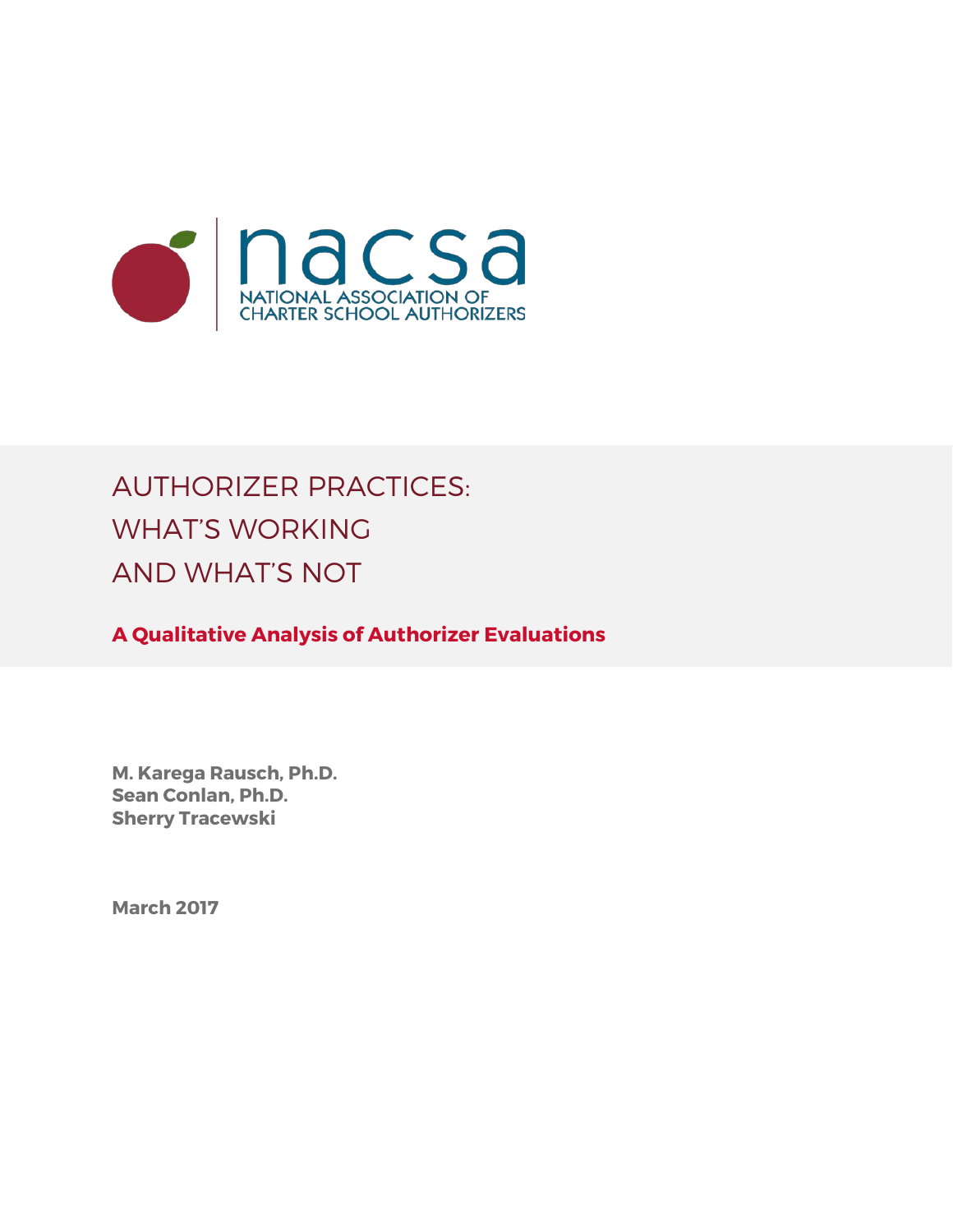### **Table of Contents**

| ORGANIZATIONAL CAPACITY<br>45                                                                       |
|-----------------------------------------------------------------------------------------------------|
|                                                                                                     |
|                                                                                                     |
|                                                                                                     |
|                                                                                                     |
|                                                                                                     |
|                                                                                                     |
| Appendix A: Authorizer Evaluation Coded Domains, Sub-Domains, and Standards 54                      |
| Appendix B: Comparison of Authorizers Comprising the Sample Compared to All Large Authorizers<br>57 |

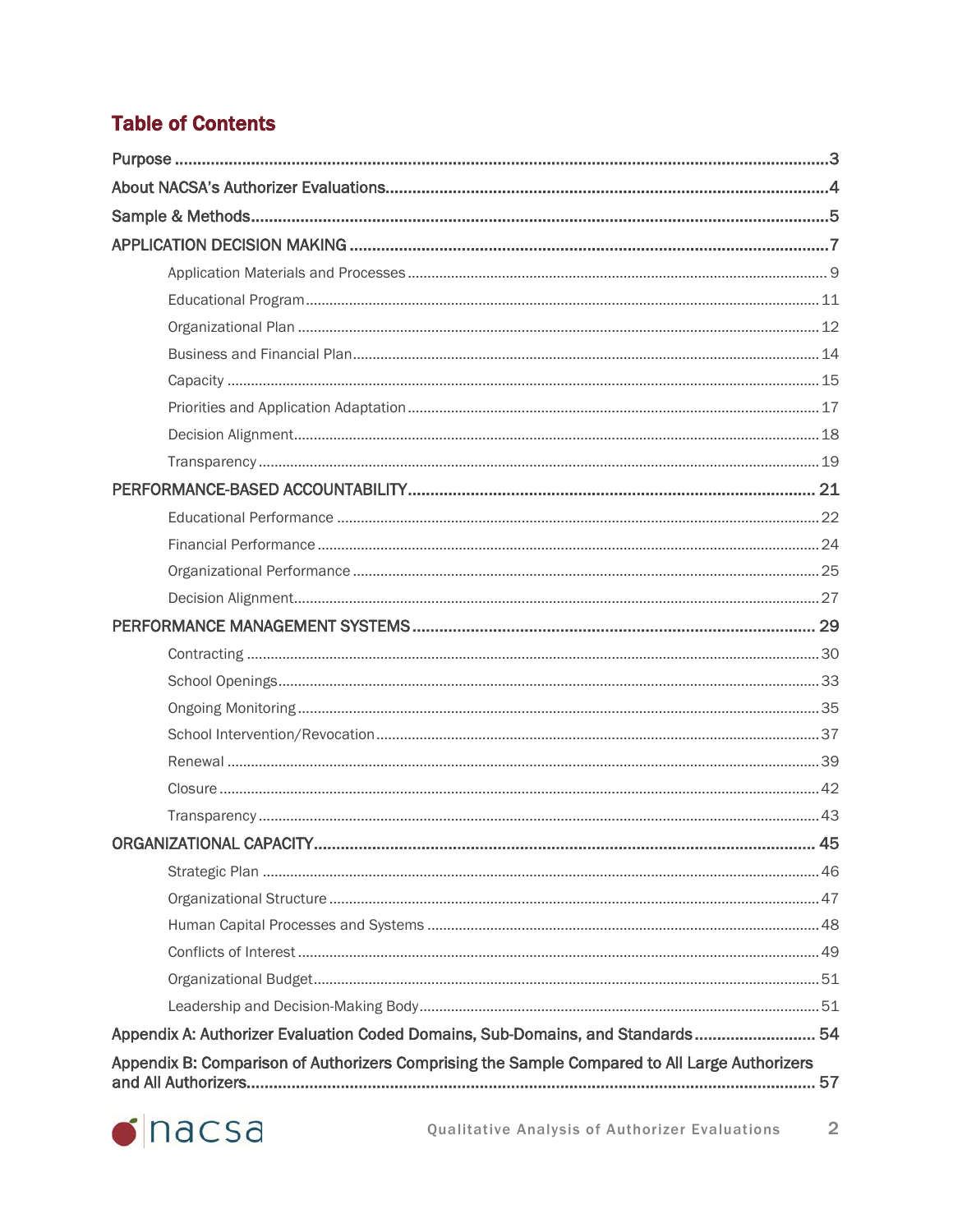## <span id="page-2-0"></span>Purpose

Improving the quality of charter school authorizing is critical for improving the quality of charter schools and the outcomes experienced by students and communities. As every charter school has an authorizer, improvement in authorizing has the power to be among the most significant catalysts in creating many more high-quality schools and closing persistently failing schools that do not prepare students for future learning, civic participation, and workforce demands.

Since 2009, the National Association of Charter School Authorizers (NACSA) has assessed the practices of the nation's authorizers against its *Principles & Standards for Quality Charter School Authorizing*.[1](#page-2-1) As of 2015, NACSA had conducted more than 50 authorizer evaluations across 28 states, comprising authorizers overseeing more than 1 million students at the time of the evaluation. These evaluations were structured to be reflective and formative, allowing authorizers the opportunity to not only understand strengths in their authorizing enterprise, but also provide a clear understanding of practices in need of improvement.

NACSA's research and evaluation division conducted a thematic qualitative analysis of those evaluations. The analysis was designed to identify common strengths and weaknesses and ultimately to provide empirically based and detailed findings on specific practices authorizers are using across the country. It is anticipated that authorizers, NACSA, and other entities interested in improving authorizing will use these findings to design better technical assistance activities, professional development engagements, tools, templates, and other approaches that ultimately lead to a stronger sector of charter schools.

<span id="page-2-1"></span> <sup>1</sup> [http://www.qualitycharters.org/wp-content/uploads/2015/08/Principles-and-Standards\\_2015-Edition.pdf](http://www.qualitycharters.org/wp-content/uploads/2015/08/Principles-and-Standards_2015-Edition.pdf)

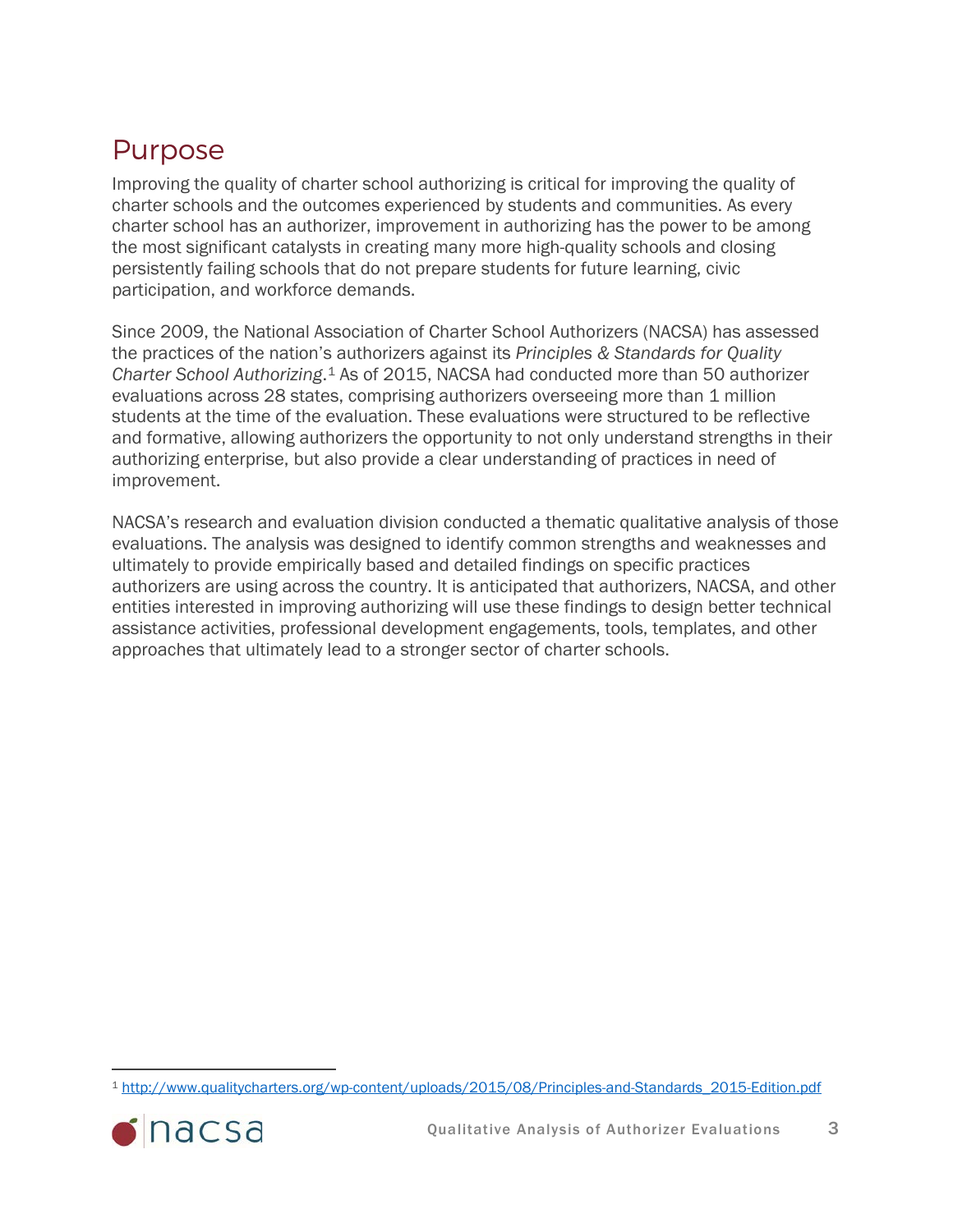## <span id="page-3-0"></span>About NACSA's Authorizer Evaluations

Consistent with NACSA's *Principles & Standards for Quality Charter School Authorizing*, authorizer evaluations were organized to answer five guiding questions:[2](#page-3-1)

- Application Decision Making: Did the authorizer approve applications based on applicants' demonstrated preparation and capacity to open and operate a quality charter school?
- Performance-Based Accountability: Did the authorizer have rigorous, appropriate standards by which it held schools accountable for results? Were decisions made with the intent to maintain high standards and protect the students' and the public's interests?
- Performance Management Systems: Did the authorizer have effective systems for establishing and monitoring school performance expectations and holding schools accountable as necessary to protect students' and the public's interests?
- Autonomy: Did schools have the autonomy to which they are entitled?
- Organizational Capacity: To what extent did the organizational structure and systems support quality authorizing practices and forward the authorizer's mission?

Standards-based evaluations were completed by NACSA staff and external consultants selected and trained by NACSA. Funding for the majority of the evaluations came from the National Charter School Resource Center with support from the United States Department of Education's Charter School Program.

Evaluation teams gathered evidence through an extensive document review, surveys, interviews, and a two-day site visit with authorizing staff, school leaders, board members, and other key stakeholders. Evidence-based ratings were provided for each primary and sub-domain, with a detailed written description justifying that rating.<sup>[3](#page-3-2)</sup> Findings from the evaluation were presented to key authorizing stakeholders, and those stakeholders were invited to provide fact-based clarification recommendations. The evaluation process concluded with a detailed written evaluation report that finalized ratings and summarized areas of strength and weakness for each of the standards. The entire evaluation process typically involved three evaluators.

<span id="page-3-2"></span><sup>3</sup> Domains, sub-domains, and standards can be found in [Appendix A.](#page-53-0)



<span id="page-3-1"></span><sup>&</sup>lt;sup>2</sup> NACSA's guiding questions and evaluation criteria have grown and evolved as we learned more about quality authorizing practices. Those guiding questions and standards underwent fairly significant revisions in 2011, but have been relatively stable since that time. The guiding questions listed in this document are those used in 2015.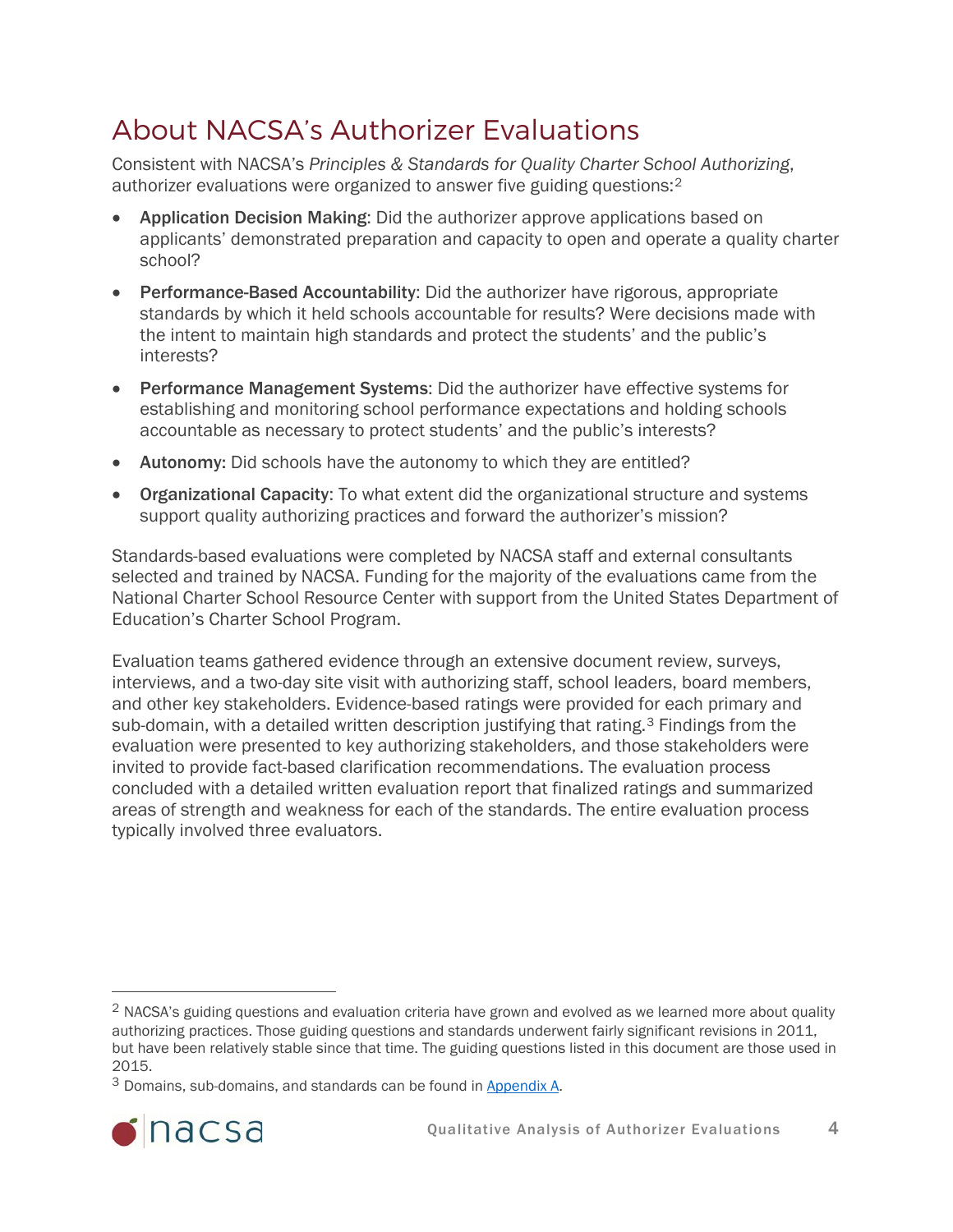## <span id="page-4-0"></span>Sample & Methods

### **About the Sample**

The analysis used the final written evaluations from forty-six (46) evaluations completed between 2012 and 2015.[4](#page-4-1) Thirteen evaluations completed before 2012 were fully omitted, as they were not easily comparable to the current standards and the evaluation rubric. NACSA typically engaged authorizers with large numbers of schools in their portfolio, thus making the group of authorizer evaluations—and the sample used in this analysis reasonably representative of large authorizers (i.e., those with 10 or more schools in their portfolio) but not representative of all authorizers across the country.[5](#page-4-2)

### **Summary of Methods Used**

The 29 sub-domain titles used by evaluators (see Appendix A) were used for the initial coding structure and did not change throughout the analysis process. Evaluations were uploaded to the online qualitative analysis software system Dedoose.[6](#page-4-3) A team of three researchers coded written phrases within each sub-domain, placing each phrase in one of the 29 sub-domain codes and noting if the phrase was a strength or weakness as described by the text.[7](#page-4-4) The research team established strong inter-rater reliability by coding one evaluation and establishing agreement for 95% or more of the code categories and strength/weakness determinations. After establishing strong inter-rater reliability, 25 percent of all subsequent coded evaluations were conducted by two researchers to ensure that inter-rater reliability remained high.

The coding process resulted in 7,234 unique excerpts within the 29 sub-domains.[8](#page-4-5) Four sub-domains were omitted from further analysis due to a low number of excerpts. Those four areas were in the Autonomy domain (Autonomy, Educational Program, Financial Management, and Differentiated Oversight); many autonomy-related areas were more easily described within other domains and they were included in those areas. The research team conducted a descriptive thematic analysis of excerpts within each sub-domain for commonly mentioned strengths and weaknesses. Other members of the research team and NACSA staff validated those themes.<sup>[9](#page-4-6)</sup>

<span id="page-4-6"></span><span id="page-4-5"></span><sup>8</sup> The Organizational Capacity domain and its six sub-domains were added to the evaluation process in 2014. Thus, excerpts and findings from the Organizational Capacity domain are from 48 percent of the sample. <sup>9</sup> Researchers followed the thematic analysis framework as described by Guest, G.S, MacQueen, K.M. & Namey, E.E. (2012). *Applied thematic analysis*. Thousand Oaks, CA: SAGE.



<span id="page-4-1"></span> <sup>4</sup> Partial reviews were conducted for two authorizers prior to 2012 due to the number of schools in their portfolio. In each of those two instances, only data for outdated standards was omitted.

<span id="page-4-2"></span><sup>5</sup> Please see Appendix B for data related to representativeness of authorizers in the sample.

<span id="page-4-3"></span><sup>6</sup> Two evaluations were difficult to upload properly and thus were manually read and coded.

<span id="page-4-4"></span> $7$  NACSA's final written evaluations described strengths and weaknesses as "established" (i.e., what the authorizer had written and/or in policy) and "applied" (the authorizer's activity in practice). Since the purpose of this analysis was to describe common strengths and weaknesses of authorizing and not necessarily differences in written vs. actualized practices, the research team coded across "established" and "applied" areas.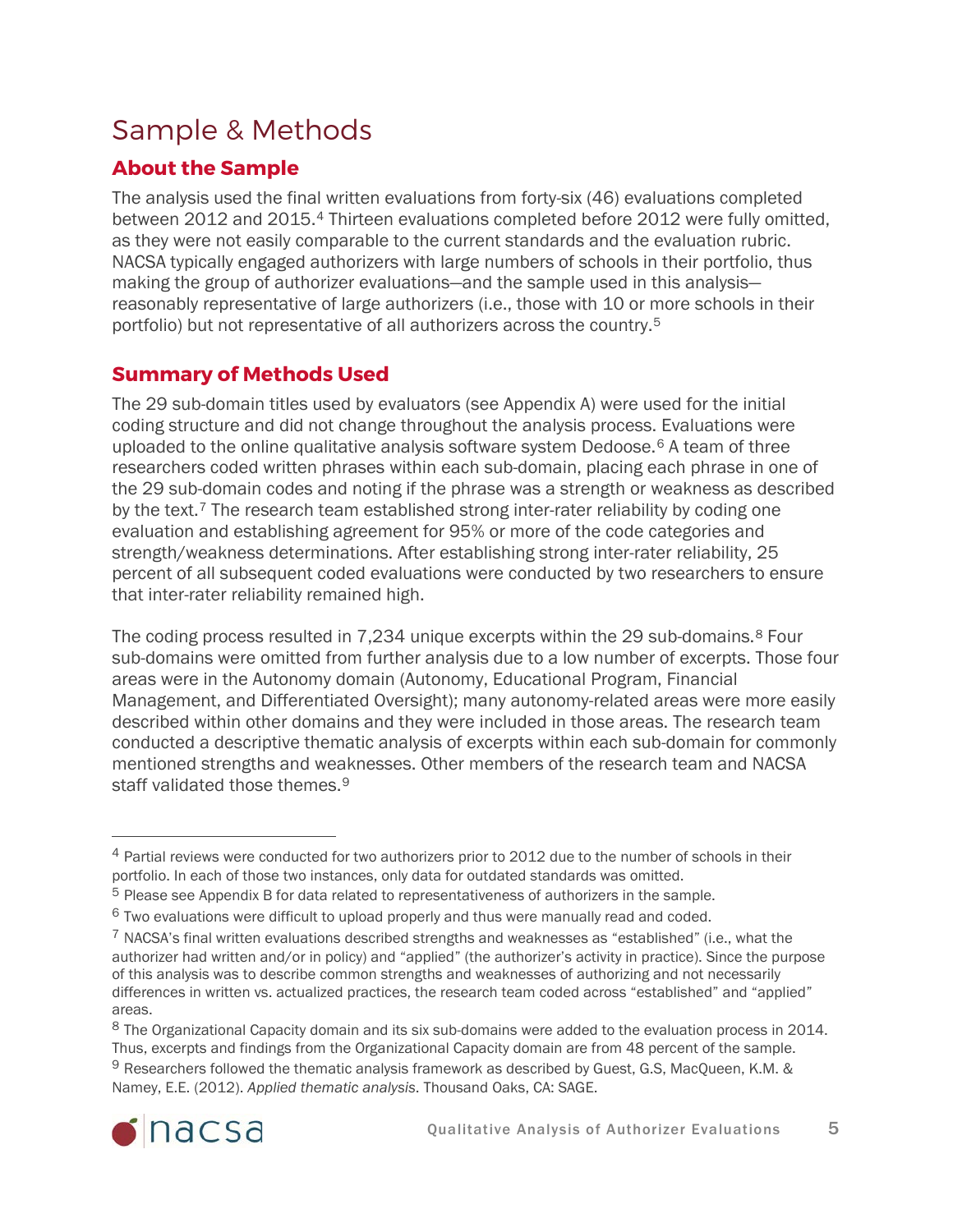#### **Findings and Report Structure**

The strengths and weaknesses described in this report are not intended to be exhaustive of all authorizing strengths and weaknesses. They represent the most salient strengths and weaknesses across the 46 authorizer evaluations as described by the evaluators of those authorizers against authorizing professional standards. Thus, this report presents a set of common, reliable, and important strengths and weaknesses among authorizer evaluations, but not all of the identified strengths and weaknesses apply to each individual authorizer in the field. In addition, noted strengths and weaknesses are evaluated against national professional standards and thus may not always be directly related to local student and public interest outcomes.

What follows are the detailed findings from the thematic analysis process. Each of the four major sections (Application Decision Making, Performance-Based Accountability, Performance Management Systems, and Organizational Capacity) follows the same format

- A brief description of what the domain seeks to assess
- The sub-domains that comprise the primary domain
- A summary of key findings for that domain
- A detailed description of common strengths and weaknesses for each sub-domain

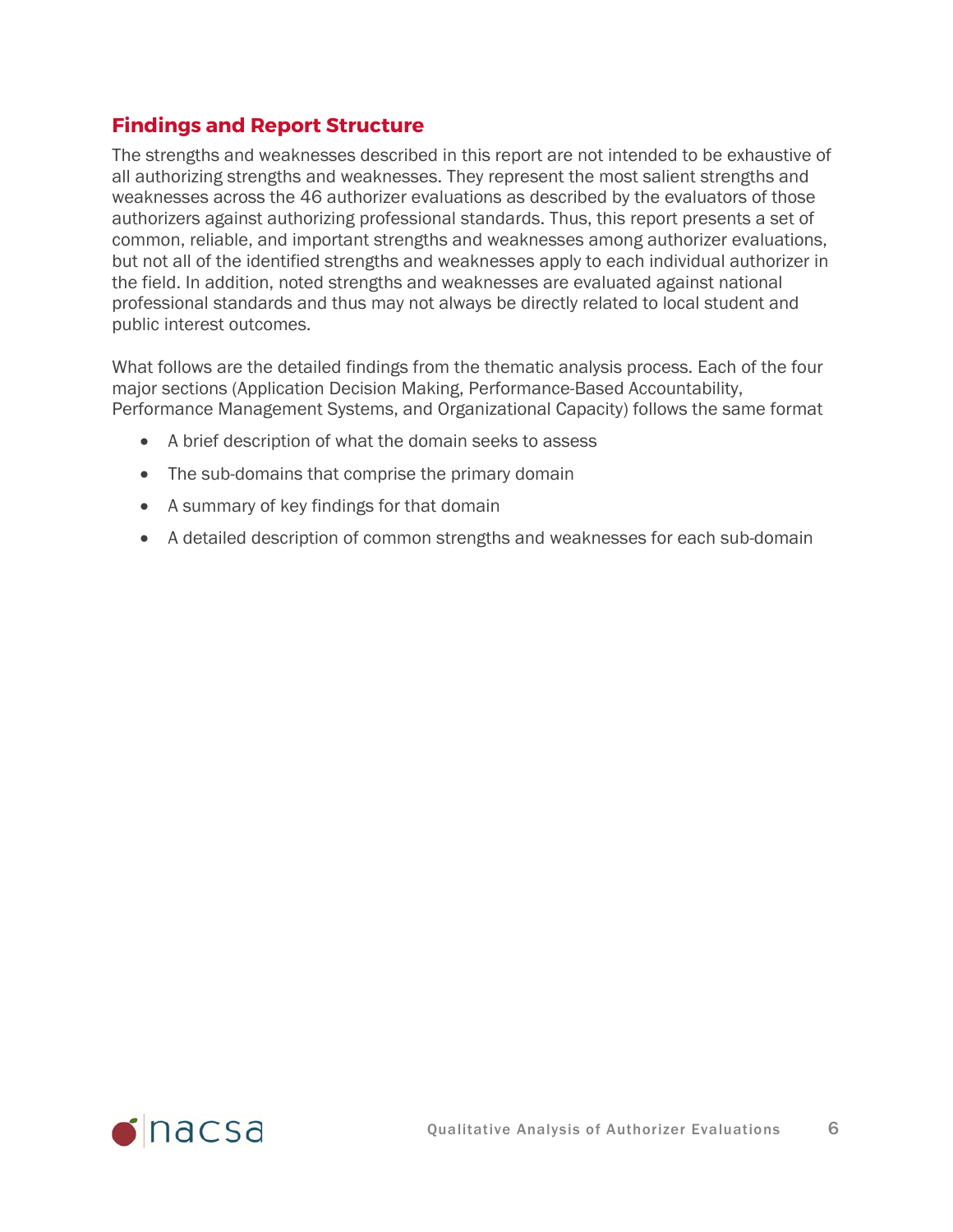# <span id="page-6-0"></span>APPLICATION DECISION MAKING

The Application Decision Making domain is organized to assess the degree to which *the authorizer approves applications based on the applicant's demonstrated preparation and capacity to open and operate a quality charter school*. Eight sub-domains comprise this domain:

- Application Materials and Processes
- Educational Program
- Organizational Plan
- Business and Financial Plan
- Capacity
- Priorities and Application Adaptation
- Decision Alignment
- Transparency

A number of strengths and weaknesses were found in each sub-domain, and those are described following a description of overall key findings on application decision making.

# Key Findings

Alignment of Application Areas: Among the most consistently noted findings across subdomains was the importance of evaluating applications for alignment—internal consistency and coherence—in addition to evaluating an application's merits in discrete areas. Alignment was noted as both a critical strength and weakness across authorizers. Importantly, a key strength was that authorizers did not necessarily provide a preference for certain school missions or types of educational models, but rather that authorizers ensured all facets of the application were internally coherent and mutually supportive. One illustrative example was a physical arts-inspired school proposal. Evaluators noted that not only was the authorizer's process strong in terms of evaluating the merits of the educational program and other domains, but also the degree to which all other parts of the application supported that school model. Not only did the authorizer evaluate the degree to which the budget supported each and every element of the educational program, but the authorizer also ensured that certain parts of the school's facility supported those plans—in this case, making certain that the facility had space, permits, and safety pre-requisites to have a kiln in the school. Ensuring that all parts of the application were internally coherent and reinforcing—and not evaluating an application solely by its ability to meet standards in the discrete areas of education, business/finances, and organization—appeared to be a hallmark of strong authorizing; many authorizers were both strong and weak in this area.

Requiring Application Elements But Not Evaluating Them: Requiring a number of application elements but not evaluating them was a significant weakness noted across

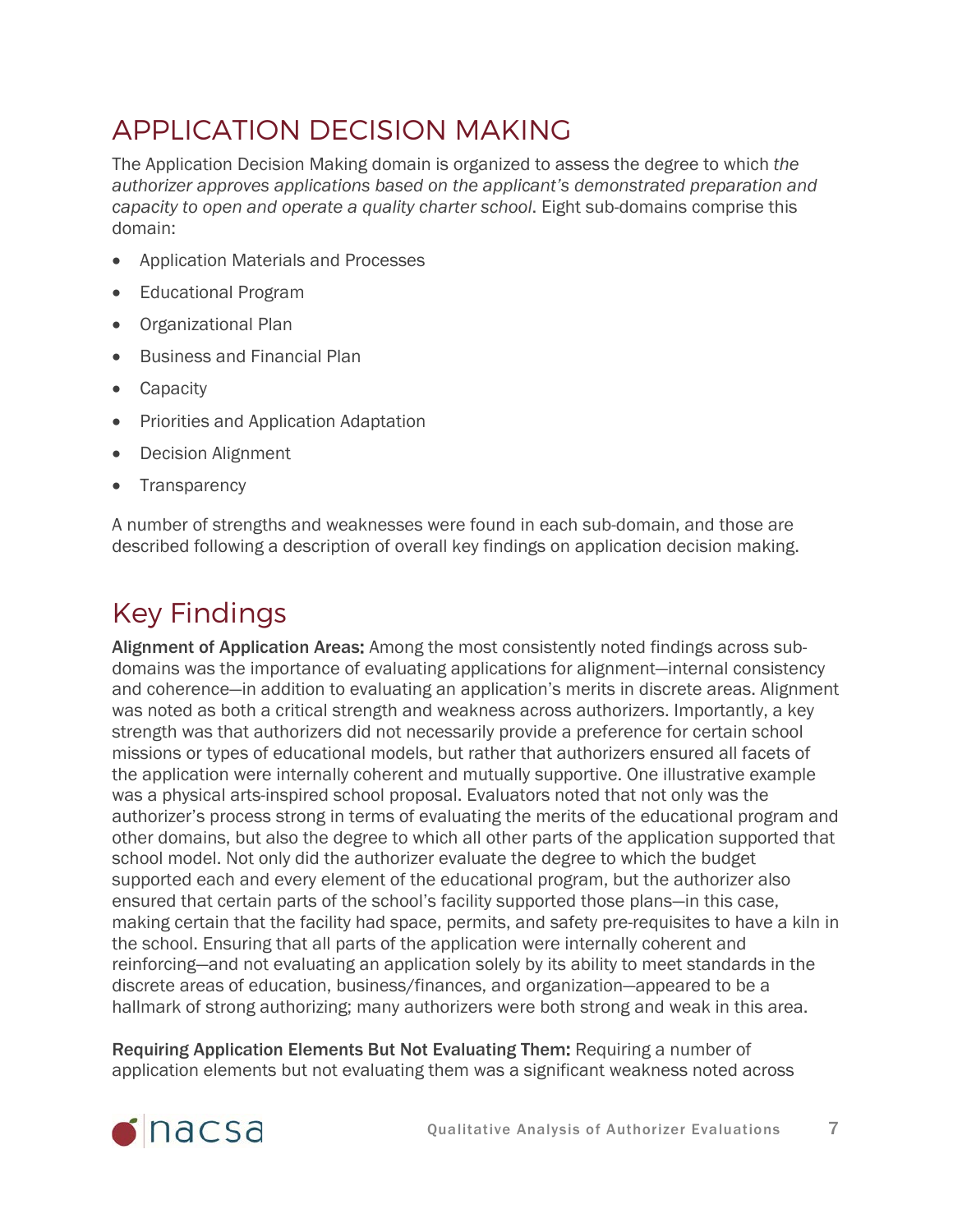evaluations. Evaluators noted examples of application requirements but without any formal method of evaluating their adequacy via a rubric or other tool that described the authorizer's expectations for those elements. Examples included requiring a full curriculum map that was not evaluated and an organizational chart, board development plans, 5-year cash flow plan, and descriptions of insurance plans without any criteria for judging adequacy. Stronger practices in this area included authorizers either (a) having criteria for judging the adequacy of these elements, or (b) requiring the applicant to sign a Statement of Assurances that certain elements were in place and met authorizer/state/federal legal requirements.

Evaluation Conclusions, Justification, and "Feedback": Providing applicants with a detailed justification for final decision making was noted as both an important strength and critical weakness. Rather than providing only a summary judgment (e.g., approve, not approve, approve with conditions) and/or judgments in specific domains (e.g., meets standard, partially meets standard), detailed, evidence-based reasons for those judgments were deemed a strength. The format of that justification varied from an aggregation of all evaluator comments into one document, to providing all evaluator comments individually to the applicant. Providing a justification, not just a summary judgment, not only enhanced the transparency of the decision-making process, but also provided the applicant with an opportunity to understand, and consider addressing, their deficiencies.

The content of the justification was also considered critical. Evaluators noted that some authorizers used the evaluation justification as an opportunity to provide specific recommendations for improvement, while other authorizers explicitly did not provide recommendations for improvement, as they viewed it the responsibility of the applicant to figure out how to address deficiencies. This appeared to be a significant split in how authorizers viewed the role of application "feedback." Evaluators did not specifically comment on the degree to which one approach was superior to the other but did note the risks inherent when an authorizer provides inappropriate feedback to an applicant (e.g., recommendations that explicitly told the applicant how to fix their application for approval), as it could minimize the opportunity for the authorizer to learn the degree to which an applicant has the capacity to address its own issues, an important capacity for a school during its charter term.

Application Differentiation: Differentiating application requirements depending on the type of application received (e.g., start-up, replication), type of school proposed (e.g., virtual, Alternative Education Campus [AEC]) and who is involved in the application (e.g., charter management organization [CMO], education management organization [EMO], independent) was noted as a consistent strength and weakness. Having different application requirements, standards, and evaluation methods enabled authorizers to tailor their evaluation to the unique elements of the proposed school and provided an assessment that took into account specific application features. In some cases, application differentiation required applicants to provide different information than the standard application (i.e., an existing operator seeking to locate a school in a new state for the first time typically required a description of their current academic program rather than a theoretical description of their model), while other instances required applicants to provide significantly less information (i.e., a high-performing school/network in the same state typically required a description of

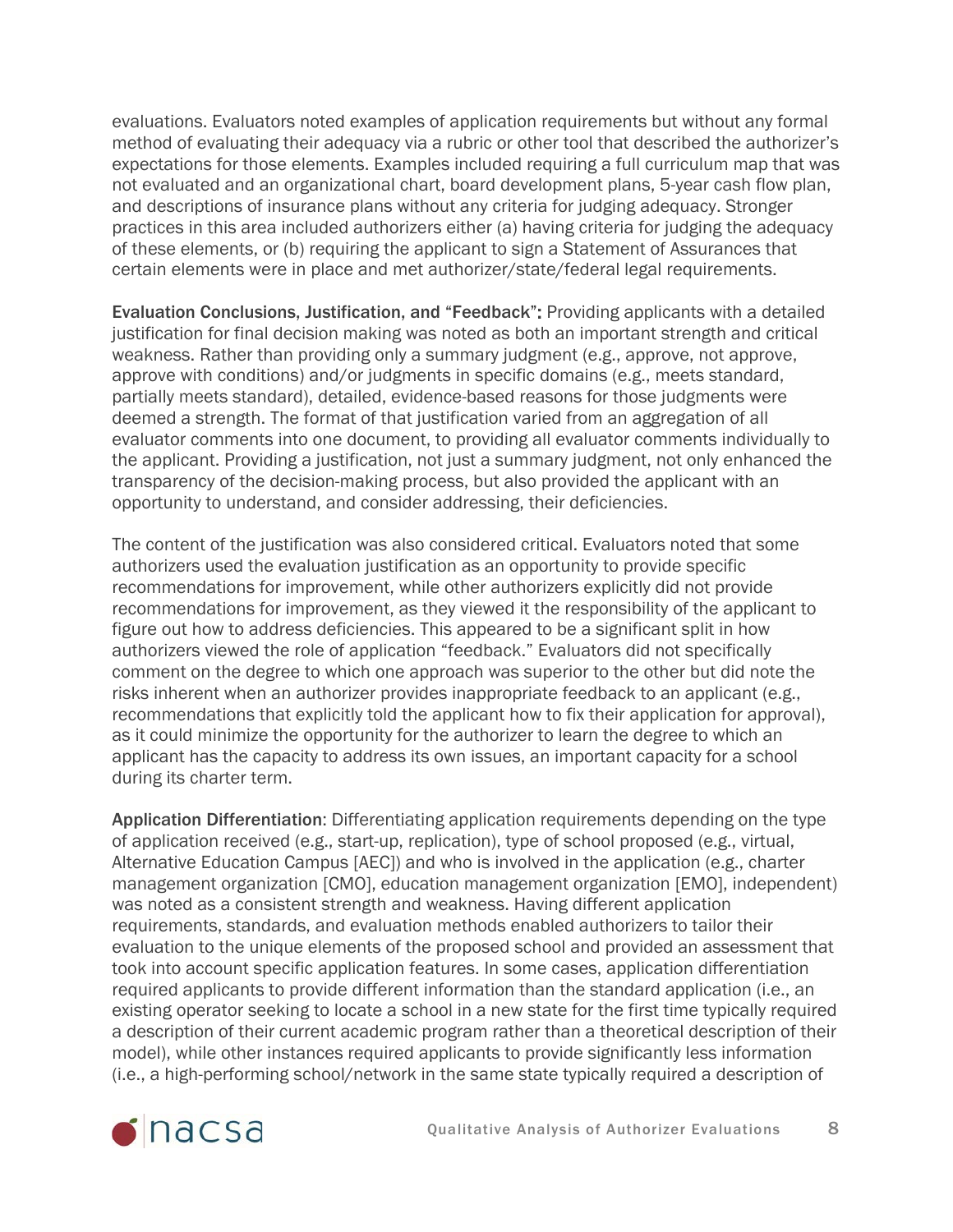existing school academic, financial, and operational performance); in some cases, a replication petition could be very short with near-automatic approval. Unfortunately, not all authorizers differentiated and tailored their application materials and reviews to the type of application received, and not all conducted a thorough due diligence review of past operator performance.

The remainder of the Application Decision Making domain describes specific strengths and weaknesses emerging from the thematic analysis for each sub-domain. It is of note that some practices could be considered both a strength and weakness. In those instances, it is likely that some authorizers were quite strong in those practices while others were quite weak.

## <span id="page-8-0"></span>Application Materials and Processes

Standard: The authorizer provides clear guidance and requirements regarding application materials and submission requirements and runs a clear and well-structured application process with realistic timelines.

### **Key Strengths**

Evaluators provided a number of consistently cited strengths, including the following:

Clear, measurable mission, with all components aligned and supporting that mission. While evaluators noted a number of components of application requirements, the most consistent strength was application materials and processes that required a clear and measurable mission, which thus ensured alignment of all components with that mission. Requiring applicants to describe their plans for academics, financial management, organizational management, facilities, working with educational service providers, and other components was routinely noted as a strength. Ensuring that application materials and systems specifically required how those functions supported the school's mission was a clear differentiating strength. For example, if an applicant proposed a STEM (science, technology, engineering, and math) school serving underserved urban students as its mission, application evaluators were expected to assess not only the adequacy of the school's proposed academic, financial, and facility plans (among others) but were also asked to evaluate the degree to which those plans supported a STEM school serving underserved students.

Use of specific application processes. Evaluators consistently noted that strong application processes included the following practices: leading and/or participating in application information sessions; establishing application timelines and strictly adhering to those timelines; conducting application interviews with scripted questions drawn from a review of the application; comprehensive due diligence work, specifically conducting site visits for applicants currently operating one or more schools, and doing a comprehensive investigation of academic, financial, and operational reviews of existing schools and the operator; conducting community forums/public meetings on applicants, even if not required.

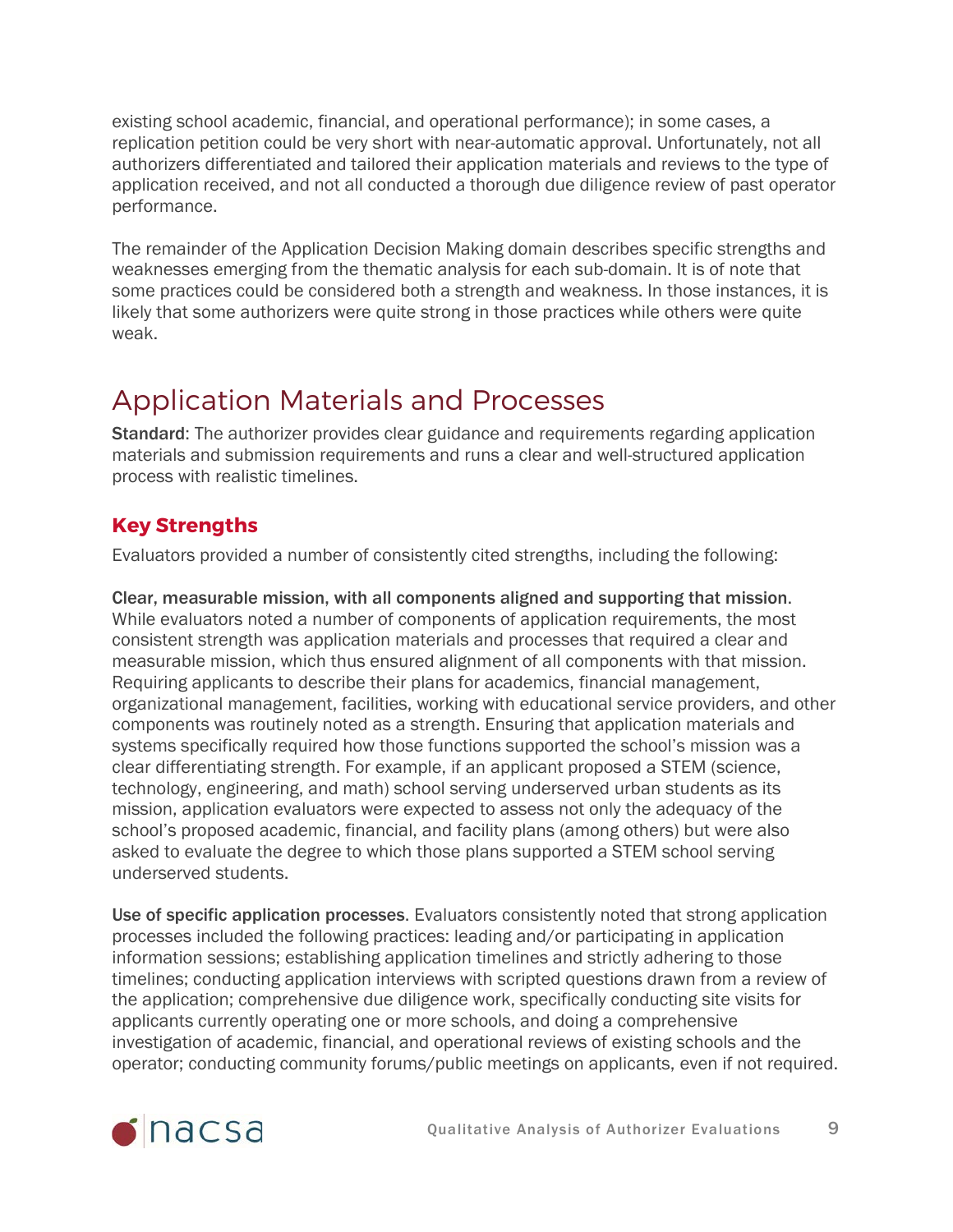This is not to say that other application processes were not also useful and valuable, but evaluators noted these practices consistently as strengths.

Evaluation rubric. Not only did strong application processes use a publicly available evaluation rubric, but the strongest justified the rating and/or decision by including detailed notes aligned with rubric criteria, which were then given to the applicant. Consistently noted practices included making the evaluation rubric available on the authorizer's website and/or as part of the application packet explaining the content, format, and expectations of submitting an application. Further, providing notes and ratings from reviewers (either individually or aggregated) that provided clear reasoning for application acceptance or rejection was noted as a consistent strength.

Training and frequent norming of all reviewers and evaluators. A consistently noted strength was providing training to any person formally reviewing the charter school application. Additionally, evaluators noted that frequently—typically once every two or three years if evaluators remained the same, and always for new evaluators—a norming process took place that ensured assessment teams scored the same application in similar ways. The goal of this norming process was to promote consistency in scoring across all evaluators (e.g., board members, authorizer staff, external reviewers).

#### **Key Weaknesses**

The most frequently mentioned weakness in application materials and processes related to how applications were reviewed:

- No training was provided to reviewers, allowing them to rely solely on "professional expertise" in evaluating applications.
- External reviewers were not included in evaluating applications.
- Detailed comments/justification for application acceptance or rejection were not included; if comments were included, they were not aligned with the rubric criteria.
- There were widely inconsistent ratings and findings among reviewers with no notes/comments explaining the reasons for divergent conclusions.

Another consistently cited weakness was difficulty evaluating existing operators. Evaluators noted that some authorizers conducted little due diligence. They also noted that when due diligence was conducted, it often suffered from (a) not having a rubric and/or evaluation criteria for site visits to existing schools, and (b) asking operators for information that the authorizer did not have established criteria for evaluating and/or did not formally review or evaluate as part of the application process.

How authorizers used evaluation rubrics was another consistently cited weakness. Not aligning the rubric to the authorizer's performance framework and/or application criteria, having a rubric that did not cover all documents asked of the applicant, and having rubrics that were underdeveloped were frequently noted weaknesses. In addition, not making the

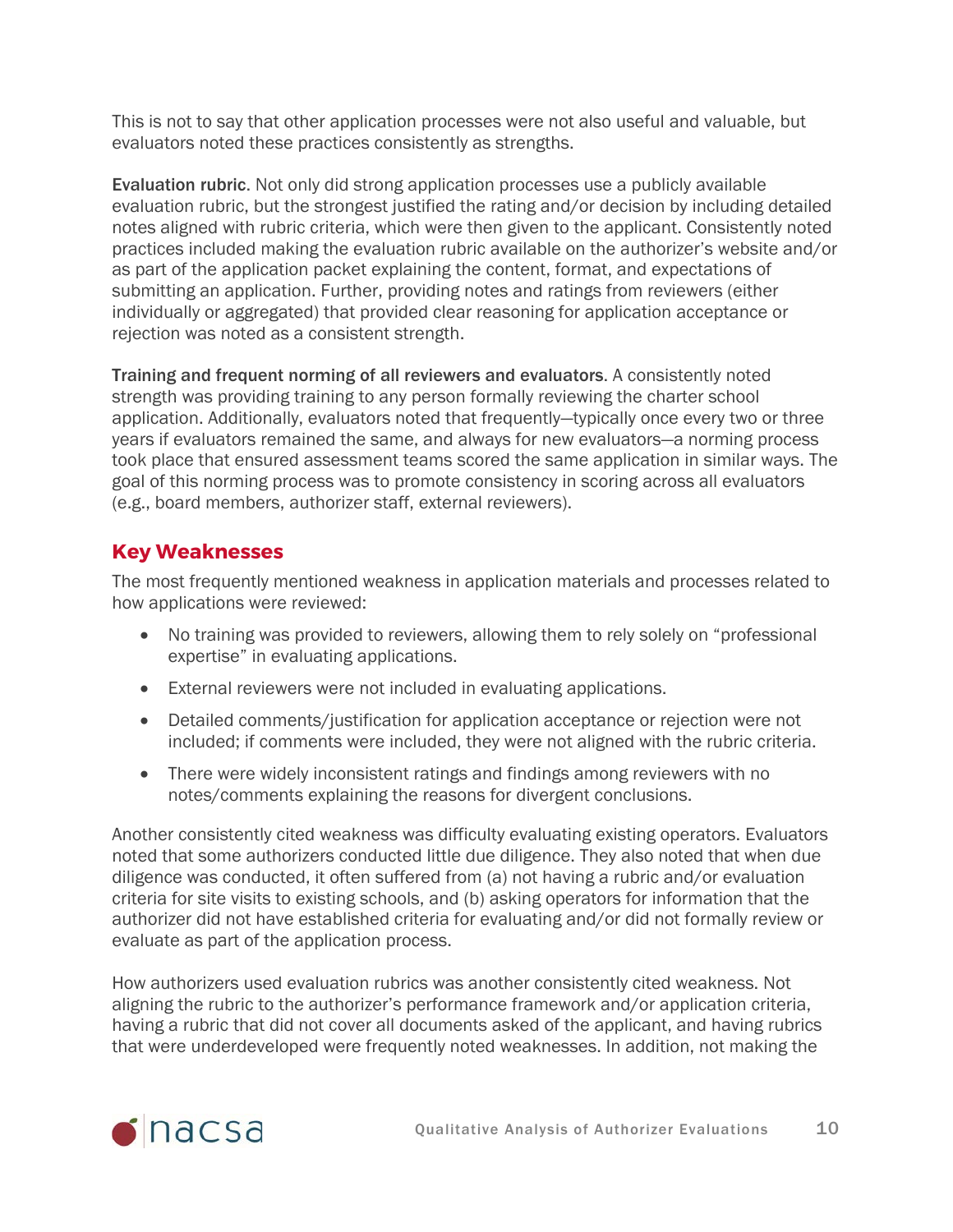evaluation rubric available publicly and providing only verbal, not written, evaluation summaries to applicants were also noted as weaknesses.

How information from public hearings was used also appeared to be a challenge. Evaluators noted that authorizers used a number of practices when conducting these hearings, including live streaming, providing data on who spoke in favor of or against the proposal, and any substantive comments made about the application itself (which was noted is very rare). How that data was used in actual decision making, however, was very unclear.

The content of feedback that was provided by authorizing staff to applicants during the evaluation process was also cited as a weakness. It appeared this practice was used for applicants that were "close" to meeting the authorizer's standard but failed to do so. Evaluators noted the inherent risk in an authorizer helping an applicant in this manner; rather than providing the applicant with a detailed evaluation of their proposal and allowing the applicant to address any deficiencies, authorizers ran the risk of not understanding the capacity of the applicant to address challenges.

# <span id="page-10-0"></span>Educational Program

Standard: The authorizer has thorough requirements and rigorous evaluation criteria for the proposed educational program, including vision and mission statements, educational philosophy, curriculum and instruction, teaching skills and experience, calendar and daily schedule, target population, enrollment, and plans for educating students with special needs.

### **Key Strengths**

Data and information required in a school's educational program were extensive and tended to include some areas beyond the areas listed in the standard. The most frequently mentioned items beyond those listed in the standard were (a) the evidence and/or theory of why the applicant's educational program would work with the targeted student population, and (b) clear, measurable goals the educational program would achieve. Some authorizers also required such things as an applicant's promotion policies, disciplinary policies, professional development plans for staff, and specific educational goals the applicant proposed to achieve.

The most consistently noted strength in evaluating applicant educational programs was the clarity, alignment, and rigor of the authorizer's evaluation rubric. Strong rubrics evaluated the degree to which the educational program elements aligned with the school's mission, clear qualitative definitions for rating each element of the school's educational program, and complete alignment between educational program application requirements and review criteria.

In addition, evaluators noted that strong evaluation rubrics were evaluated rigorously for internal consistency, but did not provide for a preference in types of educational programs proposed. Stated differently, educational program evaluation criteria were aligned with the

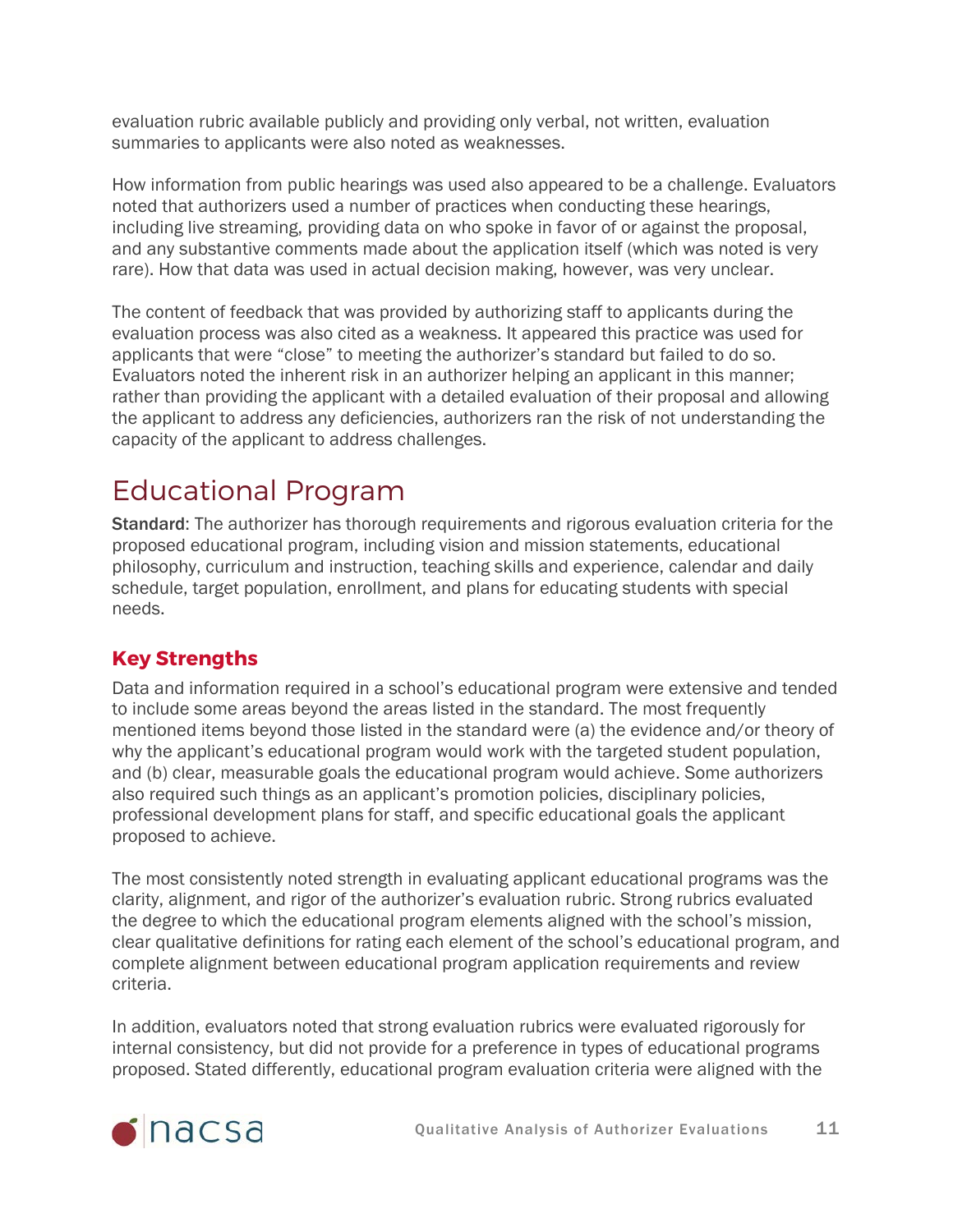school's mission and other domains in the application, but allowed for wide diversity in the types of educational programs that could be proposed.

#### **Key Weaknesses**

The most consistently cited weakness was a lack of measurable academic outcomes or how those outcomes would be used if a charter were granted. Evaluators noted that many educational program goals were either not measurable and/or were process- rather than outcome-focused. In addition, goals proposed by the school were not used at all in the charter agreement and were never reviewed as part of the ongoing monitoring or accountability process.

Problems related to how the evaluation rubrics were used and the kind of information they provided were also consistently noted weaknesses. Rather than providing a thorough description of strengths and weaknesses in evaluating the application, evaluation descriptions were often composed of a list of recommendations for improvement. Some authorizers used the evaluation rubric and process as a way of providing inappropriate technical assistance to applicants on how the applicant's plan needed to be changed to meet the authorizer's standards.

Evaluators also noted that some applications required responses and supporting documents that were (a) not evaluated, and (b) not helpful or needed for evaluating the school's educational plan (e.g., a curriculum map, learning standards that are often a re-statement of state academic standards).

A final weakness was specific to the lack of evaluating alignment between the educational program and other areas of the application, especially the applicant's budget. Evaluators noted that rubrics and review processes evaluated the school's educational program in isolation rather than the degree to which it aligned with the applicant's mission and ensured that all promises made in the educational program were adequately reflected in the applicant's budget.

## <span id="page-11-0"></span>Organizational Plan

Standard: The authorizer has thorough requirements and rigorous evaluation criteria for the proposed organizational plan, including effective governance and management structures and systems (including staffing); the demonstration by founding team members of diverse and necessary capabilities; and the understanding of legal requirements related to opening and operating a charter school.

### **Key Strengths**

Applications appeared to require a wide range of organizational elements. Some of the more frequently mentioned areas included recruitment/staffing/human resource plans; legal documentation (e.g., articles of incorporation, bylaws, board policies, background checks); plans for community support and engagement (and especially evidence of actual engagement prior to submitting the application); an organizational chart and key leadership

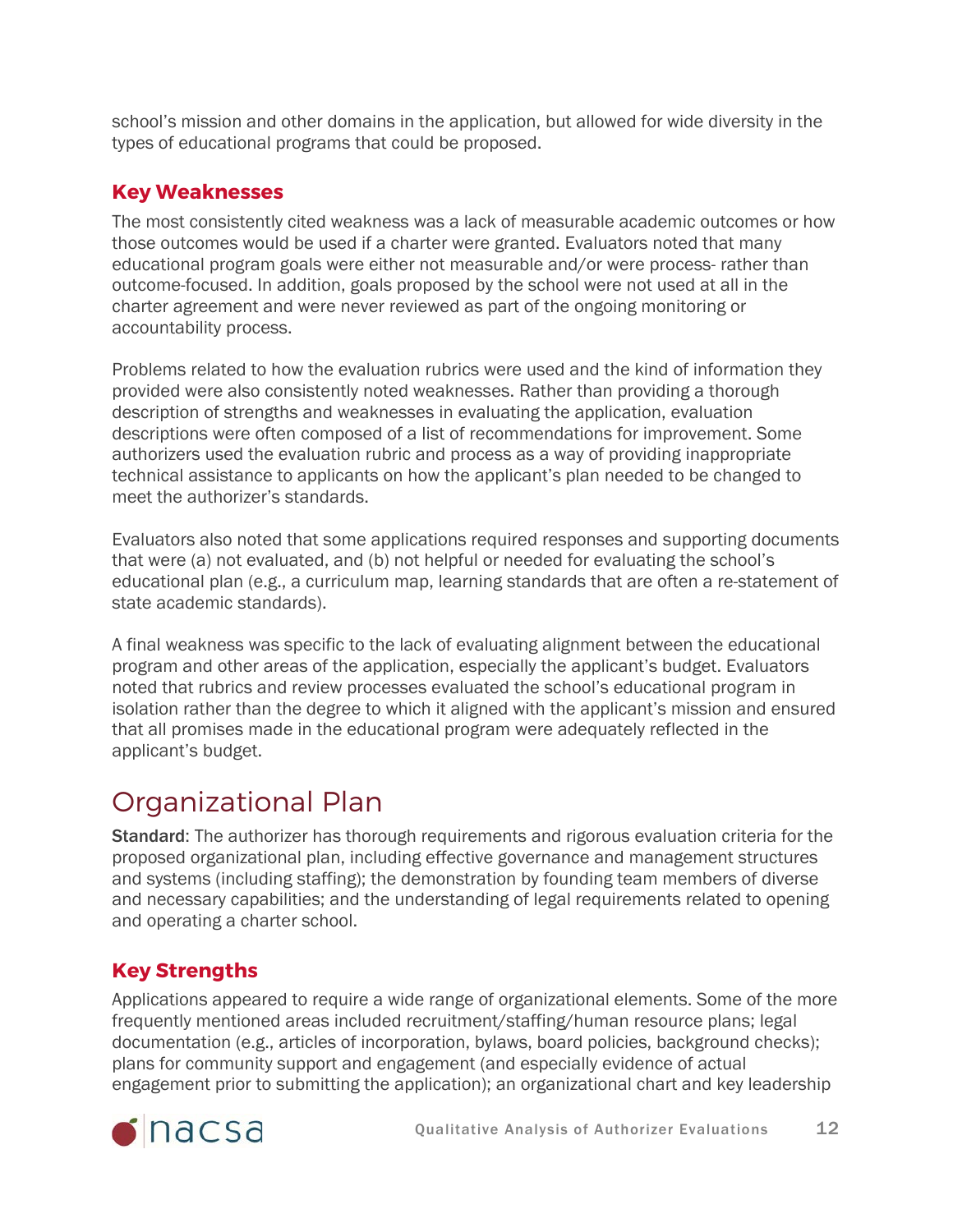roles and functions; transportation plans; food service plans; board development plans, including how to ensure diverse experiences needed to oversee a school, as well as committee structure (if any); recruitment and admission policies; background and experience of the school leader (or detailed plans, criteria, and qualities if not yet hired); and facility plans, among others.

The most consistently noted strength was that application organizational plans were required to be aligned with all other domains of the application, including areas that may not have appeared to require alignment. For example, rubrics and review processes that required the organizational plan to align with the school's mission, financial plan, and educational plan were noted as clear strengths. One example provided was the degree to which an art-focused educational plan aligned with the requisite facility needs (e.g., space and safety requirements for a kiln in the school's building).

Evaluators also noted many strengths related to applicant organizational plans when working with an educational service provider (ESP). Applications that require (a) scope of service, (b) evidence of capacity, (c) a thorough board monitoring and accountability plan, (d) a copy of the actual (or strong initial draft) of the management agreement, (e) description of the relationship between the board and ESP (e.g., how the relationship commenced, how the board views its role in relation to the ESP), and a thorough description of services the board is purchasing from the ESP—and at what cost—were among the most frequently cited areas of strength among boards contracting with ESPs.

#### **Key Weaknesses**

Two clear weaknesses emerged from the analysis: evaluation of the organizational plan that was akin to a "checklist" and asking for organizational plan elements that were not evaluated. Often, rather than an evaluation that focused on quality, coherence, and alignment, both in substance and practice, the evaluation process for organizational elements were examined for their presence or absence. For example, rather than evaluating the degree to which the applicant's facility aligned with their educational plan, rubrics required evaluators to check if the facility was secured, viable, and met health and safety requirements. In addition, evaluators noted occasions where the application required elements such as an organizational chart or board development plans, but without a corresponding evaluation rubric and set of criteria by which such plans would be judged.

Evaluators noted a number of commonly missing organizational plan elements (e.g., transportation, food service). The most frequently mentioned missing element was a comprehensive start-up plan from application approval to school opening.

Evaluators also noted a number of weaknesses related to applications seeking to work with an ESP. The lack of depth of due diligence was noted as a weakness, including an analysis of the viability of the ESP itself (e.g., its organizational health, sustainability, governance history). Further, not having criteria to evaluate the quality of due diligence work on ESPs was noted as a weakness on multiple occasions.

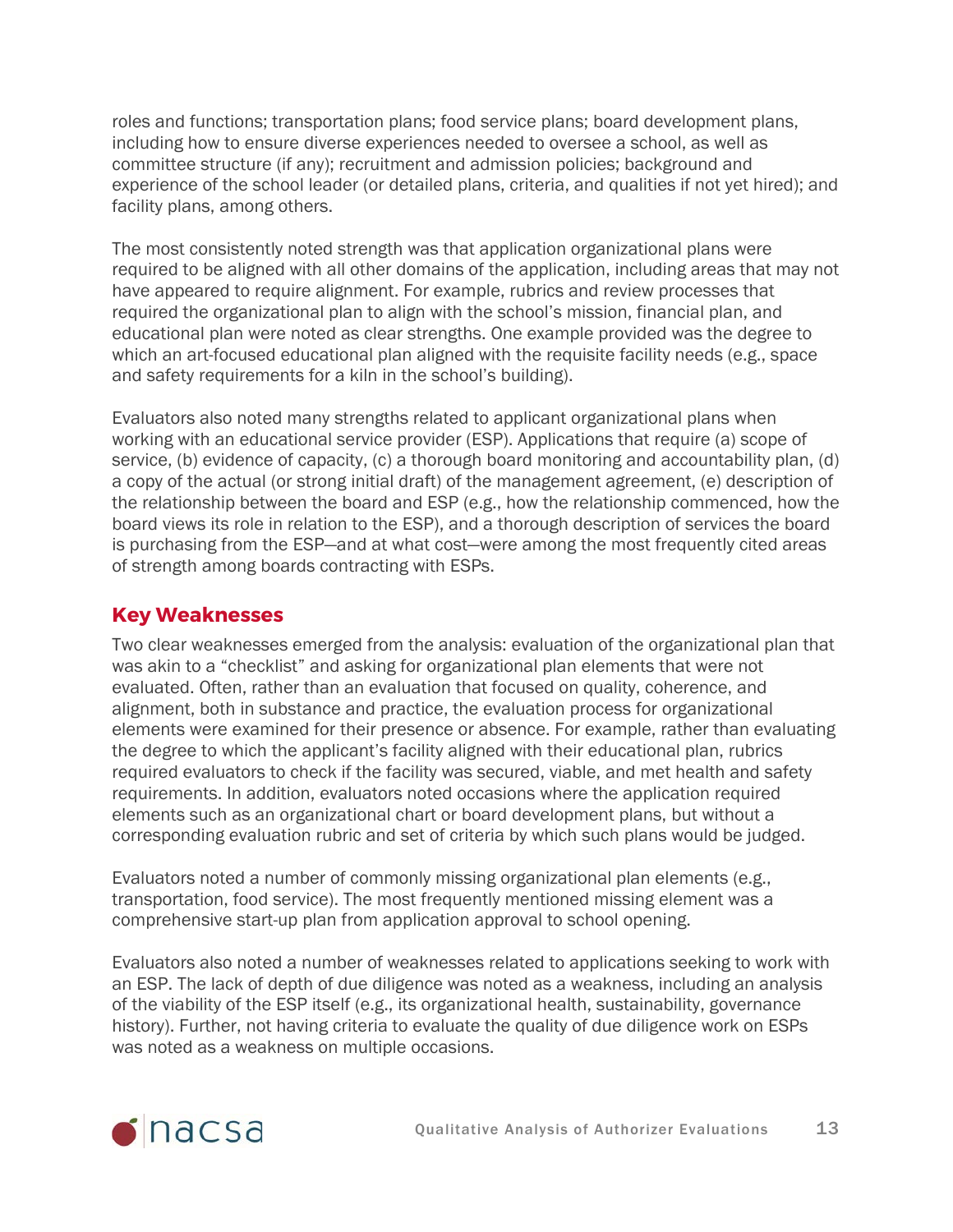## <span id="page-13-0"></span>Business and Financial Plan

Standard: The authorizer has thorough requirements and rigorous evaluation criteria for the proposed business plan, including financial viability of the plan demonstrated through budget projections that are aligned with the proposed educational program.

### **Key Strengths**

The clearest strength emerging from the analysis was less about what authorizers required in an applicant's business and financial plan but rather how authorizers evaluated the adequacy of that plan. Frequently mentioned examples include the following:

- Evaluating for alignment. Rather than examine the business and financial plan independently, authorizers who specifically examined alignment with other parts of the plan were noted as a strength. Examining alignment of the educational program with the business and financial plan appeared to be particularly important in order to ensure that all facets of the school's educational plan were adequately accounted for in the applicant's budget. A strong budget narrative was noted as particularly important to assess alignment.
- Scrutinizing enrollment projections. Practices related to heavy scrutiny of the number of students a school sought to enroll in its first year and beyond were noted as critical strengths. That included the authorizer (a) using their knowledge of the local community and past charter school enrollment data, (b) critically evaluating a school's marketing and student recruitment plans, and (c) requiring a detailed contingency budget and plan (e.g., how the first-year budget and educational program would change if the applicant enrolled only ¾ of their intended enrollment).
- Allowing only secured fundraising in the budget. Rather than allowing fundraising projections in an applicant's budget, evaluators noted that strong application practices allowed for only secured fundraising (e.g., a letter indicating such or actual funds received) in the applicant's budget. Some evaluators noted that authorizers might allow for non-secured fundraising to be included in an applicant's budget, but the applicant would clearly have to identify those unsecured funds and what they would pay for, and justify how removing those unsecured funds from the budget would not adversely impact the applicant's base educational program or operational plan (e.g., facility).
- Differentiated business/financial plan when working with an educational service provider (ESP). More business and financial plan information was typically required if an applicant proposed to work with an ESP. Evaluators noted strengths related to the authorizer asking for data related to prior schools (e.g., audits, financial records, governance arrangements) and the network itself, if the ESP operates as a network with "central" staff and supports.
- Authorizer-produced budget template. Greater consistency in evaluating an applicant's budget could occur if the authorizer created and required its own budget template and narrative requirements. Evaluators noted that having a single budget template all new applicants were required to use could reduce misunderstandings of

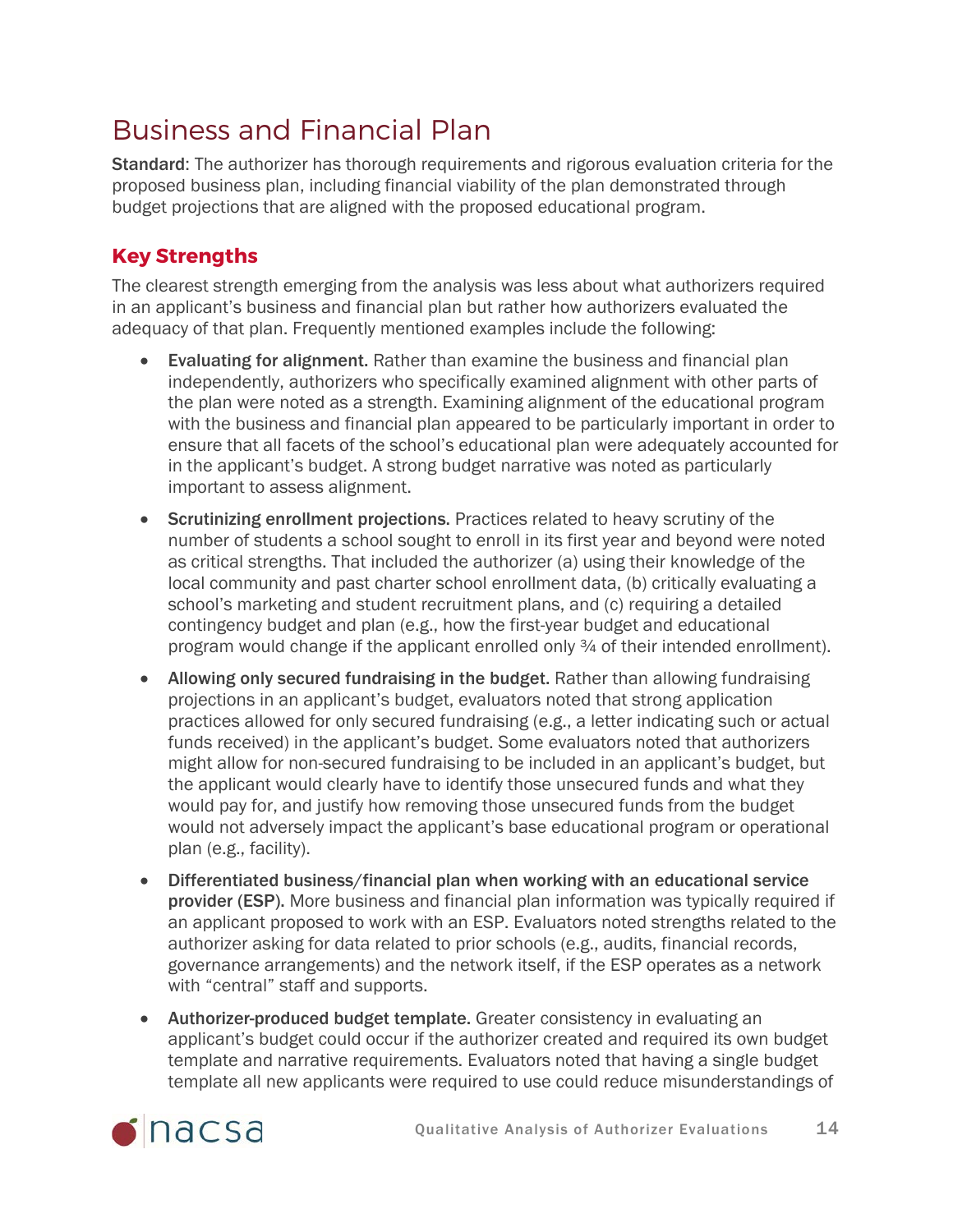the applicant's plans and avoid misinterpretations of what the applicant was proposing.

• Reviewers evaluating the entire proposal. Evaluators noted particular strengths in requiring reviewers—external reviewers, in particular—to read and evaluate the entire application instead of focusing merely on the business/financial section. While the scope of the review could be more limited, ensuring alignment between the business/financial plan and other areas could be sufficiently done only if the reviewers examined the entire application for alignment, rather than assessing the business/financial plan independent of the rest of the application.

#### **Key Weaknesses**

Vague criteria by which applicant business/financial plans were evaluated was the most consistent weakness noted. Evaluation rubrics and processes that provided only a summative rating (e.g., "sound," "adequate," "reasonable," "unacceptable") without a detailed, evidence-based rubric and comprehensive description underlying those ratings provided no justification for authorizer decision making.

A second weakness was asking for business/financial plan information that was not evaluated nor used in decision making. For example, many authorizers asked for cash-flow data and insurance descriptions, but did not have a rubric for evaluating the adequacy of those materials nor their alignment with other parts of the application.

A final weakness was related to the extent of due diligence conducted by authorizers for applicants seeking to work with an ESP. Evaluators noted wide differences in the extent to which authorizers asked for key financial data for ESP-managed schools and for the ESP itself. Areas not frequently asked for included budget-to-actual data for ESP-managed schools; enrollment variance (e.g., what was the target versus actual enrollment for each school); how governance had changed at each school (e.g., are board members fairly stable or has there been lots of turnover in the ESP's network); and data on governance and finance for the ESP's central capacity.

## <span id="page-14-0"></span>**Capacity**

Standard: The authorizer has thorough requirements and rigorous criteria for evaluating the applicant's capacity to implement the school plan effectively, including but not limited to a substantive in-person capacity interview with all qualified applicants.

### **Key Strengths**

Authorizers most typically evaluated the capacity of: (a) the proposed governing board, (b) the applicant team, (c) the school leader and leadership team, and (d) the educational service provider, if any. Evaluators indicated that authorizers emphasized evaluation the most (i.e., had the most evaluative criteria and processes) for the proposed governing board and its relationship with the school leader and/or ESP.

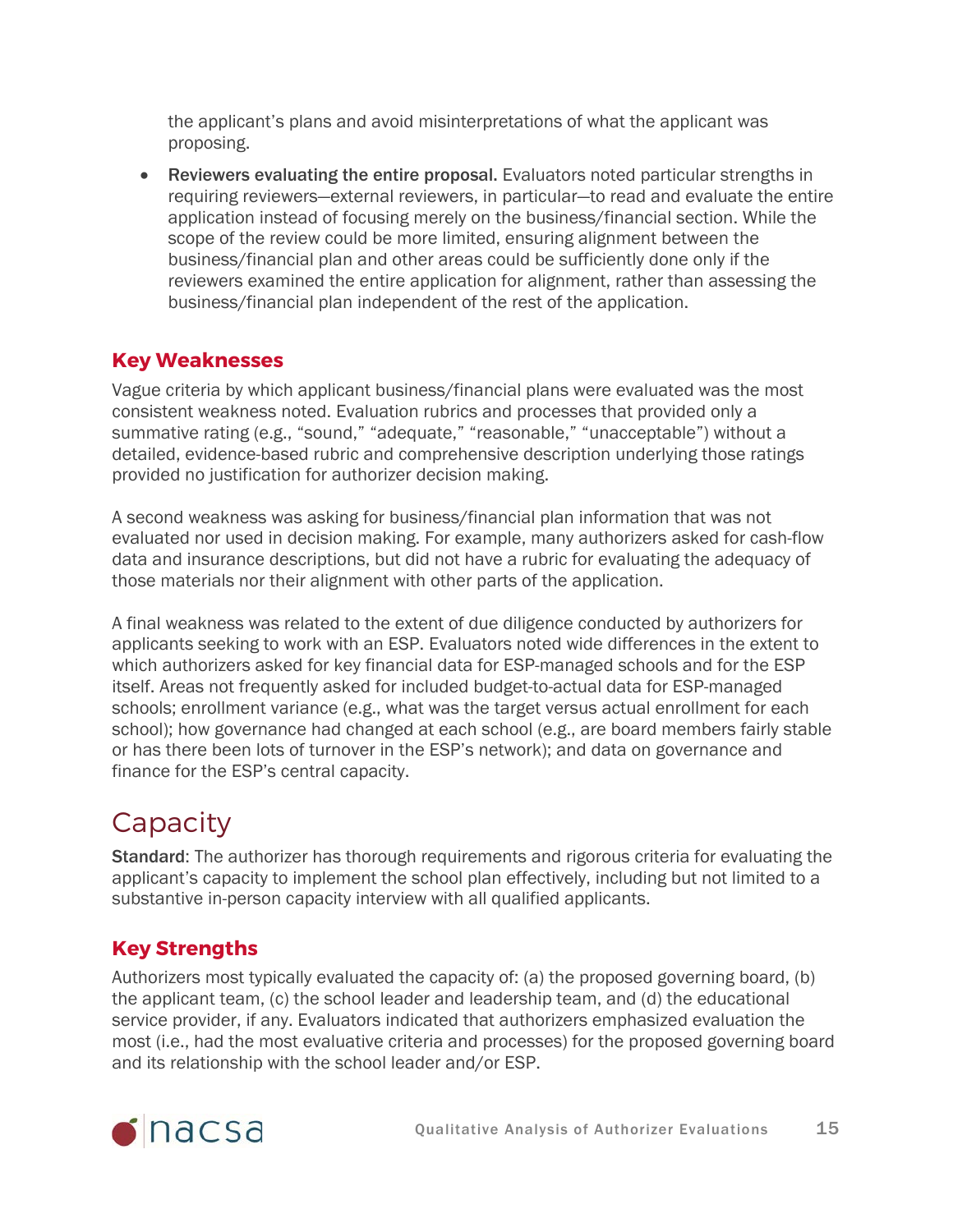Conducting a detailed in-person capacity interview—and particularly how that interview was conducted—was noted as critical for effectively evaluating the capacity of the application. Evaluators noted that strong capacity interviews share the following characteristics:

- The authorizer specified who on the applicant team must attend the capacity interview.
- The interview was an adequate length to get through all major questions.
- Targeted and scripted questions emanating from the application and review were developed; the most critical questions were prioritized.
- The proposed governing board was evaluated for the requisite qualifications and experiences in overseeing the educational enterprise, but also the degree to which governing board members could describe how those qualifications and experiences would translate into effective governance.
- Interview questions were aligned with the application criteria and evaluation rubric.
- There was a method for accurately capturing answers to questions.
- Time was scheduled immediately after the interview for the evaluation team to debrief and discuss responses received from applicants.

Additional practices were noted as strengths if the applicant proposed to work with an ESP. Specifically, in addition to academic, financial, and operational due diligence done by the authorizer, authorizers required a description of how the board and ESP proposed to work together, and a description of how the collective capacity would drive results for the proposed student population. Further, having evaluation criteria that assessed the degree to which the governing board had effectively conducted a capacity evaluation of the ESP's governance and leadership was seen as a strength. Evaluators also noted that an in-depth capacity interview with the ESP—typically in addition to the in-person interview and inclusive of a site visit to a school currently being managed by the operator—was a strength.

Finally, heavy scrutiny of the school leader—and/or the board/ESP process for selecting the school leader—was noted as important. It was preferred if the school leader was identified in the application (with his/her qualifications included with the application materials) and was part of the capacity interview process. If the school leader had not been identified, evaluators noted the importance of the authorizer having evaluation criteria related to the process the board/ESP will go through to identify the school leader (e.g., criteria and experience aligned with the school's mission and other elements of the application, outreach process, selection process, and accountability structure).

### **Key Weaknesses**

The clearest and most consistent weaknesses that emerged from the analysis were authorizers not conducting an in-person capacity interview (or making it optional) and not adequately evaluating the capacity of ESPs.

When in-person interviews were conducted, the following implementation weaknesses were noted:

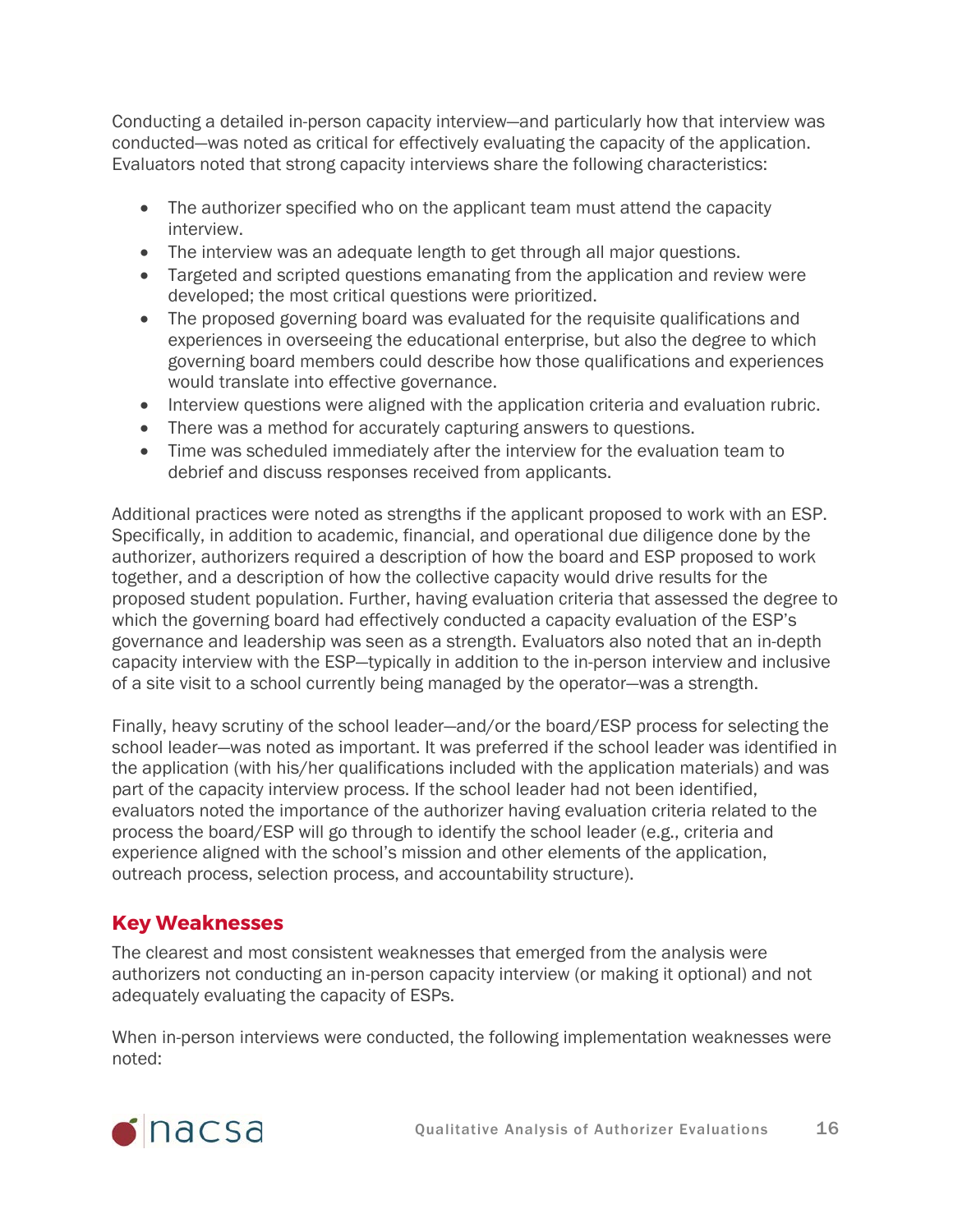- A lack of alignment between interview questions and evaluation criteria (e.g., using the majority of the interview to "get to know" the applicant team)
- Little structure associated with the interview (e.g., free-flowing conversation rather than a purposeful attempt to have critical questions answered)
- No specifics on who must attend the capacity interview
- No systemic collection or documentation of applicant responses to key questions during the interview

Further, evaluators noted strengths in due diligence processes (as described in prior sections), but also noted weaknesses related to evaluating the capacity of the ESP, by the authorizer directly and the applicant governing board. Evaluators noted weaknesses related to (a) authorizers not having criteria in place to evaluate the extent to which the applicant's governing board evaluated the capacity of the ESP, and (b) processes and criteria for the authorizer to also conduct capacity evaluations of the ESP's governance and leadership.

# <span id="page-16-0"></span>Priorities and Application Adaptation

Standard: The authorizer's application includes requirements that specialized applicant types (i.e., charter network applicants, virtual school applicants, or applicants planning to contract with an educational service provider) provide additional relevant information, and to the extent applicable, the authorizer adapts its application to address identified needs or attract desired program types.

### **Key Strengths**

A key strength noted by evaluators was authorizer differentiation in their application process based on the types of applications they receive rather than a uniform application system for all applicants. For example, many authorizers had separate applications or separate application criteria and standards for new and existing operations. Experienced operators were often required to provide additional data related to their prior school's academic track record and financial and organizational health, and the organizational structure if the applicant sought to replicate the model that existed at their prior school (CMO, EMO, affiliation, back office network, etc.). Strong practices specifically included the authorizer placing a premium on a thorough evaluation of the applicant's past performance. Additionally, for charter applicants planning to partner with an educational service provider (CMO, EMO, or ESP), the application required detailed information about that proposed relationship, including the terms of the management agreement, funds expended, and the ability of the school's governing board to dissolve the relationship should performance expectations not be met.

Evaluators also noted that authorizers who had a policy to encourage the replication of existing quality schools and had a streamlined review process—heavily focused on past performance—was a significant strength. Those systems included the development of specific application materials and criteria for expansion/replication and not requiring the same depth of descriptions for many application elements required by start-ups (e.g.,

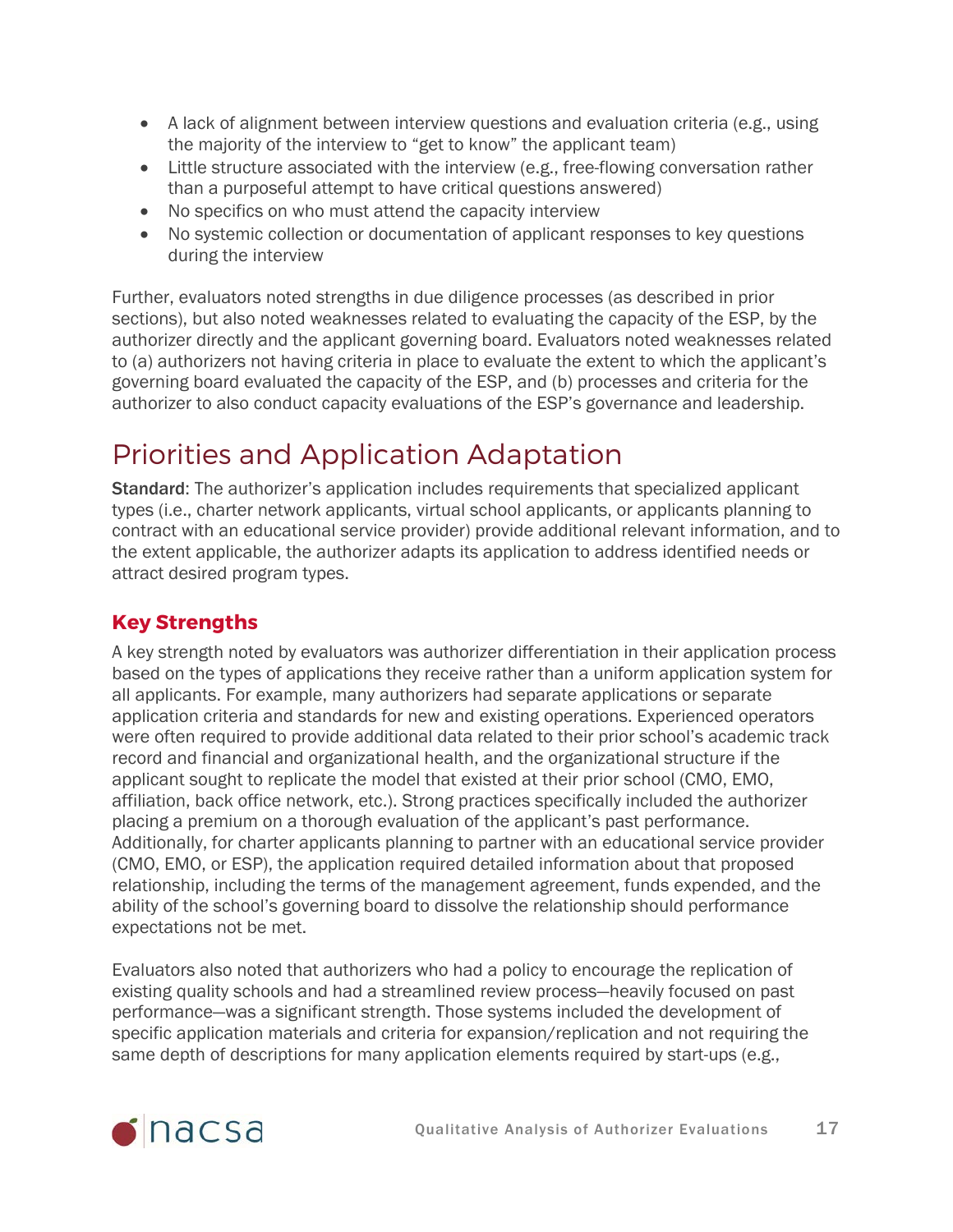evidence of past academic and organizational performance replaced application descriptions of the school's financial and organizational systems).

#### **Key Weaknesses**

Evaluators noted several cases of authorizers failing to request or thoroughly evaluating academic performance data from existing school operators. Some authorizers did not perform the necessary due diligence on management organizations, academic performance evaluations specifically.

Another key weakness noted by evaluators was the use of the same application and evaluation criteria for all applicants, regardless of application type. Examples include authorizers that had not developed specific application questions and evaluation criteria for virtual school or alternative education campus applicants, and authorizers who did not differentiate their application systems for start-ups from replication applications.

Another area of weaknesses included authorizers failing to communicate application priorities clearly to applicants. This weakness was distinct from authorizers that intentionally did not adopt application priorities. In cases where authorizers did have priorities, evaluators noted that those priorities—for example, seeking schools for specific neighborhoods or grade configurations—were not clear in their application materials, RFPs, or other means of making those priorities public.

## <span id="page-17-0"></span>Decision Alignment

Standard: The authorizer makes application decisions that are informed by and align with documented evidence and analysis of the extent to which the plan satisfies approval criteria and the extent to which applicants demonstrate strong preparation and capacity to establish and operate a quality charter school.

### **Key Strengths**

The clearest strength that surfaced from the evaluations was the processes and materials that authorizing staff provided to board members. Many authorizing staffs provided board members with detailed, written documents that laid out the strengths and weaknesses of applications, justification for their decisions, and evidence supporting those decisions. Those documents well prepared board members with the key information needed to make decisions. In addition to these reports being timely and detailed, evaluators noted strengths relative to boards having the ability to ask follow-up questions of staff, both leading up to and at public decision-making meetings. The result of these strengths in practice was a high degree of (although not always complete) alignment between staff recommendations and board decisions.

Another key strength was specific to authorizing staff's use of appropriate data and evidence. Evaluators noted that detailed justifications included with evaluation rubrics were

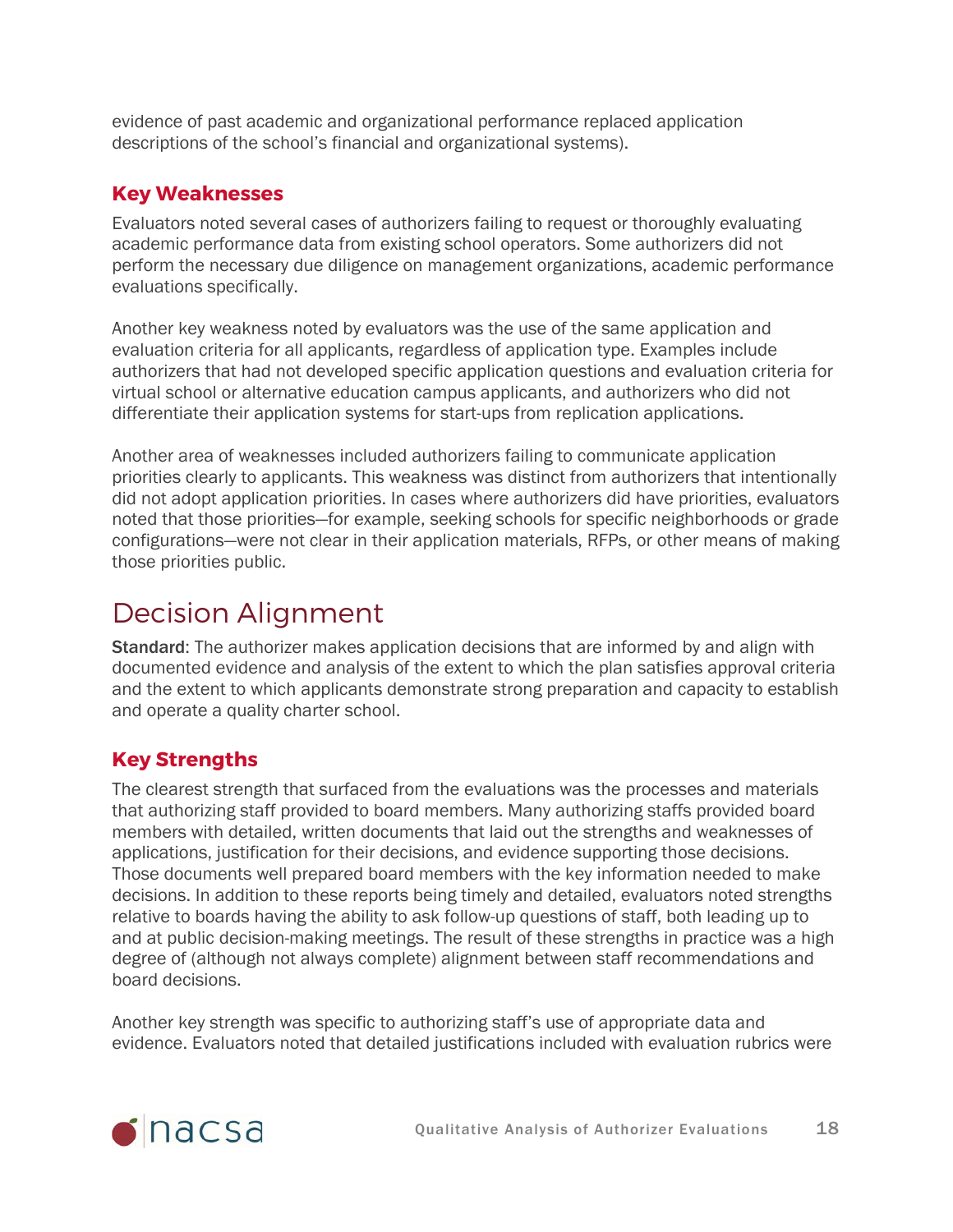often used by board members and applicants themselves to ensure that decisions were merit-based.

### **Key Weaknesses**

Though evaluators did note that board decision should often align with staff recommendations, they also noted instances where board decisions did not align for reasons other than the merit of the application; this is distinct from cases where staff recommendations and board decisions did not align for differential weighting of key merit based factors. For example, evaluators cited cases where board member decisions were not only misaligned with the staff recommendation but were based on considerations such as the applicant opening or not opening a school in a board member's district, prior business dealings between an authorizing board member and a proposed school board member that had nothing to do with his/her capacity and qualifications to oversee a charter school, and being generally "anti-charter school," among other examples.

A lack of strong evidence-based justifications for staff recommendations could contribute to non-merit-based decisions. For example, evaluators noted that for one authorizer, unstructured approaches that provided little evidence contributed to board decisions not based on the merits of the application. In another example, incomplete recommendations made by the authorizing staff to the board—that is, not providing a strong justification and set of strengths and weaknesses—resulted in board members "reading into" the application and not making decisions based on merit.

# <span id="page-18-0"></span>**Transparency**

Standard: The authorizer has transparent processes for both application evaluation and application decision making.

### **Key Strengths**

The most consistently cited strength was making all application materials and processes publicly available, typically in an easy-to-find location on the authorizer's website. Parts of the application system noted as strengths in transparency included posting the application requirements and processes, a detailed timeline for the application process, and application checklists for the applicant to ensure all necessary materials are submitted. In addition, evaluators noted strengths related to making public the method of evaluation, the evaluation rubric, and samples (or complete records) of approved and denied petitions for potential applicants to review.

The use of annual reports to communicate a range of application decisions and school performance was also noted as a strength. In addition to a range of school performance data (student demographics, attendance, mobility, test scores, graduation rates, descriptions of the school's education model, financial health, and strengths and weaknesses), authorizers used the annual report to communicate the number of applications received, disposition of those applications, and other application-related information (e.g., proposed opening date, location).

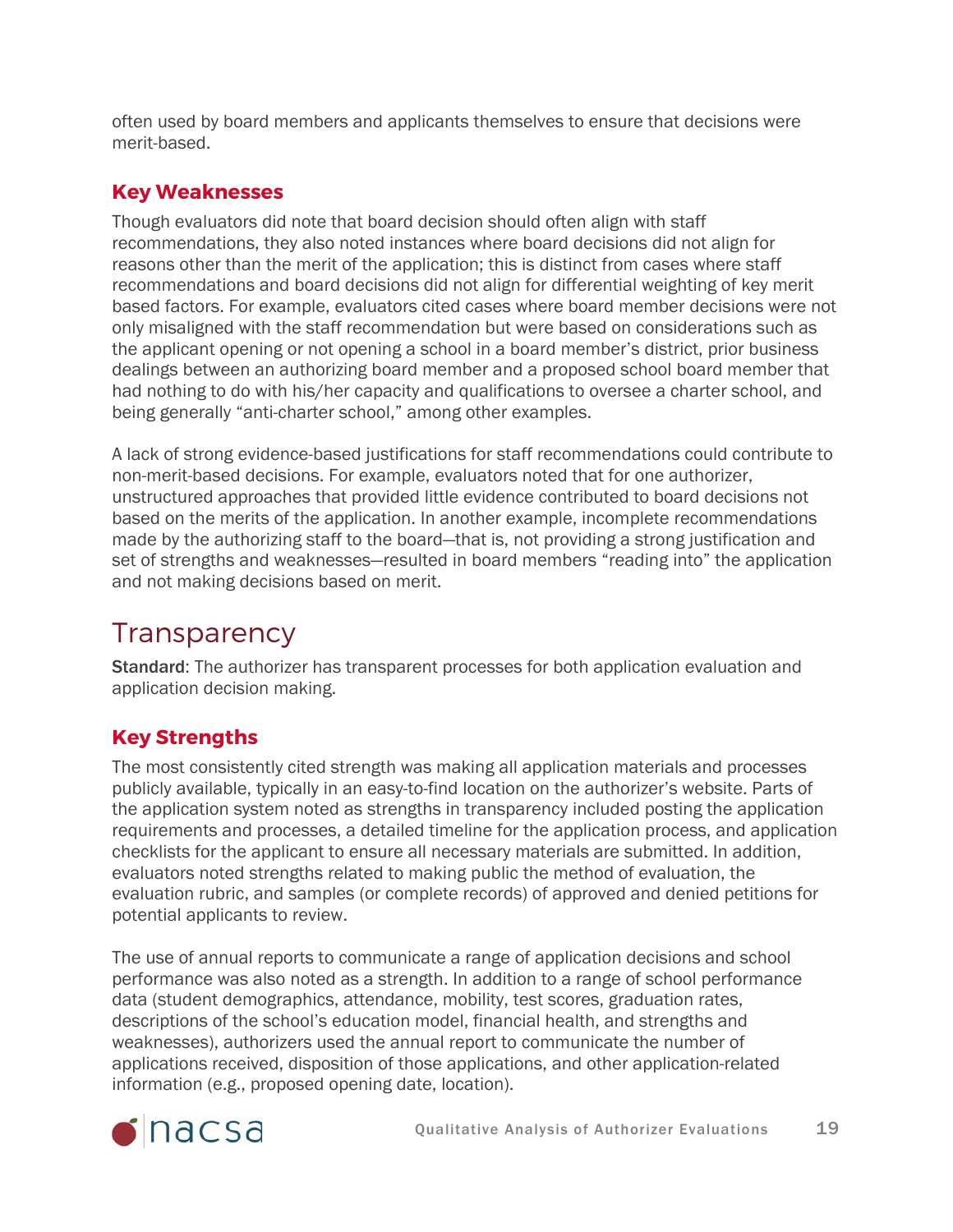#### **Key Weaknesses**

The clearest and most consistent weaknesses that emerged from the data were challenges related to school performance reporting. Evaluators noted several cases in which authorizers either did not report on school performance publicly or did so in an incomplete way. They noted that some authorizers did not do the following:

- State that they will *publicly* report the performance of schools
- Publish an annual report of performance of schools
- Report on schools' performance relative to established criteria
- Provide schools with formal feedback regarding their performance until renewal

Examples of this include one authorizer failing to produce two types of recommended annual public reports. The first was an annual report on the performance of each individual charter school, summarizing its performance and compliance in accordance with the expectations of its charter contract. The second was a comprehensive annual report on the performance of its charter portfolio as a whole.

Another key weakness cited was a lack of transparency in the decision-making process itself. This included authorizers not being transparent in terms of how they arrived at application recommendations and/or not communicating clear expectations to schools. Again, transparency is diminished when authorizers do not provide detailed justifications, in addition to ratings, for application approval/denial decisions.

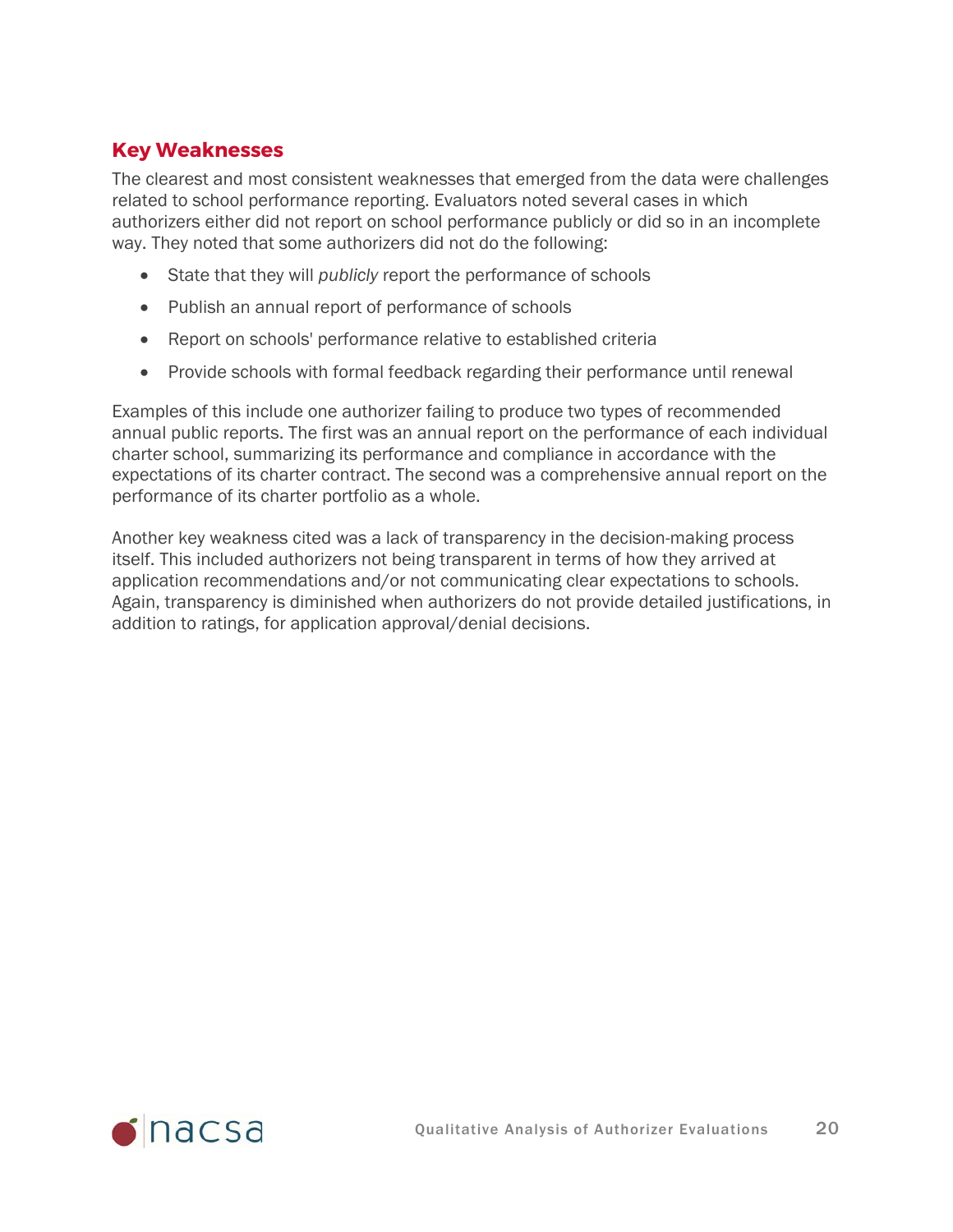## <span id="page-20-0"></span>PERFORMANCE-BASED ACCOUNTABILITY

The Performance-Based Accountability domain is organized to assess the degree to which *authorizers have rigorous, appropriate standards by which schools are held accountable for results* and whether authorizer *decisions are made with the intent to maintain high standards and protect the students' and the public's interests.* Four sub-domains comprise this domain:

- Educational Performance
- Financial Performance
- Organizational Performance
- Decision Alignment

A number of strengths and weaknesses were found in each sub-domain, and those are described following a description of overall key findings on performance-based accountability.

# Key Findings

Making Performance Expectations Clear, Rigorous, Actionable, and Aligned: Among the most consistently noted findings across sub-domains was the importance of having multiple, specific, and clear measures authorizers used for accountability purposes. Of particular note was the view that performance measures were binding in some way, meaning they could be legally enforced via an accountability plan or performance framework that was in the contract between an authorizer and school (or incorporated by reference) or other means by which the authorizer had legal standing to enforce performance expectations. It also appeared important that authorizers carefully consider their measures and expectations in lieu of state/federal accountability systems, more specifically, ensuring that the authorizer's accountability system did not conflict with state/federal accountability systems, and ensuring that if the state/federal accountability system standards were deemed too low that the authorizer's systems ensured a higher level of rigor and expectation.

Frequent Monitoring and Reporting of Financial Performance: A consistent strength noted in the data was the frequent attention authorizers paid to financial monitoring and reporting. In addition to being clear, comprehensive, and aligned with state and best practice demands, authorizers did much more monitoring and reporting on school financial performance compared to academic and organizational performance. While some authorizers appeared to struggle with relatively low financial performance expectations and internal capacity to tell the difference between concerning financial performance data (e.g., data that might trigger a conversation with or notice to the school) compared to serious short- or long-term financial crises (e.g., data that required an immediate response from the school and/or immediate authorizer action), it appeared that many authorizers were keeping a very close eye on the financial performance of the schools they oversaw.

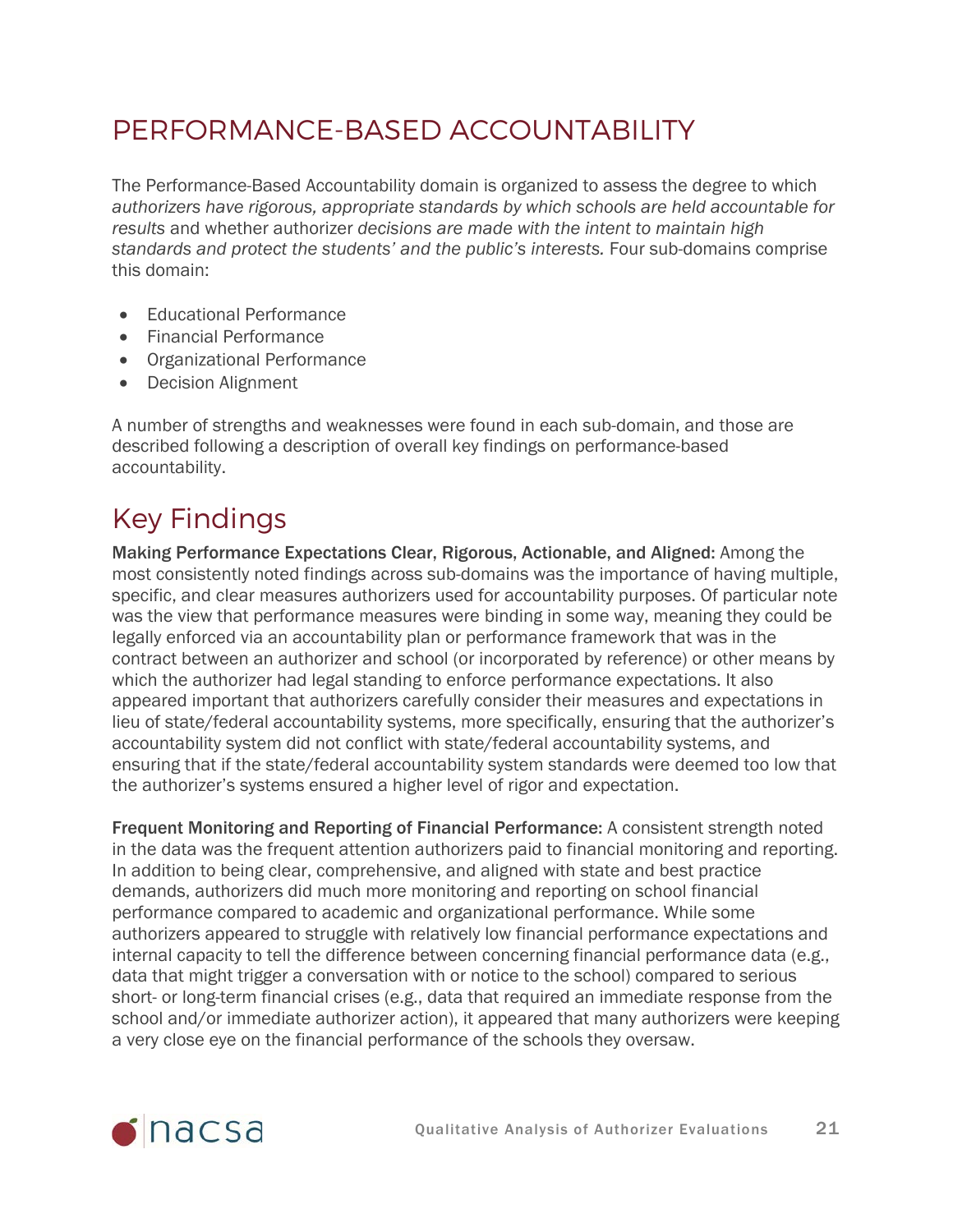Fewer Organizational Performance Expectations: Organizational performance expectations were a clearly documented weakness among authorizers. There was a noticeable absence of organizational performance expectations among authorizers, especially relative to academic and financial performance. In addition, when organizational performance expectations were included, they were at times not rigorous, not consistently assessed, and unnecessarily inconsistent between schools.

Strong Documentation Aids in Aligned Decision Making between Staff and Board: Strong alignment between staff recommendations on high-stakes decisions (e.g., applications, renewal) and the final decision the authorizing board made was a noted strength among authorizers. Importantly, while alignment did not need to be 100 percent—authorizing boards should not be "rubber stamps" for staff recommendations—and it appeared perfectly acceptable for board and staff to disagree on some parts of each application, it did appear that strong alignment and near-unanimity on final high-stakes decisions was a key strength. It further appeared that authorizing staff who provided strong documentation and detailed rationales for recommendations were providing board members with clear direction and information to make high-quality decisions.

The remainder of the Performance-Based Accountability domain describes specific strengths and weaknesses emerging from the thematic analysis for each sub-domain. It is of note that some practices could be considered both a strength and weakness. In those instances, it is likely that some authorizers were quite strong in those practices while others were quite weak.

## <span id="page-21-0"></span>Educational Performance

Standard: The authorizer holds schools accountable for academic performance using objective and verifiable measures established in the charter contract or performance framework that address, at a minimum, student achievement, student growth, and postsecondary success as the primary measures of school quality.

### **Key Strengths**

The most frequently noted strength was using multiple, specific academic measures to hold charter schools accountable. The most frequently noted measure was student academic growth followed closely by student achievement. Post-secondary readiness, mission-specific academic goals, and comparative measures were also frequently noted. Beyond those five measures, authorizers varied in academic measures incorporated into their performance measures. Evaluators also frequently noted the incorporation of state accountability measures and federal accountability standards into academic performance frameworks.

Authorizers establishing measurable academic performance goals was one of the strongest themes that emerged from the data. Those goals were documented in writing, typically in the contract, accountability plan, or performance framework. Evaluators frequently noted as a strength the use of a common academic performance framework for all charter schools. These performance frameworks identified measures, metrics, and performance levels with

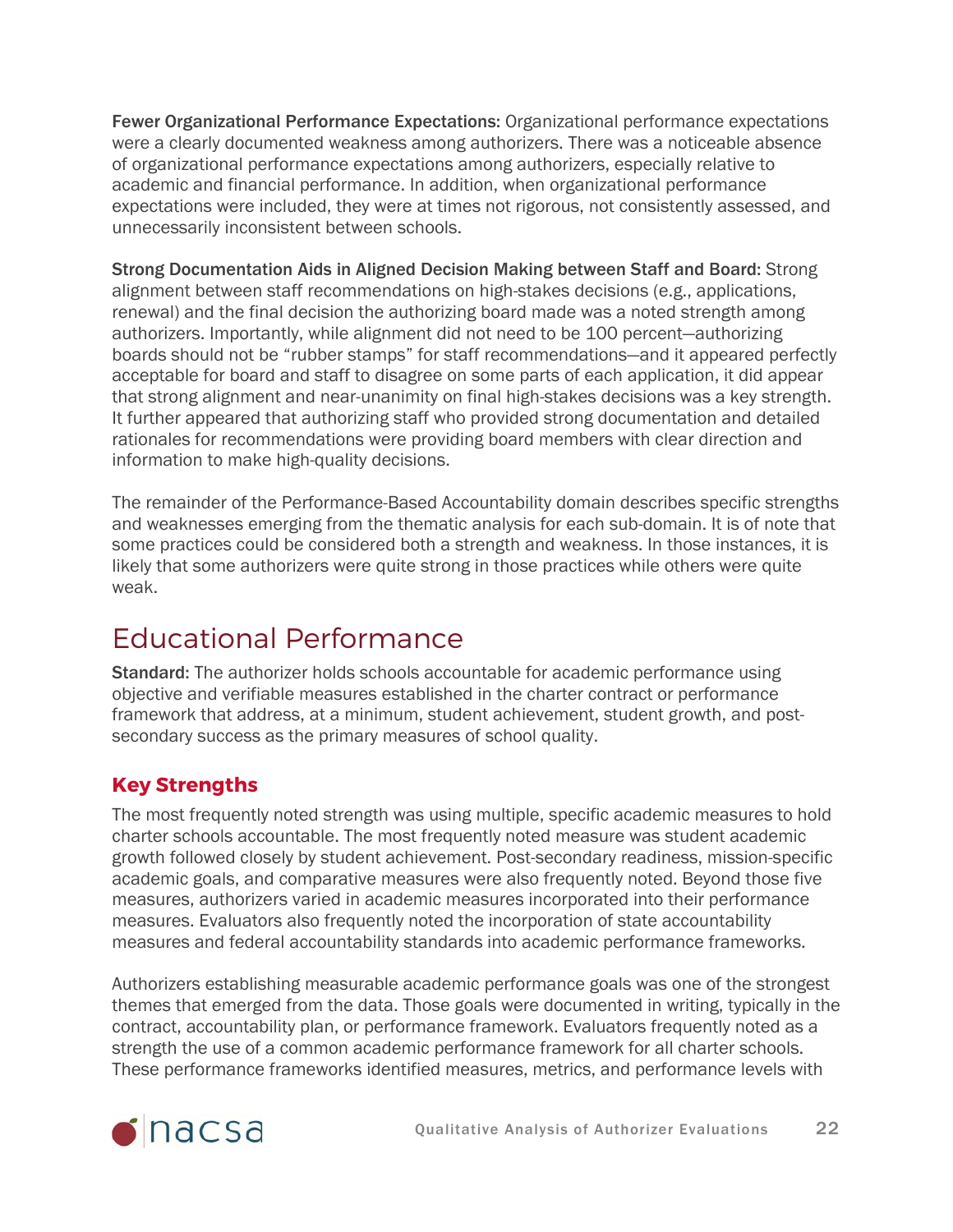clear cutoffs. Data sources for each metric were identified in the performance framework or contract. As a consequence, school leaders understood how their schools would be held accountable.

A second strong theme that emerged from the data was alignment between the charter contract, district academic expectations (if applicable), the state accountability system, and high-stakes decision making. When the authorizer's academic performance criteria aligned with (and was as rigorous as or more rigorous than) the academic criteria used to hold district-run schools accountable, especially at the state level via the state's accountability system, academic standards were less prone to be viewed by stakeholders as arbitrary.

Placing a premium on the academic performance of schools in decision making was noted as a strength. Renewal and revocation decision making focused on academic performance, board decisions based on academic performance, and closing academically low-performing schools were all noted as strengths.

#### **Key Weaknesses**

Among the more consistent thematic weaknesses was the lack of alignment between various documents and authorities. Evaluators frequently noted a lack of alignment in performance expectations across schools, with academic measures and goals varying from school to school. In some cases, this was a result of schools developing their own goals with no review or approval by the authorizer. Evaluators also noted that authorizers lacked alignment across the academic framework and renewal framework. Evaluators noted performance goals established in the academic framework that were in conflict with state performance expectations, and school leaders reported that they didn't feel that they were being evaluated consistently against the requirements of their charter.

A strong theme that emerged from the evaluations was the lack of clarity of academic performance measures and goals. Evaluators noted some authorizers that lacked an academic performance framework as well as authorizers that established measures and goals, but those measures and goals were unclear or very difficult to measure. In some cases, performance cutoffs were unclear, as was the weighting of each performance goal. Often, how authorizers used their performance framework to make accountability decisions was noted as unclear.

Evaluators also frequently highlighted authorizers with weak academic performance expectations. Authorizers were noted for taking "the floor and making it the bar for renewal." For some authorizers, relying entirely on state and federal accountability to set academic performance expectations resulted in low standards.

Evaluators frequently noted the absence of specific academic measures and goals as a weakness. In contrast to the specific goals cited as strengths, the most frequently mentioned missing goal was related to post-secondary readiness measures. Evaluators also frequently noted the absence of achievement, student academic growth, and missionspecific goals.

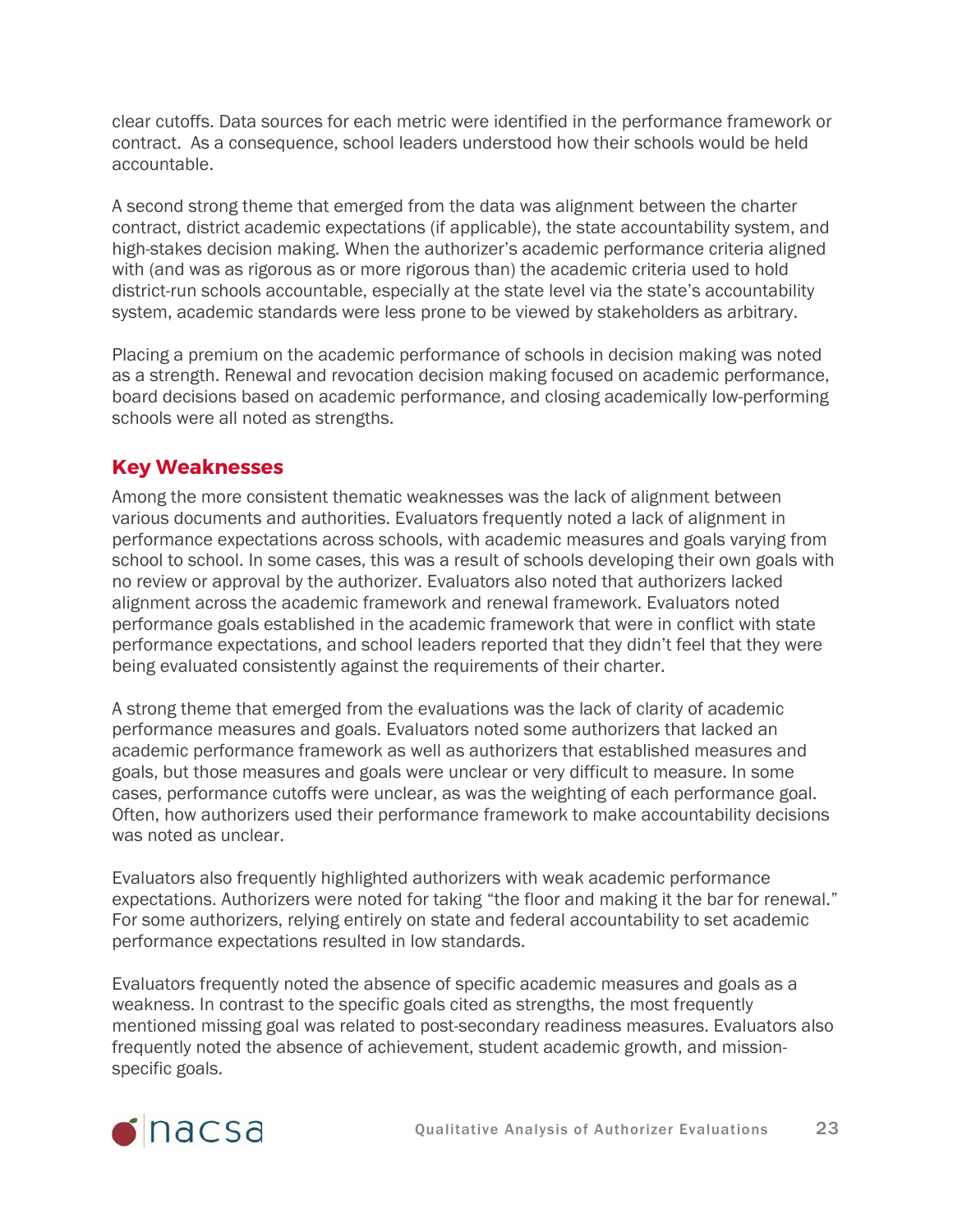A strong theme evident in the evaluations was related to the importance (or unimportance) of academic performance in high-stakes decision making. Evaluators frequently noted examples of academic performance not being considered in intervention policy, revocation, and renewal decision making. Often, the issue wasn't the absence of the measures and goals, but the impact of performance toward those goals on authorizer decision making.

## <span id="page-23-0"></span>Financial Performance

Standard: The authorizer holds schools accountable for financial performance using appropriate near-term and sustainability measures established in the charter contract or performance framework as the primary indicators of a school's financial viability.

### **Key Strengths**

Evaluators frequently noted having a financial performance framework with clear, specific, and measurable financial performance expectations as a strength. Expectations were linked to the state charter law and aligned with state financial requirements. Performance against expectations led to rankings. Performance rankings had clear, often numerical, criteria for each ranking.

Evaluators consistently noted that strong financial accountability systems included a welldeveloped financial monitoring system. Evaluators noted more monitoring and reporting strengths in the financial performance sub-domain than in any other sub-domain of performance-based accountability, i.e., educational performance and organizational performance. Authorizers provided schools with financial reporting guidelines, and contract requirements were monitored on an ongoing basis. Regular financial reporting was required of schools. Authorizers varied in the frequency with which they required school finance reporting, though quarterly reporting was reported most consistently.

A strong theme among the financial performance strengths was the use of both near-term and sustainability measures to hold schools accountable for financial performance. Requiring an annual school audit was the most frequently noted strength, with audits reviewed against authorizer standards. Evaluators also noted the annual submission and review of a school's budget as strengths. A school's budget compared to actual expenditures and revenues was examined, and schools were required to explain items exceeding the budget, as well as any budget deficits. Strong practices included regularly examining fiscal ratios, cash on hand, and student enrollment/retention.

Authorizer use of financial performance information to inform high-stakes decision making was frequently highlighted in the evaluations. Authorizers had intervention plans in place and intervened when necessary. Summative financial evaluation occurred at renewal. Financial performance factored into renewal and revocation decisions. Evaluators noted when insufficient financial performance was the basis for closures.

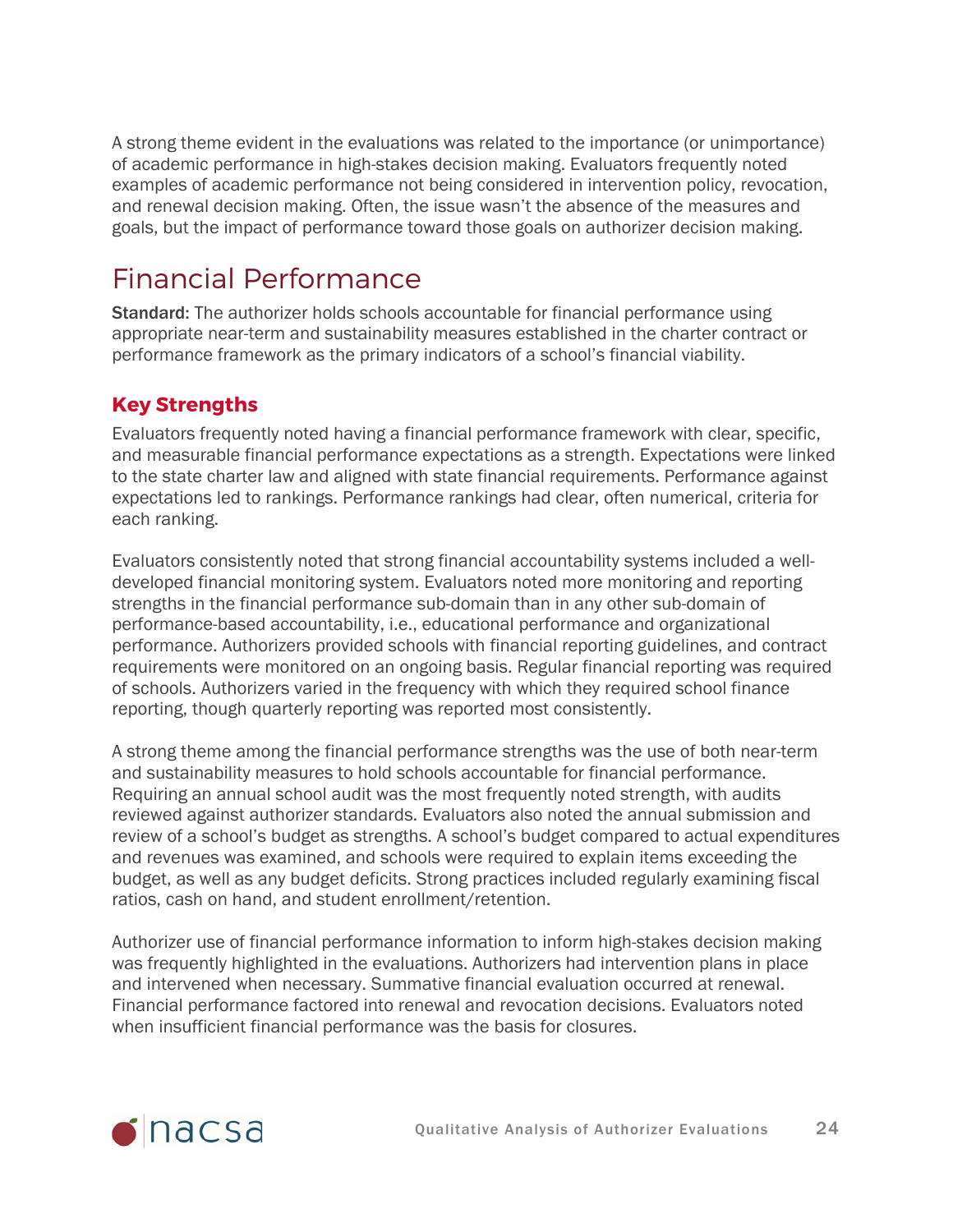#### **Key Weaknesses**

One weakness consistently noted by evaluators was weak financial performance expectations. Authorizers monitored specific financial indicators but lacked performance standards linked to the indicators. Evaluators also noted financial expectations that were not specific. For example, an authorizer might have required a school to be "economically sustainable," but failed to define what qualified as economically sustainable. Evaluators also noted authorizers with specific, low standards for financial performance, focused on having a positive balance in accounts or decreasing unpaid debts.

Evaluations described authorizers that did not consistently collect financial performance information or collected financial performance information only at renewal. Evaluators noted school leaders that were unaware of financial reporting requirements and consequently did not report financial performance information to their authorizers.

Many of the financial performance weaknesses identified by evaluators were related to specific financial expectations. Evaluators noted authorizers did not hold schools accountable for such things as the school's current debt-asset ratio (assets divided by liabilities), total margin (net income divided by total revenue), cash on hand, and enrollment variance.

Evaluators frequently noted that it was unclear how financial performance affected authorizer decision making. Authorizers lacked financial intervention policies or lacked specific consequences for specific financial deficiencies. The absence of established policies was reflected in schools' lack of awareness of possible interventions and authorizers responding only when problems became dire.

Evaluators consistently noted staffing capacity issues affecting the quality of financial oversight. In some cases, authorizers did not have enough staff, or enough staff trained in finances, to provide effective oversight. In other cases, financial monitoring responsibility was not delegated formally to staff, resulting in a diffusion of responsibility with financial monitoring spread across too many people.

### <span id="page-24-0"></span>Organizational Performance

Standard: The authorizer holds schools accountable for compliance with organizational performance requirements established in the charter contract or the performance framework, including educational program requirements, governance and reporting, financial management and oversight, and operational requirements related to students, employees, and the school environment.

### **Key Strengths**

Having an organizational performance framework that outlined clear organizational performance expectations and requirements was noted as a strength. In addition to including expectations around governance, other elements noted as strengths included facilities requirements, requirements to adhere to applicable law, requirements for special

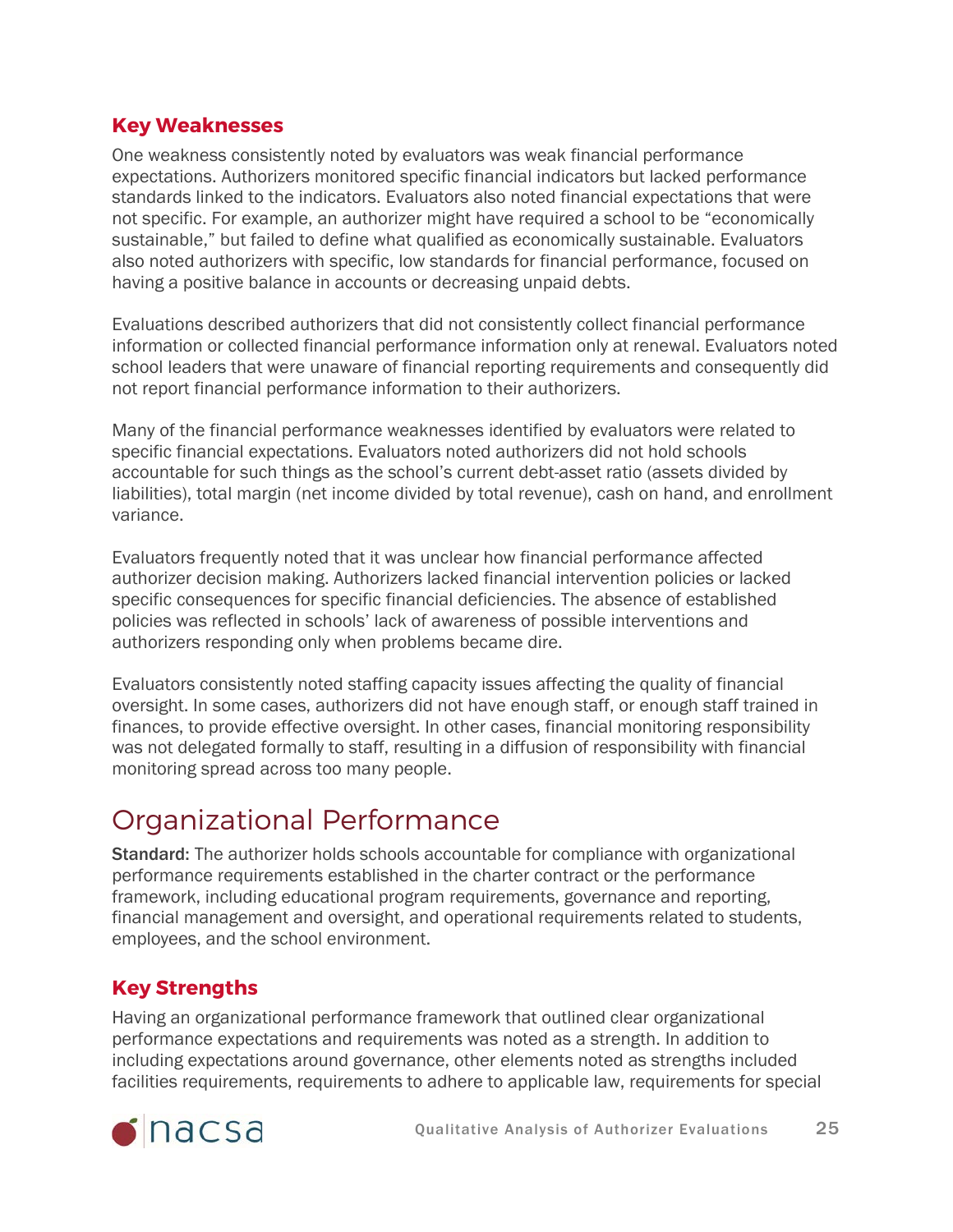populations (i.e., reporting requirements and adherence to applicable law), enrollment process compliance and results, reporting and compliance requirements, student health and safety expectations, requirements for the school environment, teacher and staff licensing requirements, and financial management reporting requirements, among others.

Many of the organizational performance strengths identified by evaluators were related to the methods used by authorizers to monitor performance. Authorizers varied in those methods, including meetings with schools, written inquiries, stakeholder surveys and focus groups, attending governing board meetings, online monitoring systems in which schools uploaded data, site visits, and an annual report from schools that included reporting on organizational performance indicators.

Strong practice in this area involved more than data collection. Authorizers must use organizational performance data to hold schools accountable. The release by authorizers of organizational performance ratings annually and reporting back to schools and the public was noted as a strength. As was found in the educational performance and financial performance areas, strong authorizers had tiered intervention systems that responded to school deficiencies, with consequences ranging from notice, to increased monitoring, to closure for organizational performance issues. The use of a summative evaluation of a school's organizational performance in high-stakes decision making by authorizers was noted as a strength.

#### **Key Weaknesses**

A strong theme running through many weaknesses was the lack of attention to school organizational performance by authorizers, especially in comparison to educational and financial performance. Evaluators noted authorizers without organizational performance frameworks, authorizers that did not establish any organizational performance expectations, and authorizers that relied on the state educational agency to require, monitor, collect, and evaluate organizational performance data. Documentation of organizational performance was unclear on the degree to which organizational performance metrics were evaluated and/or used to hold schools accountable. It was also noted that authorizers held schools accountable for organizational performance inconsistently or for performance without regard to school quality.

Even when authorizers established expectations, they were not rigorous and not consistently assessed. One authorizer allowed schools to define their own organizational performance expectations, without authorizer approval. Evaluators also noted authorizers with different organizational performance expectations defined in multiple documents and not aligned with each other. When those were in conflict, it was not clear which document/set of expectations should be used to assess organizational performance.

Many of the weaknesses identified by evaluators in this area were related to specific requirements and expectations missing from organizational performance frameworks. Those missing requirements and expectations varied across authorizers with no clear pattern. Evaluators noted missing reporting or performance requirements for facilities,

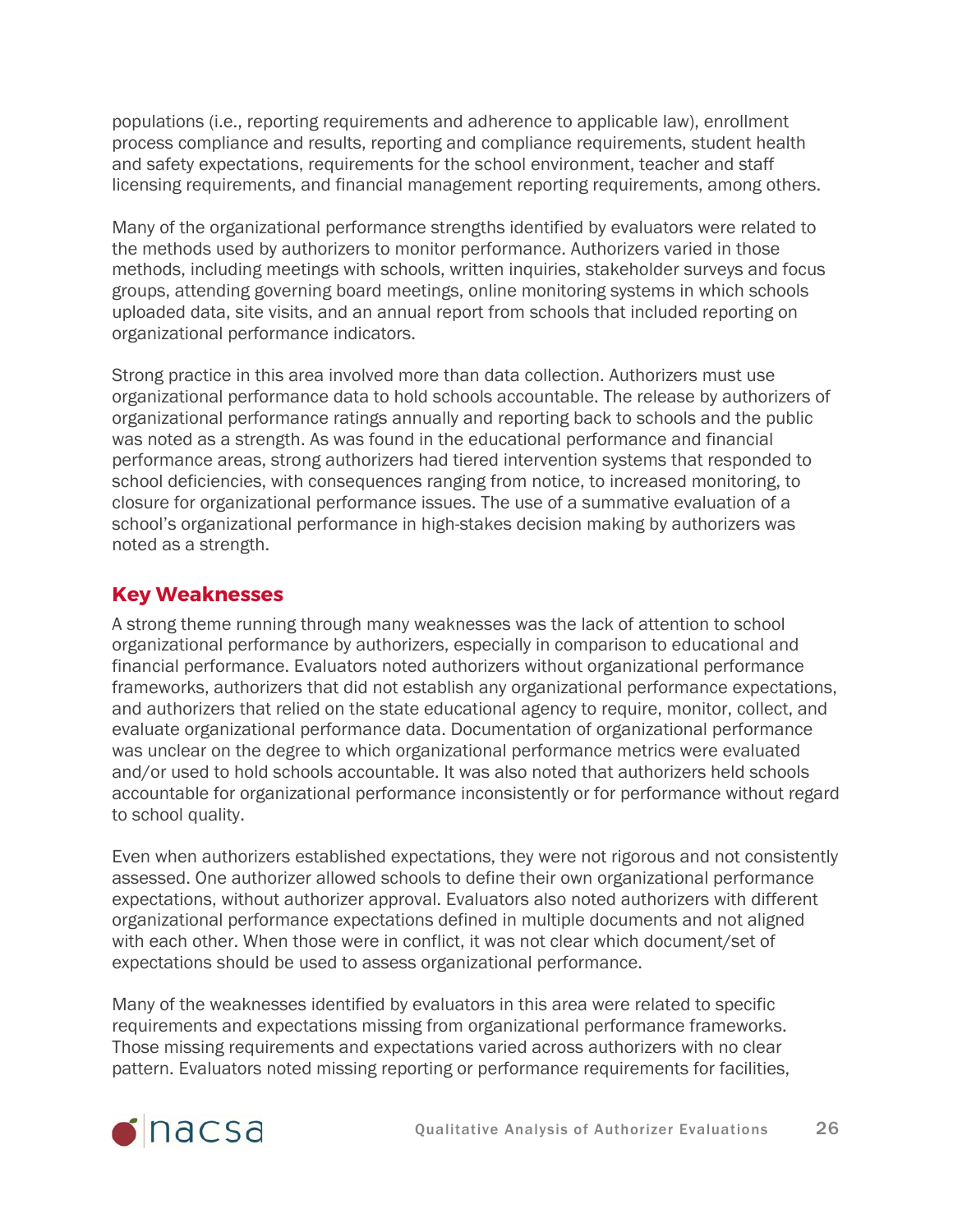student discipline, school calendar, enrollment, admissions and lottery, third-party management organizations, governance, special populations, staff credentialing and background checks, employee rights, educational program fidelity, and conflicts of interest.

Evaluators noted many weaknesses related to the monitoring of organizational performance. Some authorizers lacked written plans for monitoring organizational performance, and others lacked school reporting requirements or relied primarily on an annual site visit to monitor organizational performance.

## <span id="page-26-0"></span>Decision Alignment

**Standard:** The authorizer makes accountability decisions that are informed by and align with documented evidence and analysis of the extent to which the school satisfies performance expectations. The analysis presented to decision makers is of high quality and the merits of the decisions themselves show decision making is based on thoughtful analysis ensuring that only the charter schools that meet or exceed expectations are in operation.

### **Key Strengths**

The most frequently noted strength was alignment between staff recommendations and board votes. However, there was strong evidence across evaluations that this alignment was not a rubber stamp for staff recommendations and not 100 percent agreement on every area of every application. Strong boards engaged in reviewing recommendations and supporting documents. Authorizing board members discussed ratings and recommendations with each other and the authorizing staff, sometimes disagreeing with staff ratings. Finally, evaluators noted as strengths the positive outcomes of decision alignment coupled with high expectations: low-performing schools were closed and only high-performing schools were renewed.

Alignment of renewal documents aided in the process of high-stakes decision making. Evaluators frequently noted that alignment of renewal documents, renewal criteria, renewal rubrics, renewal application ratings, performance frameworks, charter contract clarity on renewals, and recommendations aligned with criteria all aided in strong decision making among staff and board members.

An important strength was a comprehensive, detailed, renewal recommendation report provided to authorizing board members. Strong reports included a scored application rubric with subsection scores; identification of strengths and weaknesses of the applications; and a clear, well-supported, and unambiguous recommendation (up or down) to the board. Evaluators noted as strengths recommendations that included detailed rationales for recommendations based on both quantitative and qualitative information. Evaluators described board members reporting that they trusted staff judgment and felt well-prepared to vote on the recommendation.

Evaluators also frequently noted an alignment of purpose at all levels of authorizing staff, leadership, and the board as a strength. Evaluators consistently reported decision making at

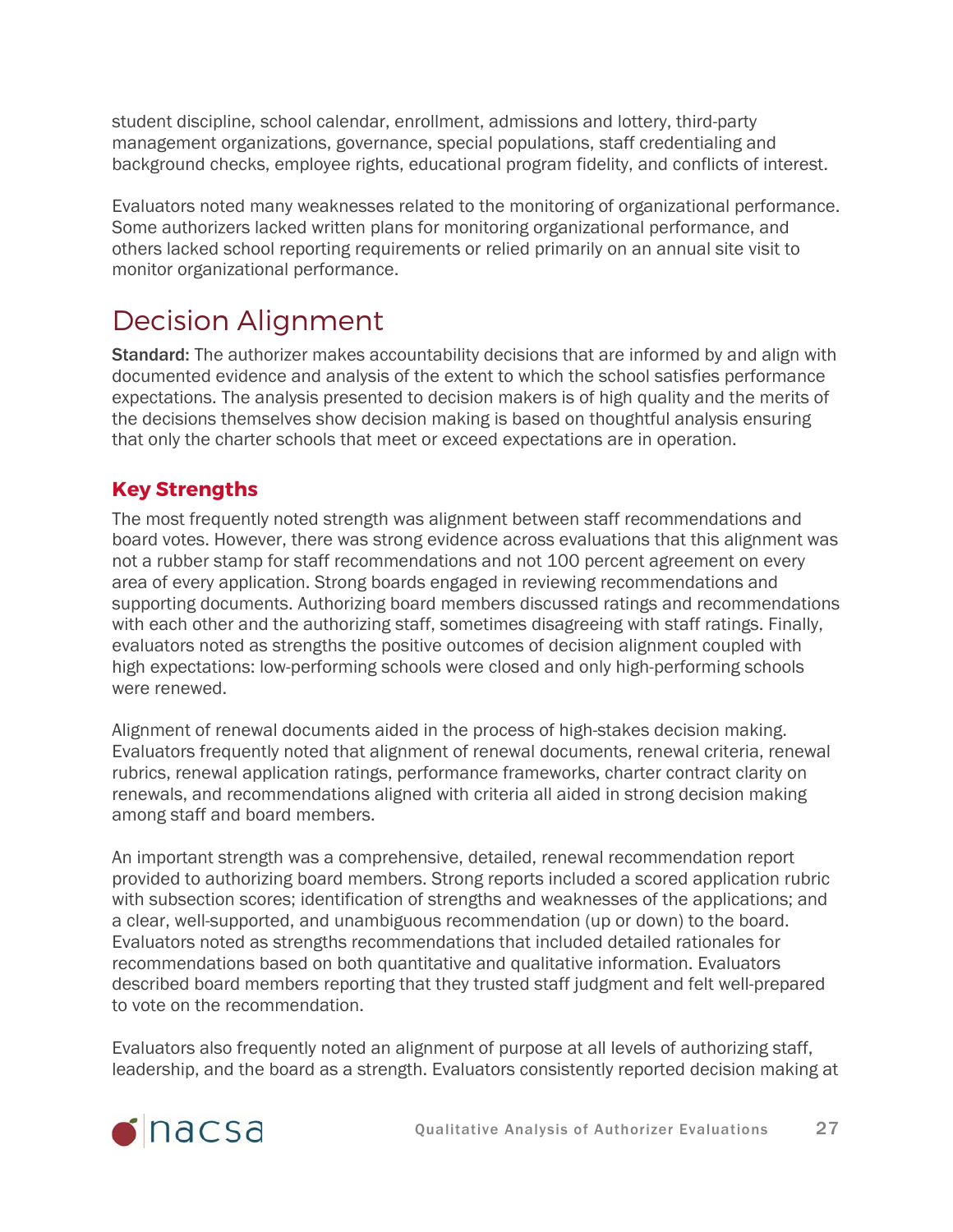all levels based on the quality of the school, not outside factors. Reviewers, staff members, leaders, and board members were focused on the merit of the application and the recommendation of the staff. Board members did not vote based on political affiliation or hopes that a school would improve.

#### **Key Weaknesses**

The primary weakness was an absence of focus on school quality. Evaluators described formal decision-making documents that did not state school quality as a priority, state policy contexts that did not support quality, and board members reporting that their decisions were made based on considerations other than quality. For example, evaluators described authorizing boards making decisions based on expected revenue or "pity" for the school.

Evaluators noted significant weaknesses in the renewal recommendation reports provided to board members. In some cases, external consultants, not authorizing staff, produced reports with little input from authorizing staff. Evaluators also identified multiple examples of staff providing minimal information in reports. For example, evaluators noted reports that did not include analysis of the strengths and weaknesses of the renewal application, progress toward contract expectations, financial performance, or organizational performance. Evaluators described authorizing staff that did not communicate school performance to authorizing boards, and renewal recommendation reports that provided very little information about the academic performance of schools considered for renewal. Evaluators also noted as a weakness staff failure to include an explicit recommendation in their report to the board.

Evaluators consistently identified the absence of formal, documented procedures for board decision making as a weakness. This weakness was related to board members feeling insufficiently trained on charter school authorizing. Evaluators described boards that provided little justification for their decisions or completed a decision-making rubric that reflected a prior deliberated decision. Evaluators also reported a lack of clarity regarding the decisions board members should weigh in on (e.g., whether or not board members should be involved in intervention decision making). Evaluators also noted board decision making in conflict with the documented decision-making criteria.

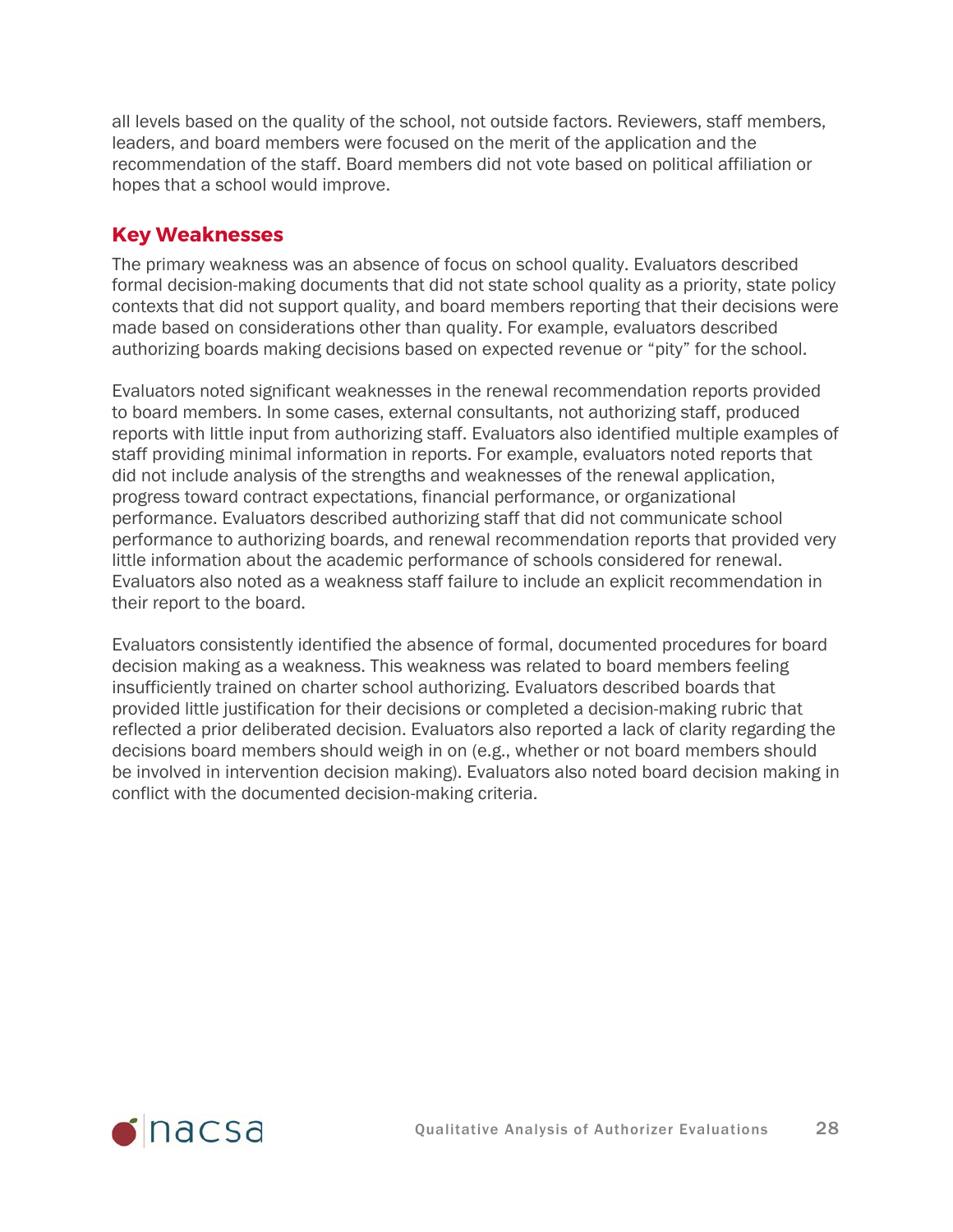## <span id="page-28-0"></span>PERFORMANCE MANAGEMENT SYSTEMS

The Performance Management Systems domain is organized to assess the degree to which *authorizers have effective systems for establishing and monitoring school performance expectations and for holding schools accountable as necessary to protect student and public interests*. Seven sub-domains comprise this domain:

- **Contracting**
- School Openings
- Ongoing Monitoring
- School Intervention/Revocation
- Renewal
- **Closure**
- **Transparency**

A number of strengths and weaknesses were found in each sub-domain, and those are described following a description of overall key findings on performance management systems. Immediately after the sub-domain on Ongoing Monitoring, a description of strengths and weaknesses for *site visits* is also provided.

# Key Findings

Alignment Across Monitoring and Accountability Systems: A significant theme evident within and across each sub-domain was alignment of the systems used to hold schools accountable. Evaluators noted misalignment between expectations outlined in the charter contract and renewal expectations, as well as expectations outlined in the charter contract that were not required in practice. Strong systems clearly aligned contract expectations with ongoing monitoring. Schools knew exactly what the authorizer was monitoring and why. Similarly, because authorizer intervention policy was aligned with contract expectations, schools knew what things would and would not lead to authorizer intervention. Renewal criteria were linked to the charter contract, any previous criteria established by the authorizer, and the state's charter school law. As a school moved through its charter term, authorizers monitored progress toward performance expectations and frequently reported on progress to the school and public. When systems were aligned, there were "no surprises."

Staffing Capacity and Consistency: Having dedicated staff that managed specific parts of the authorizer's performance management system appeared to be particularly important. Internal staff either managed the systems directly, or in some cases, managed external consultants who provided targeted support for the authorizer's system. Importantly, a notable strength was alignment between staff operating the authorizer's monitoring and intervention system with a preference for the same person or people managing both. Such a system provided schools with a monitoring-intervention process that seemed to increase the

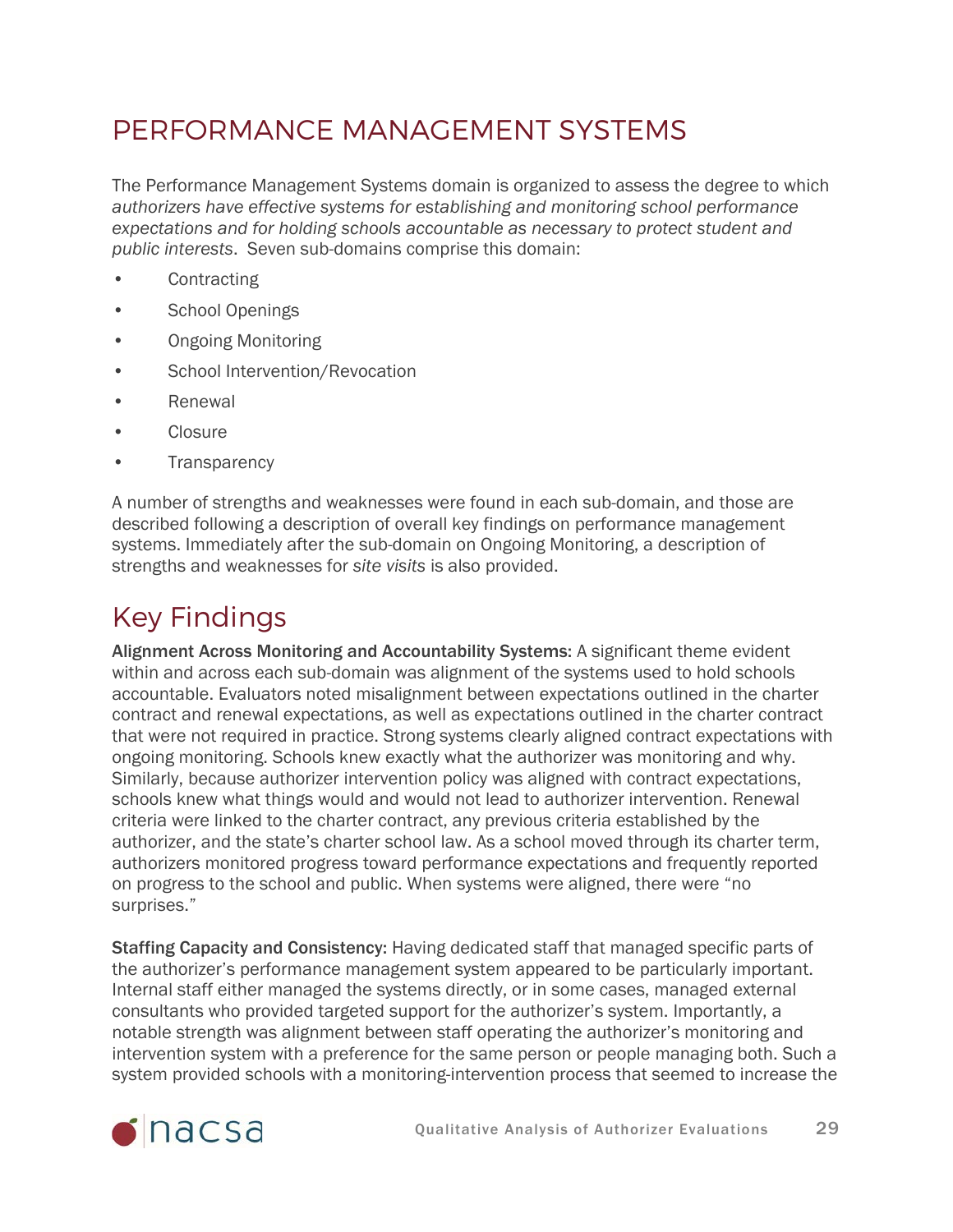chances that corrective actions were aligned with findings from ongoing monitoring. Importantly, staff consistency related to performance management appeared to be particularly important. Frequent turnover was noted as resulting in a host of negative experiences for schools and authorizers, including interventions that inappropriately varied from school to school based on the approach of whoever was running the system at that time.

Maximizing Autonomy and Providing Clarity in Changes to School Systems: A very clear process that made explicit what a school must do to make changes to its operations was noted as particularly critical. Authorizer practice that clearly differentiated between school operations that required formal approval by the authorizer (typically through the amendment process) and those that required authorizer notification (or in some cases, no notification) was noted as particularly strong. Very importantly, evaluators noted that strong practices in this area included authorizers not only making those expectations clear but also limiting areas that required formal approval in order to maximize school autonomy, particularly in their educational program, financial decision making, and human capital decisions.

The Impact of Formal, Written Policies and Clearly Defined Systems: The presence or absence of formal policies and systems to hold schools accountable was cited as a critical strength and weakness across the sub-domains of the Performance Management Systems section. The absence of formal, written policies led to confusion regarding what was, and what was not, a material performance expectation the school would be held accountable for. In pre-opening systems, some authorizers had allowed schools to open when they were clearly not ready—and some of those schools subsequently failed and closed in the first year—but the lack of authorizer systems to monitor and set non-negotiable requirements was not in place to prevent such failure. Without formal intervention policies, schools and authorizers were confused about when and how authorizers would intervene. Without formal renewal and closure policies, authorizers might neglect to monitor performance over the course of the charter term or have weak non-renewal cases/evidence supporting those decisions, making an appeal of a non-renewal decision more likely to be successful.

The remainder of the Performance Management Systems domain describes specific strengths and weaknesses emerging from the thematic analysis for each sub-domain. It is of note that some practices could be considered both a strength and weakness. In those instances, it is likely that some authorizers were quite strong in those practices while others were quite weak.

## <span id="page-29-0"></span>Contracting

Standard: The authorizer executes a charter contract for each school that clearly articulates the rights and responsibilities of each party.

### **Key Strengths**

Evaluators provided a number of consistently cited strengths, including the following:

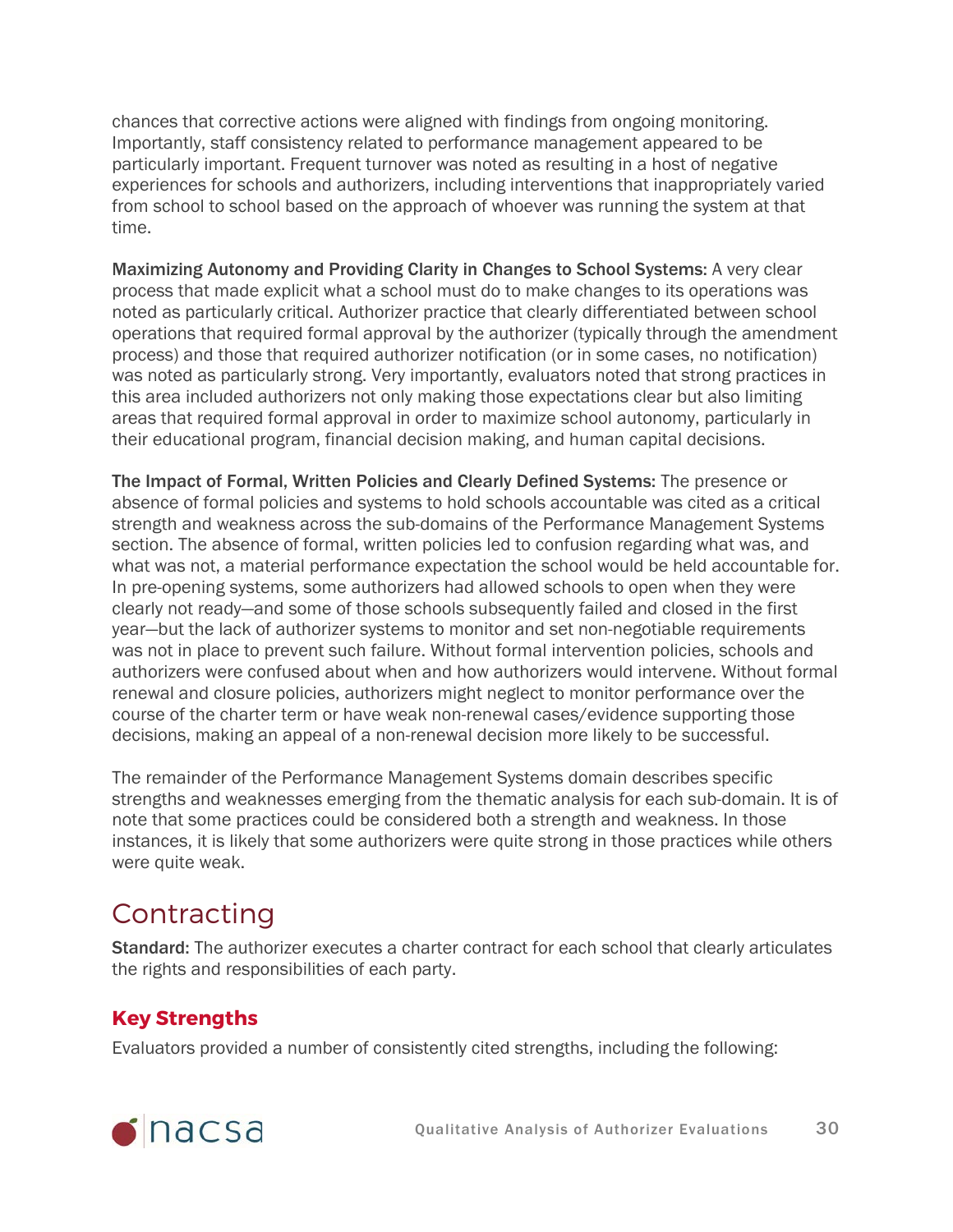Contracts and contract negotiation. The practice of signing a contract with each charter school overseen was a basic yet important strength. Authorizers had a standard contract that was customized for each school, with areas open for negotiation clearly documented by the authorizer. Authorizers with strong practices had established frameworks and timelines for contract negotiation. After approval of the application, authorizers met with schools to negotiate the contract. Contract execution was timely. School leaders reported being positive about the contract negotiation process. The school and authorizer maintained written and fully executed contracts.

Autonomy. A strong theme running through the evaluations involved the relationship between the material terms of the contract and school autonomy. Evaluators consistently noted that strong contracts were limited in scope as to (a) what was required by state law and (b) what was necessary to hold a school accountable. Contracts should be specific on those items but not so specific that school autonomy is inappropriately limited. Strong contracts appeared to be independent from the initial charter school application but might incorporate relevant parts of that application. Strong contracts also appeared to be very explicit about what constituted a material change in the contract—and thus required authorizer approval prior to making that change—but limited those elements so that schools had maximum autonomy in their educational program, financial decision making, and human capital systems at a minimum. This ensured that the process for requesting changes to material items were not administratively burdensome and were addressed very quickly.

Clear, measurable, and specific performance expectations. The most frequently cited contracting strength identified by evaluators was the inclusion of performance expectations in each school contract. Academic, financial, operational, and compliance expectations were outlined and the terms of measurement were identified. While the authorizer maintained strong uniform performance expectations, there was also an explicit opportunity (and in some cases, requirement) to tailor performance expectations to the school's unique mission and vision.

Specific contract elements. Evaluators noted that strong contracts included the following elements in addition to performance expectations: the rights and responsibilities of the school and the authorizer; the right of the school or authorizer to mutually terminate or nonrenew; school mission statement; an educational program description; charter term length; the requirement that the school be a non-profit organization; the legal status of both parties; terms for notice, waiver, severability, assignment, merger, indemnification, survival, termination, and dispute resolution; the physical location of the school; financial requirements; governance body requirements, including number of board members, board roles, and responsibilities; and requirements for management company contract approval. This is not to say that other contract elements are not necessary, but reviewers noted these elements consistently as strengths.

Contract amendment. Strong contracting policies included clear, documented processes for contract amendment. The contract described changes that require notification versus amendment. Substantive/material changes required authorizer approval, while nonsubstantive amendments took effect automatically. All amendments required mutual

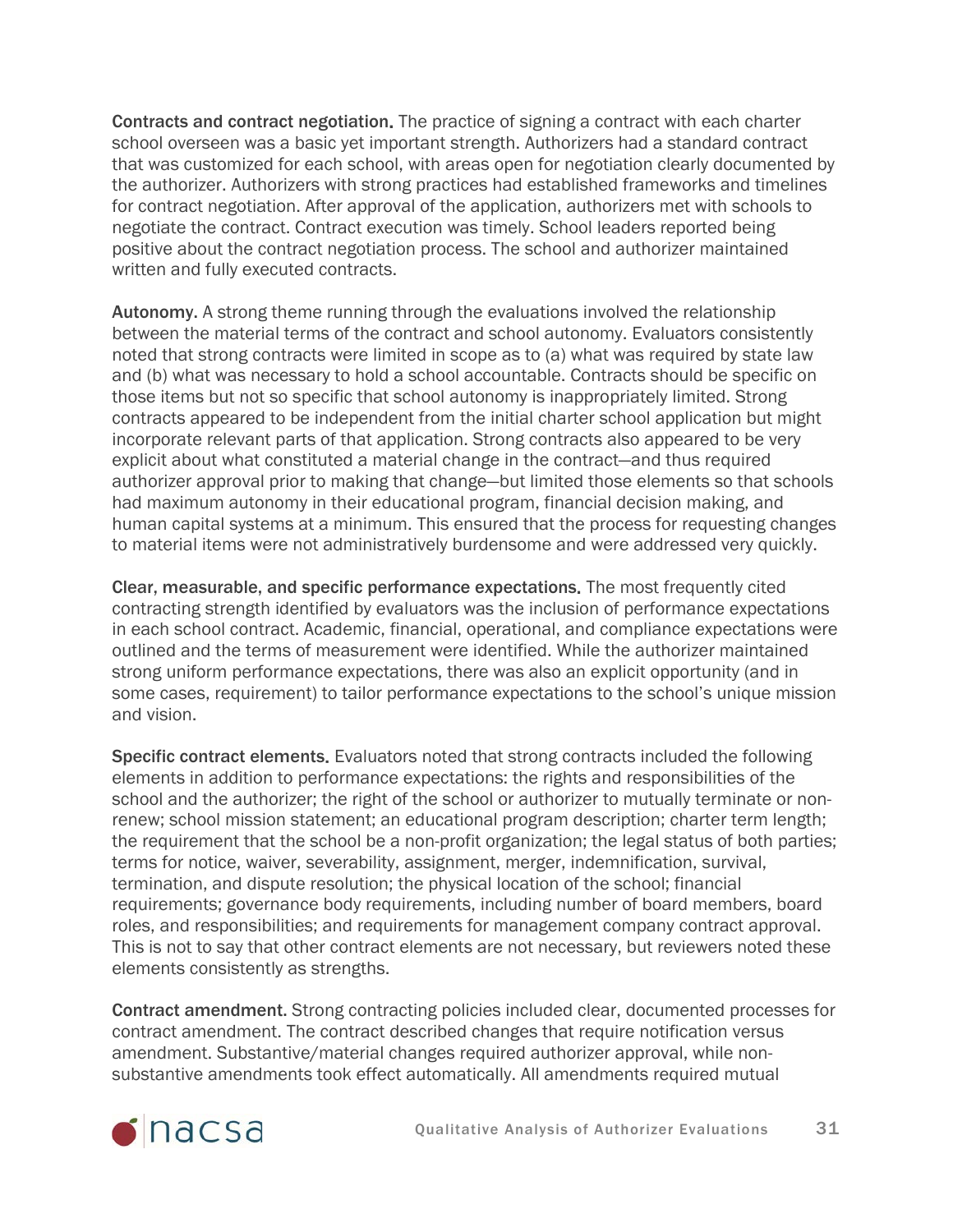agreement by the authorizer and the school. Evaluators cited as strengths many specific contract elements that should require amendment, including changes in school name, start date, facility location, enrollment, grades served, mission, educational philosophy, articles of incorporation, and governance structure. Evaluators also cited as strengths specific contract elements that should require only notification, including certain changes regarding personnel, governing board members, management companies, and other programmatic changes.

#### **Key Weaknesses**

The strongest weakness that emerged from the data was a lack of formal contracting policies and procedures. Evaluators noted authorizers who did not sign formal, legally binding contracts with the schools. Evaluators also noted that some authorizers lacked a standard contract for all schools and in some cases used only the charter application as the contract. Some authorizers also lacked formal contract compliance review and document processes for compliance monitoring. The absence of formal contracting policies and procedures was often associated with contract delays and potential legal challenges to school closure.

Evaluators identified a variety of weaknesses related to performance expectations:

- *Performance expectations were not differentiated from the state's accountability system*. Instead, the authorizers relied solely on the state's accountability system for all public schools, which often resulted in an inappropriate performance "floor" and lacked expectations on finances and operations.
- *Performance expectations that contradicted each other within the contracting documents*. Sometimes, performance expectations differed within an authorizer's documents (e.g., the accountability plan's performance expectations differed from the state's accountability system even when the authorizer's expectations included both systems for school accountability).
- *Performance expectations were not specific enough to be enforceable*. For example, evaluators noted multiple cases where academic, student demographic, or operational expectations were undefined or insufficiently defined.
- *Performance expectations were so low that they were easily achieved or so high that they were impossible for the school to achieve.*
- *Requirements were outlined in the charter contract that were not required in practice*.

Among the many authorizers that did sign contracts with the schools they oversaw, some failed to include specific, important provisions in their contracts. Missing contract provisions included performance expectations for short-term versus full-term renewal; a description of the charter amendment process, including what constitutes a material change in the contract; processes and criteria for charter replication, expansion, and multi-site charters; admissions and enrollment policies; an outline of authorizer versus school responsibilities; and assurances regarding the legal status of the signatories.

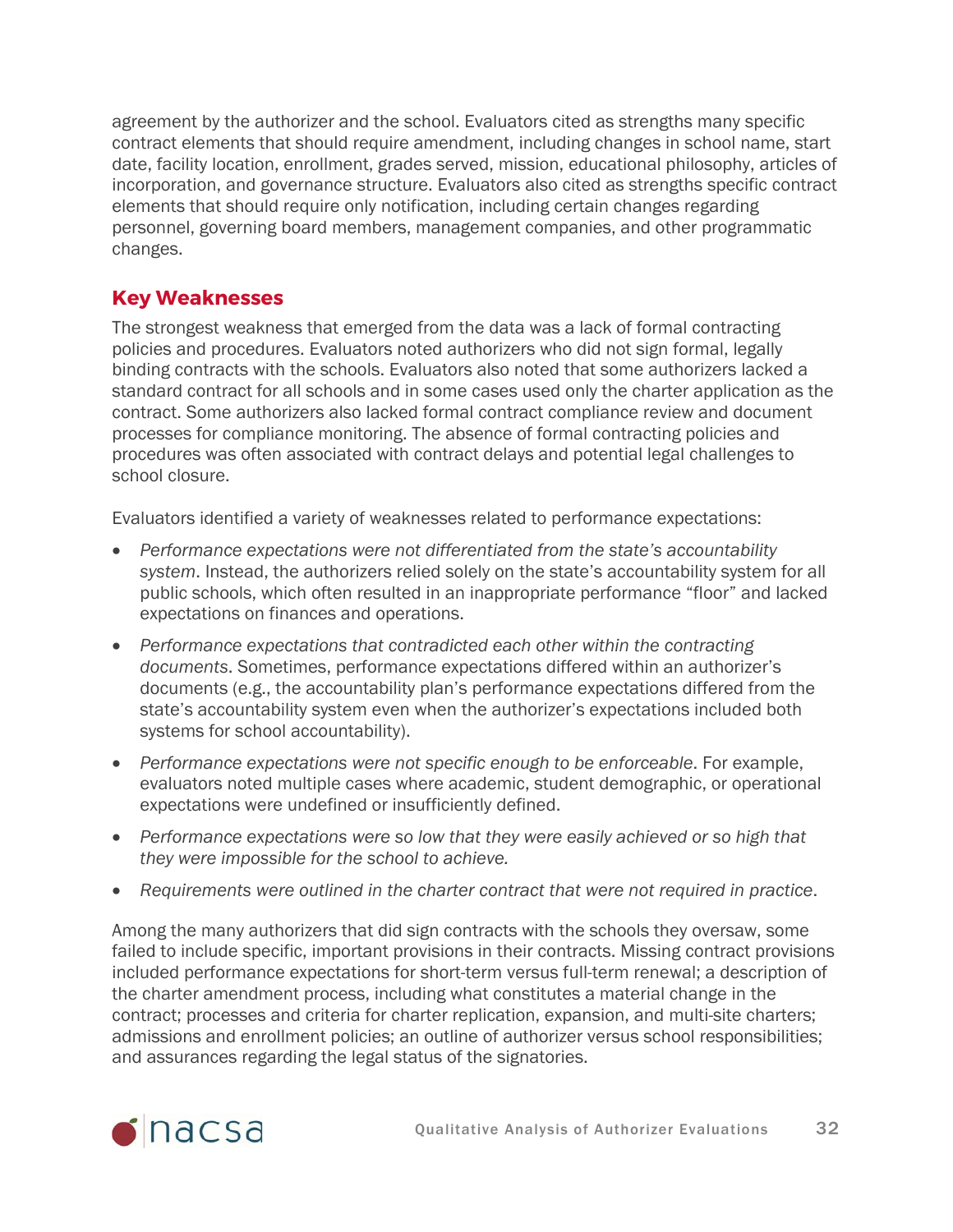Evaluators frequently noted as weaknesses contract elements related to the charter amendment process. Some authorizers did not describe the amendment process in the contract, used an ad hoc process, or were unclear about what constituted a material change to the contract. This could result in immaterial program changes that required amendments, as well as the opposite—what should have been a material change to a charter contract required only notification.

# <span id="page-32-0"></span>School Openings

Standard: The authorizer ensures that approved schools are prepared adequately for opening.

### **Key Strengths**

Pre-opening checklists. The strongest theme that emerged from the thematic analysis of school opening strengths was authorizers having a pre-opening handbook or checklist that described pre-opening tasks. Strong handbooks included specific requirements to be met by the school, along with clear deadlines for task completion. Individuals responsible for completing requirements were specifically identified and authorizers provided sufficient time between charter approval and school opening to complete all requirements.

Pre-opening requirements. Evaluators noted a variety of specific pre-opening requirements. The two most frequently reported requirements were related to enrollment and facilities. Authorizers set specific enrollment targets and timelines by which those targets must be achieved. Enrollment was regularly monitored and reaching enrollment targets was nonnegotiable. Similar to enrollment, authorizers set target dates for obtaining facilities. In order to open, new charter schools were required to obtain both proof of lease or ownership and a certificate of occupancy for the facilities. Evaluators also identified as strengths specific requirements related to hiring, governance, finances, and community engagement.

Monitoring pre-opening requirements. Having systems in place for assessing pre-opening requirement completion was noted as an important strength. Authorizers used a variety of methods to assess requirement completion, ranging from regular face-to-face meetings and phone calls to formal progress assessments and regular site visits. Site visits appeared to be an essential component of the pre-opening process.

Authorizer support. Among the very few times evaluators noted that authorizers providing intensive support was a strength was during the pre-opening process. Such support went beyond providing a checklist and holding schools to that checklist. In addition to a formal process for evaluating progress as previously described, authorizer practices also included such things as collaborating with charter school support organizations to support school opening, providing explicit informational and step-by-step resources for schools, and in some cases advocating on behalf of schools should pre-opening challenges arise (e.g., facility zoning issues, obtaining a certificate of occupancy, cutting through internal district "bureaucracy").

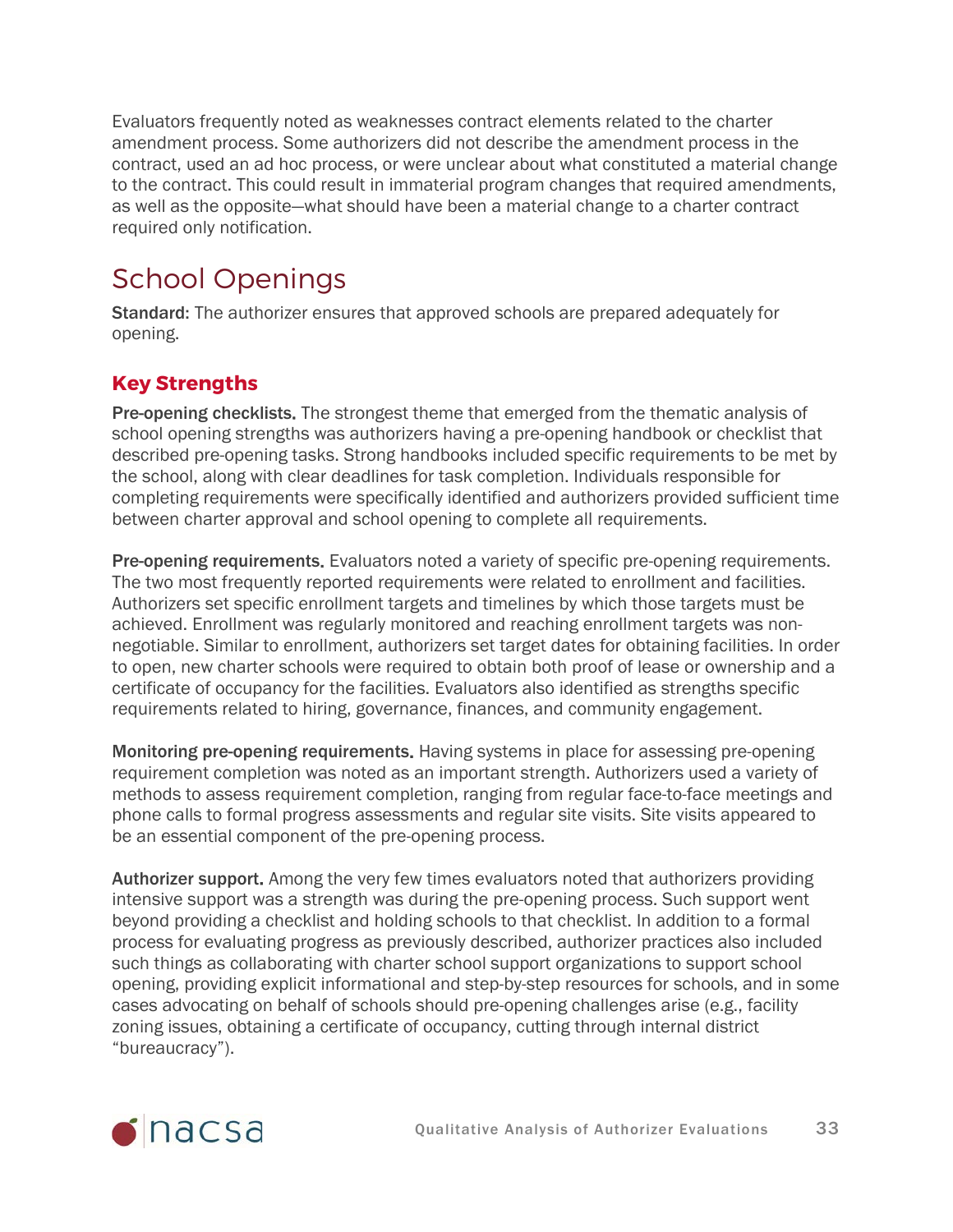Holding schools accountable. Strong authorizers held schools accountable for meeting preopening requirements. School opening was conditional on meeting requirements. Some authorizers did not sign a contract with the school until pre-opening requirements were met. Authorizers delayed openings or, in some cases, revoked charters for failure to meet preopening requirements.

#### **Key Weaknesses**

Many of the challenges associated with school opening processes are mirror images of strengths noted previously:

Pre-opening checklists. Evaluators described authorizers who lacked any documented preopening policies or processes. Some authorizers appeared to provide very little oversight between charter approval and school opening. Evaluators noted authorizers without preopening checklists and authorizers with checklists but no specific requirements. Evaluators also highlighted authorizers whose pre-opening requirements included tasks not required by law. Evaluators described authorizers that lacked pre-opening timelines and deadlines. In some cases, authorizers with pre-opening timelines did not provide sufficient time between charter approval and school opening.

Pre-opening requirements. A significant weakness evident in the evaluations related to the specificity and rigor of pre-opening requirements. Specific areas of weakness included authorizers lacking enrollment checks, pre-opening governance requirements, hiring checks, and purchasing checks, and a requirement for schools to obtain certificates of occupancy.

Monitoring pre-opening requirements. Evaluators identified authorizers who did not have systems for assessing pre-opening requirement completion. Authorizers did not regularly monitor progress toward requirement completion and did not communicate areas that required resolution before school opening. Some authorizers failed to monitor governing board activity before opening. Some authorizers had onsite reviews of requirement completion, but the review was insufficient or informal.

Holding schools accountable. Authorizers with strong pre-opening requirements could still fail to hold schools accountable to those requirements. Evaluators noted instances where pre-opening requirements were not linked to the charter contract, where the parties responsible for completing requirements were not identified, and where schools were not held accountable to target deadlines. Some authorizers allowed schools to open without completing requirements, including failure to reach minimum enrollment targets. Evaluators described authorizers with schools whose openings were delayed or never occurred because of failures to meet pre-opening requirements. In some instances, delays were noted as a weakness because authorizers "pulled the plug" on school opening a day or two prior to opening when material weaknesses could have been identified weeks or months in advance with better pre-opening systems.

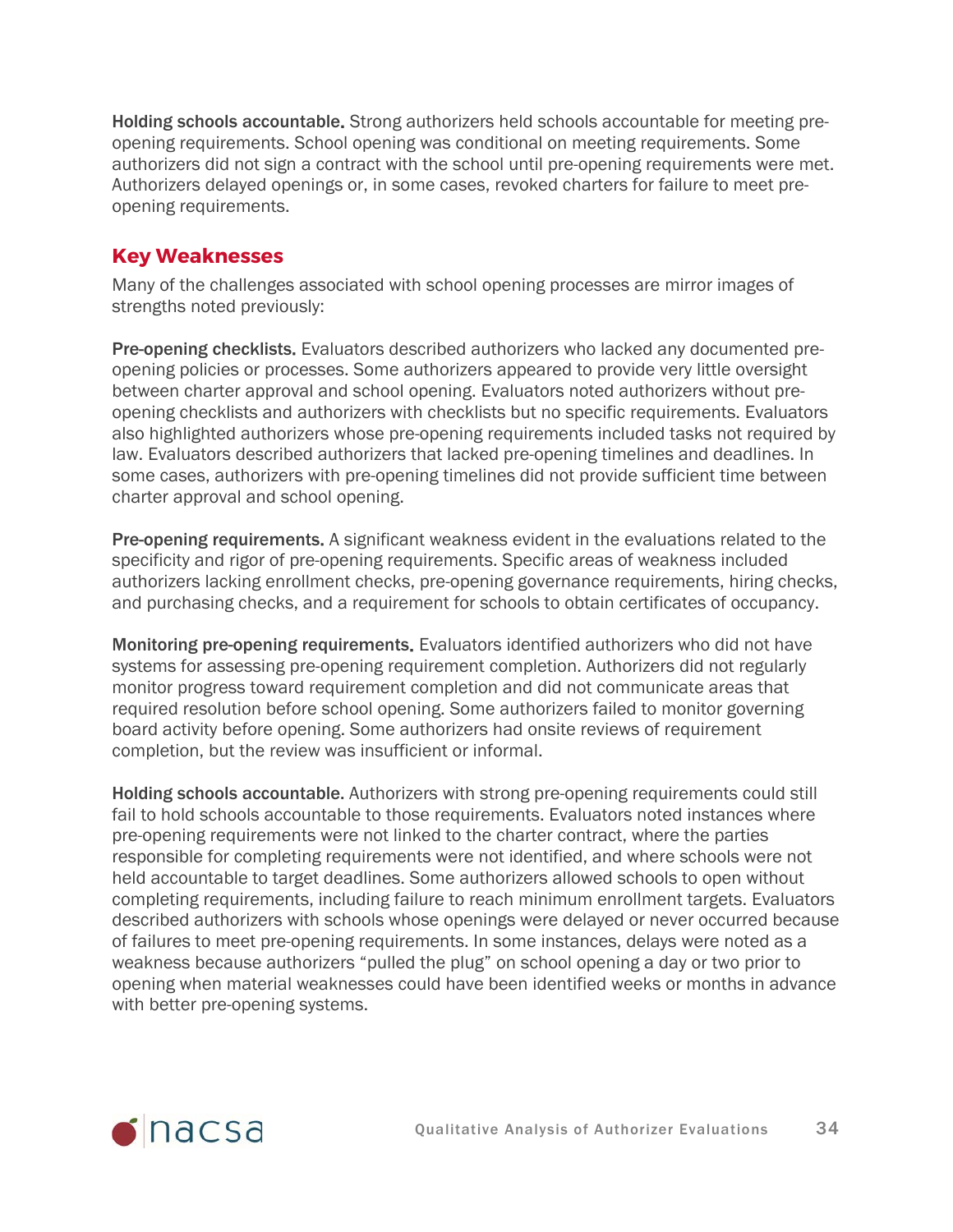# <span id="page-34-0"></span>Ongoing Monitoring

Standard: The authorizer has an effective process for monitoring education, financial, and organizational performance of the schools it authorizes.

### **Key Strengths**

Alignment between authorizing monitoring systems and expectations of schools was the strongest theme that emerged from the data. Strong systems had great clarity on what was being assessed, how it was being assessed, and the consequences or recommendations that would ensue from ongoing monitoring systems. Moreover, how the system works was documented in writing, typically in the charter agreement, performance framework, or other document easily understood and accessed by both the authorizer and school. Importantly, the written system clearly specified where the authorizer's authority to monitor school performance comes from (e.g., state statute, charter contract, performance framework). In these systems, schools knew exactly what the authorizer was looking for—and importantly what they were not looking for—and there were "no surprises."

A second theme was that a strong feedback loop existed between the authorizer's monitoring system and schools. Either immediately or shortly after monitoring activities occurred, schools received feedback documenting areas of strength or concern. Whether it was through site visit reports, informal conversations with schools, compliance reports, or other feedback systems, a noted strength was that schools frequently had great clarity on where they stood relative to authorizer expectations

There appeared to be a wide variety of methods and tools authorizes used to monitor school performance. Site visits were by far the most frequently mentioned ongoing monitoring method noted by evaluators (see the next section for additional data on strengths and weaknesses of site visits). Electronic software data collection, annual reports, attendance at governing board meetings, an annual calendar/schedule of reporting requirements, and an observation checklist were other frequently mentioned monitoring tools used by authorizers.

Evaluators noted that in addition to educational, financial, and organizational performance monitoring, authorizers also monitored a number of other compliance areas. It appeared that much of this additional monitoring was driven by state law or policy, and included authorizers monitoring such things as health and safety (especially facility and school safety plans), school lottery processes, proof of adequate insurance, qualifications of teachers, special education and English language learner compliance, assessment practices (i.e., state test confidentiality procedures), and conflict of interest documentation.

Having dedicated staff responsible for running the oversight system or overseeing external consultants who provide data for all/parts of the system was also noted as an important strength. The strongest models utilized this person (or team of people) to manage both the ongoing monitoring and intervention systems. That combination provided schools with a monitoring-intervention process and appeared to increase the chances that school corrective actions were aligned with findings from ongoing monitoring.

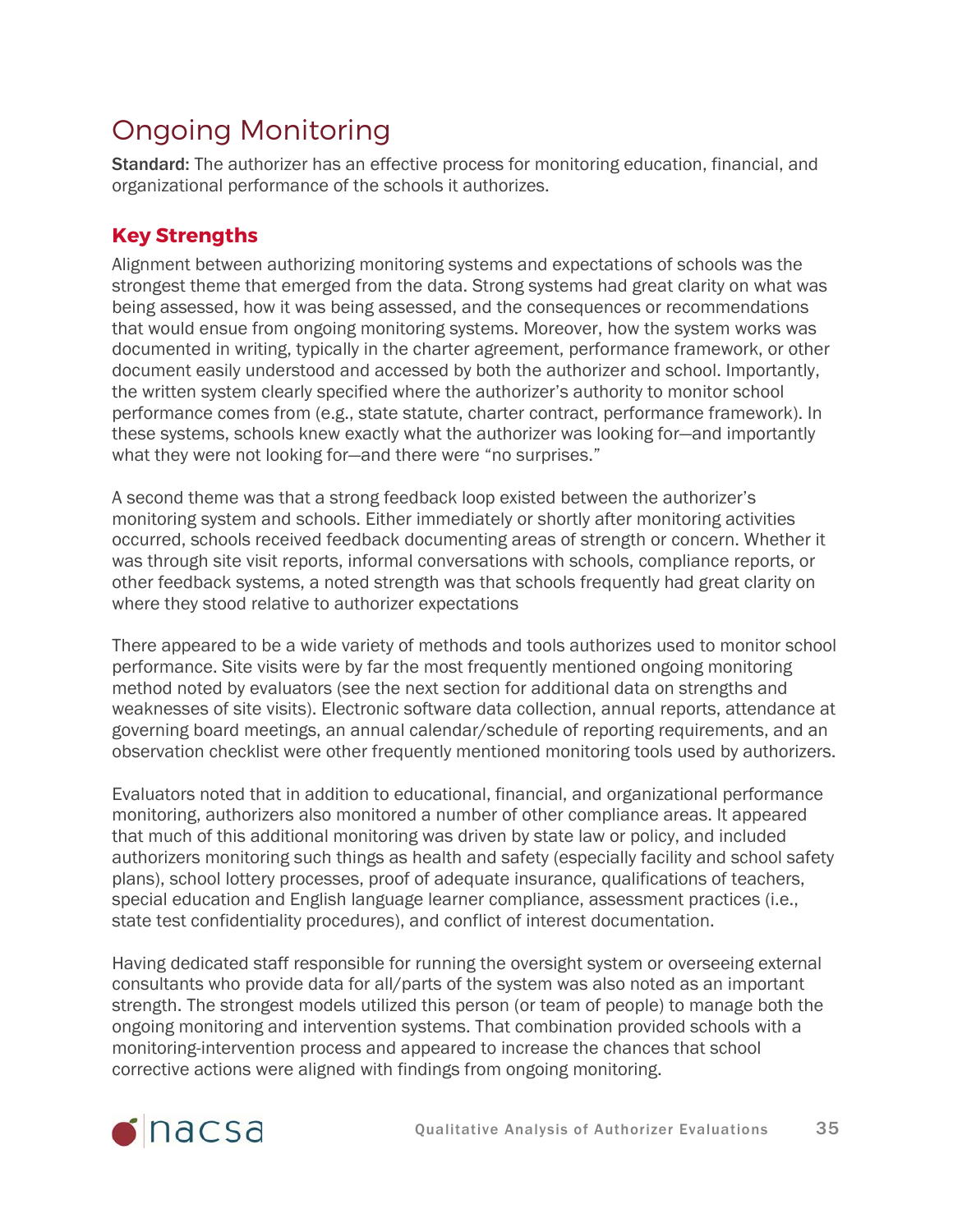### **Key Weaknesses**

The strongest weakness that emerged from the data was a lack of a monitoring policy or clearly specified expectations, and misalignment between monitoring systems and expectations. In these cases, there were no framework, protocols, or other criteria that guided the work of the authorizer and provided clarity to schools. Authorizer activities were reactionary to any "problem" that arose, as defined by the authorizer. In addition, schools had no idea what they were being held accountable for and were cited for problems they did not know they could be held accountable for.

A second frequently mentioned and strong theme was the implication of having limited staff capacity and training to effectively manage ongoing oversight systems. In some cases, authorizers did not have many (or in a few cases, any) people dedicated to ongoing oversight. In addition, authorizers with significant turnover in monitoring system management resulted in tremendous inconsistency. As noted by evaluators, frequent turnover resulted in schools not knowing who to submit information to. It also resulted in an unstable and always-changing system. Stated differently, implementation was idiosyncratic based on the perceptions and skills of whoever was running the system at the time.

### **A Special Note on Site Visits**

There is disagreement in the field about the utility of site visits. Some authorizes maintain site visits provide little additional information that cannot be obtained through other methods, provide for an unnecessary additional burden on schools and stakeholders, and run the risk of infringing on school autonomy. Others maintain that valuable information that cannot be obtained any other way—is gathered through site visits and that engaging stakeholders face-to-face is a critical authorizing function.

While it is beyond the scope of this report to comment on the utility of site visits, evaluators noted both strengths and weaknesses in site visit processes. Four key themes for each are described in Table 1.

| <b>Key Strengths</b>                        | <b>Key Weaknesses</b>                         |
|---------------------------------------------|-----------------------------------------------|
| Interviews with many stakeholders,          | Examining inputs, including teacher           |
| including parents, board members, staff,    | questioning techniques, classroom             |
| and students                                | management, lesson materials                  |
| Observations of board meetings,             | Number and intensive structure of site        |
| classrooms (for consistency in charter      | visits are not sustainable (e.g., as the      |
| agreement only), and facilities, especially | number of schools in an authorizer's          |
| the cafeteria and restrooms for             | portfolio grows, current system is too labor- |
| health/safety checks                        | intensive)                                    |

#### Table 1: Summary of Site Visit Strengths and Weaknesses

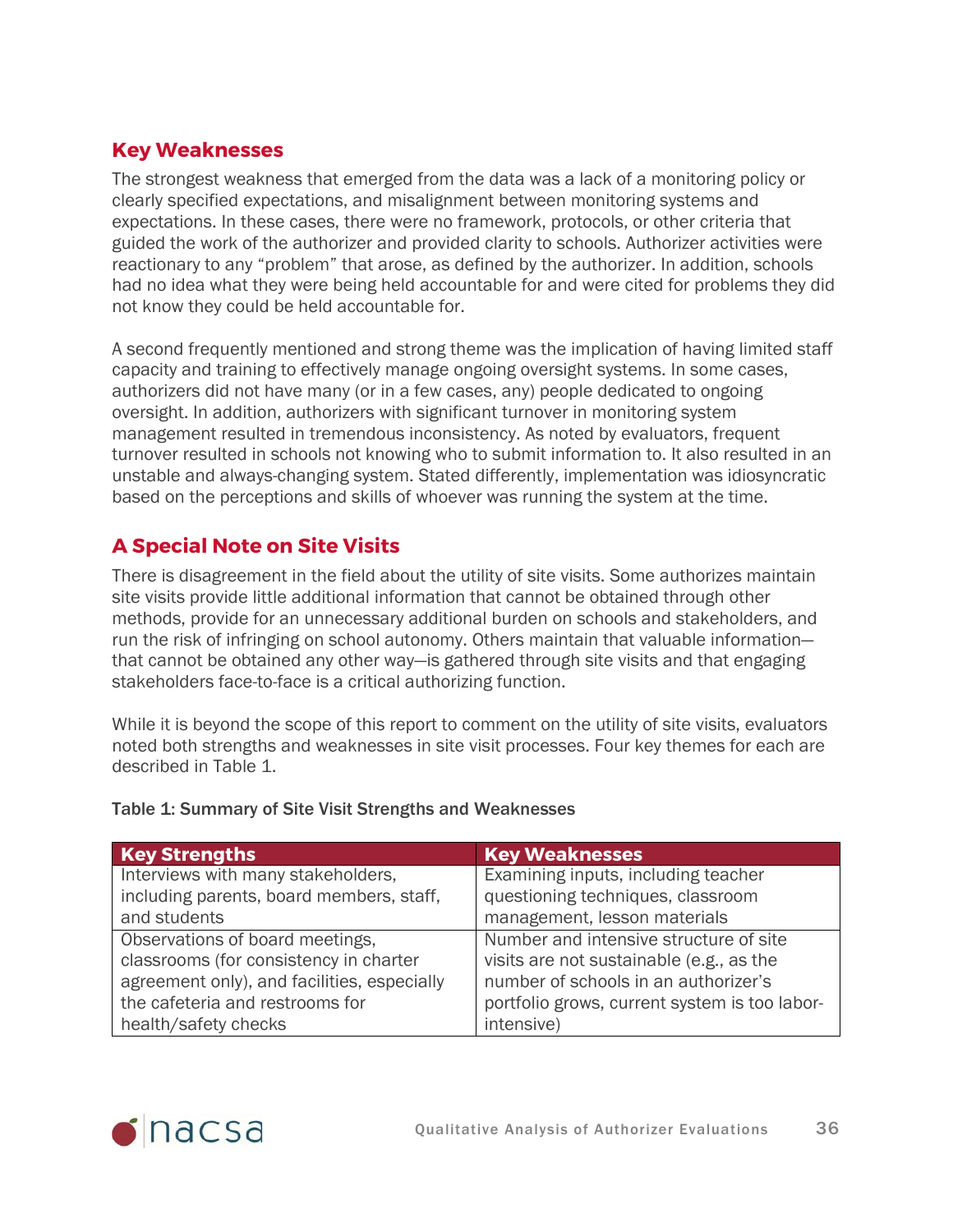| Post-visit information sharing from site visit<br>protocol is aligned with written expectations   | Authorizing staff without expertise or<br>training in site visits almost always results<br>in examination of educational inputs |
|---------------------------------------------------------------------------------------------------|---------------------------------------------------------------------------------------------------------------------------------|
| Detailed report-including a summary<br>assessment-is returned to the school in a<br>timely manner | Informal feedback and no clear assessment<br>of how the school is doing                                                         |

## <span id="page-36-0"></span>School Intervention/Revocation

Standard: The authorizer has effective policies and practices for school intervention and revocation and conducts merit-based interventions, including revocation where appropriate, in response to clearly identified deficiencies in the school's record of educational, organizational, and/or financial performance.

### **Key Strengths**

The greatest strength was a clear, written intervention system aligned with performance expectations typically included in the charter contract, performance framework, and/or accountability plan. Similar to findings from the ongoing monitoring system, schools knew not only what things would—and would not—cause a formal reaction by the authorizer, but also what type of intervention (including revocation in extreme cases) would be applied by the authorizer.

It appears that most authorizers used a common rating system for all schools in their portfolio for educational and financial performance areas. Schools were typically placed in a performance category—most typically one of three to five performance tiers—based on annual performance metrics. Each of those tiers had a clearly pre-specified set of required activities and performance improvement expectations written into the accountability plan.

Authorizers also typically had an intervention system for compliance with and fidelity to state law and the charter contract, and at times these items were separate from the "tiered" intervention process. While there was a fairly common system authorizers used to notify the school of non-compliance, what authorizers required of schools to remedy non-compliance appeared to be customized and aligned with the identified problem. Typically, authorizers sent a letter to the school leader and board chair that included (a) the reason for noncompliance; (b) expectations and/or targets to address the findings; (c) the expected timeline for a successful remedy; (d) how the authorizer would verify progress; (e) consequences for continued non-compliance; and (f) an opportunity for the school to respond to findings. In many cases, item (b)—expectations and/or targets demonstrating the problem has been remedied—was aligned with the problem both in scope and substance. The expectations for remedying non-compliance with facility health and safety issues were different than non-compliance in submitting timely financial data to the authorizer. Some infractions, such as cash flow problems, enrollment problems, or some student health/safety problems, triggered an immediate "intent to revoke" letter.

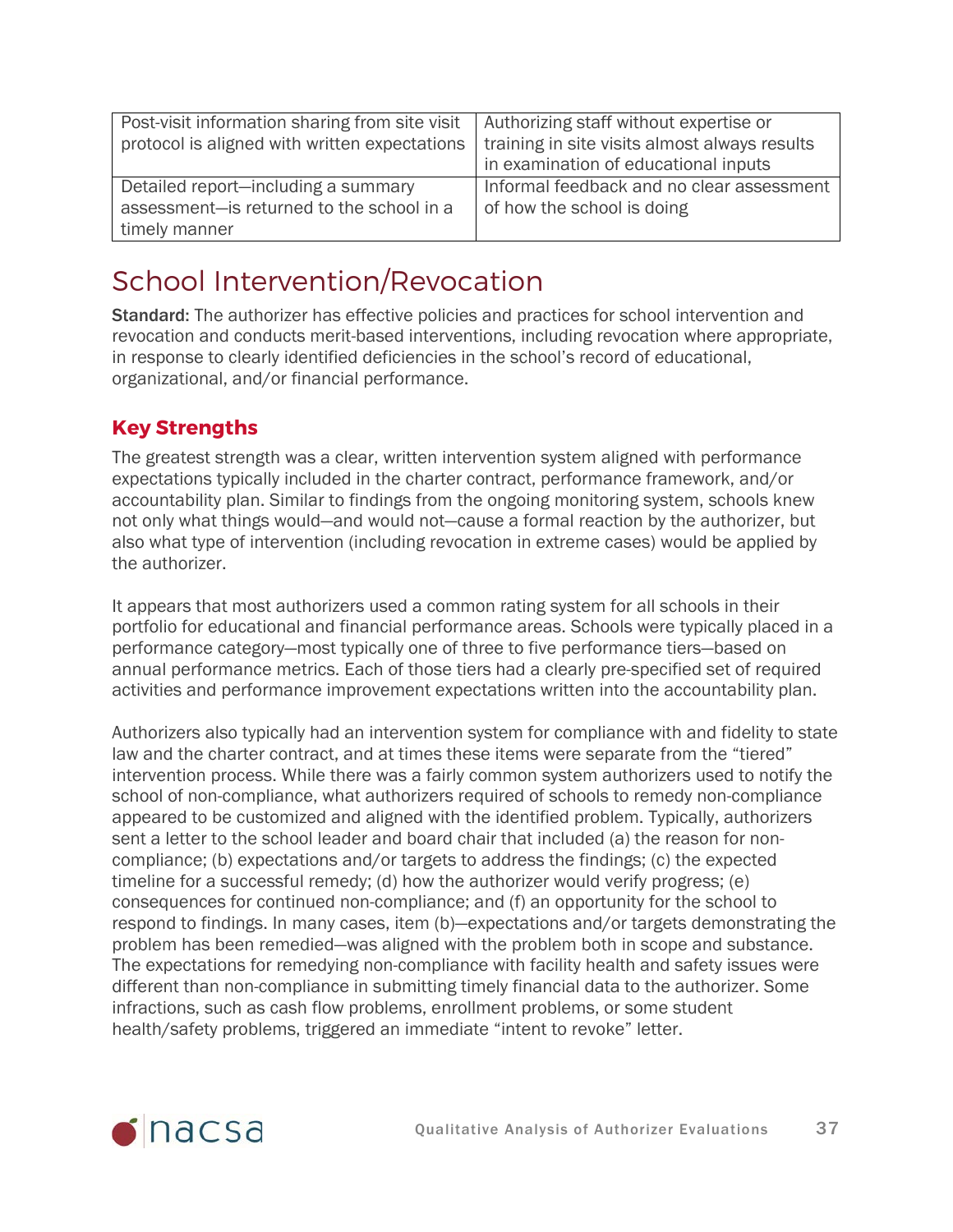Additional authorizing practices associated with intervention plans varied. They included such things as prohibiting schools from replicating or expanding until problems were sufficiently addressed; conducting additional site visits, sometimes unscheduled; additional and/or more frequent reporting requirements; more frequent meetings with school leadership and board members; or, in serious instances, requiring the school to appear before the authorizing board.

The degree of authorizing engagement with school intervention plans also varied widely. Evaluators noted that some authorizers were very "hands on," doing such things as prescribing how problems had to be fixed (e.g., step-by-step instructions for what the school must do to fix the problem), and approving—rather than accepting—the school's intervention or corrective action plan. Others were not prescriptive in how schools fixed non-compliance issues or were prescriptive only for legal and/or financial challenges.

### **Key Weaknesses**

Evaluators noted three key weaknesses in authorizer intervention/revocation systems:

Lack of an intervention/revocation policy. The strongest theme was a lack of an intervention or revocation policy. Evaluators noted that a number of authorizers did not have a formal policy that grounded and directed their actions to intervene in schools. In these instances, there was great confusion over what steps the authorizer should take to intervene and how that process should proceed, resulting in (a) authorizers intervening for very "small" things, (b) authorizers not intervening for significant infractions/challenges, or (c) authorizer intervention being idiosyncratic, driven by whatever external factors happened to come up (newspaper story, parent complaint).

Inadequate intervention/revocation policy. Some authorizers had intervention/revocation policies, but those policies were lacking in key areas. In these instances, authorizer actions were very informal and reactive. For example, evaluators noted the following:

- Some authorizers had no guidance or specificity on what would constitute corrective action.
- Some authorizers had no criteria for intervention that were explicitly based on state statute, the charter contract, performance framework, or other written expectations for school performance.
- Some authorizers used criteria for intervention that were so broad that it was very unclear what actions or performance could trigger authorizer intervention/revocation.

Inadequacies in intervention/revocation policy implementation. In other instances, evaluators noted challenges with how intervention/revocation policies were implemented by staff. For example, evaluators noted the following deficiencies:

- Not adhering to a specified timeline for remedy
- Not tracking progress toward remedy

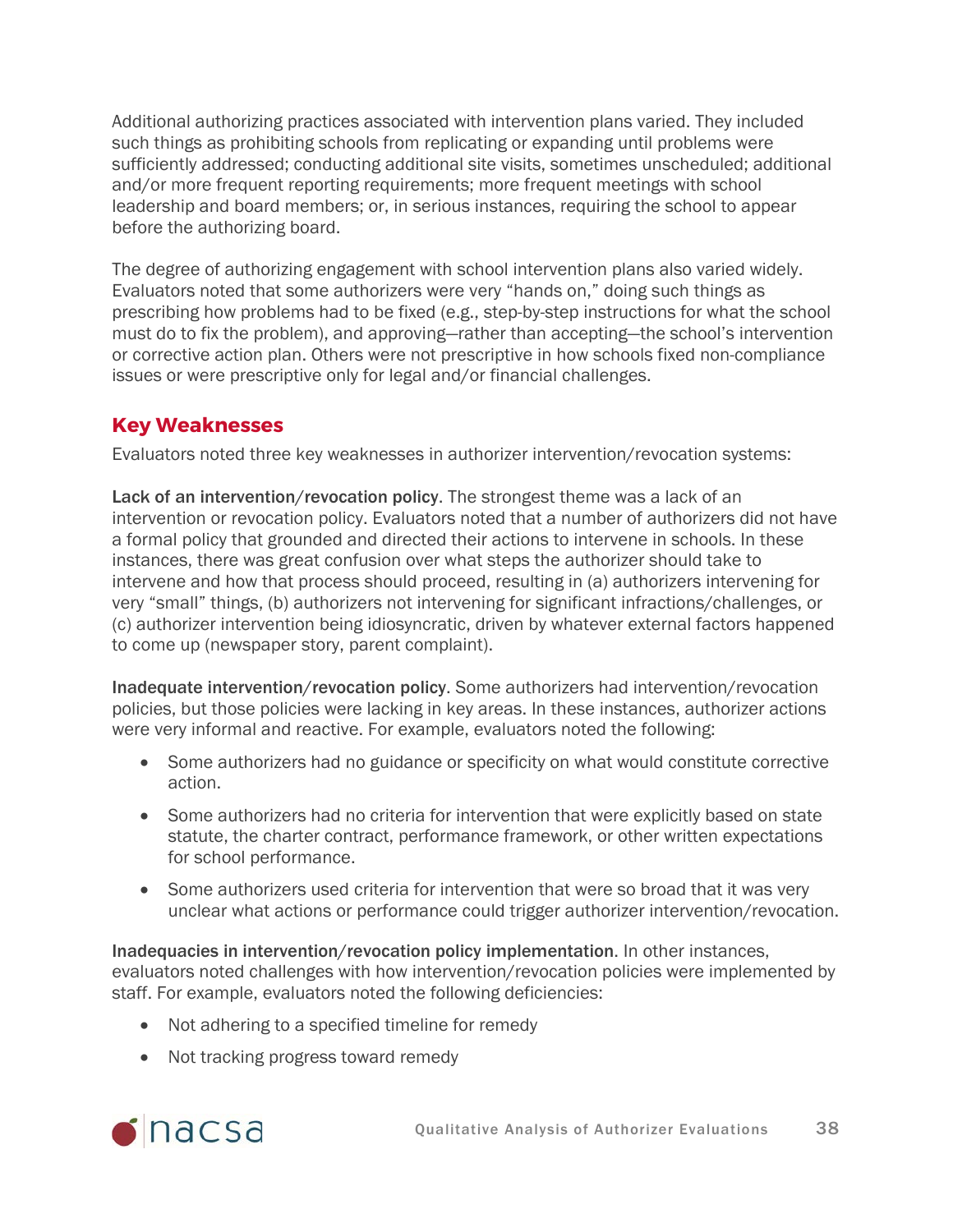- Not enforcing consequences, even if specified in writing
- Not differentiating between very serious problems that should cause notice of revocation and moderate to serious problems that should call for an appropriate timeline for remedy

The most significant consequences of challenges associated with an inadequate or absent intervention/revocation policy and implementation were associated with a school's record when the school's charter contract was set to expire, i.e., charter renewal. Evaluators noted that schools may not have known what things would be a part of their record evaluated for renewal, and/or authorizers would not be able to produce a strong enough case for nonrenewal, resulting in non-renewal decisions being overturned by an appellate body in some instances.

## <span id="page-38-0"></span>Renewal

Standard: The authorizer runs a well-structured renewal process, including clear requirements, a meaningful opportunity for the school to present information and respond to the authorizer's findings, clear communication, and prompt notification of decisions.

### **Key Strengths**

Renewal criteria. Charter school renewal criteria were frequently identified by evaluators as strengths. Authorizers had clear, documented renewal criteria to guide renewal decision making. Renewal criteria were linked to the charter contract, any previous criteria established by the authorizer, and the state's charter school law. Academic and financial performance criteria were among the most frequently cited strengths in the renewal section of the evaluation. Other criteria noted as strong included organizational, operational, governance, and compliance performance criteria. Many authorizers differentially weighted criteria with some criteria contributing more to the renewal decision than others; for example, student outcome data consistently received higher weight than other areas.

Renewal applications. Most authorizers required charter schools to submit an application or written request in order to be considered for renewal, and the scope and breadth of the renewal application varied across authorizers. Strong renewal applications included two primary components: (1) An analysis of the school's academic, operational, and financial performance over the charter term; and (2) proposed goals for the new term. Some authorizers required charter schools to submit very little information other than what was required by state law, as they believed they had already collected a lot of data throughout the charter term. Others had comprehensive requirements that covered diverse areas of school performance. Some authorizers also required a description of any proposed changes to the school program, along with a description of how the school would achieve success in the next term.

Renewal evidence gathering. Authorizers with strong renewal processes had systems in place to monitor the ongoing performance of each charter school and communicated performance assessments to the schools in their portfolios. Authorizer use of site visits to

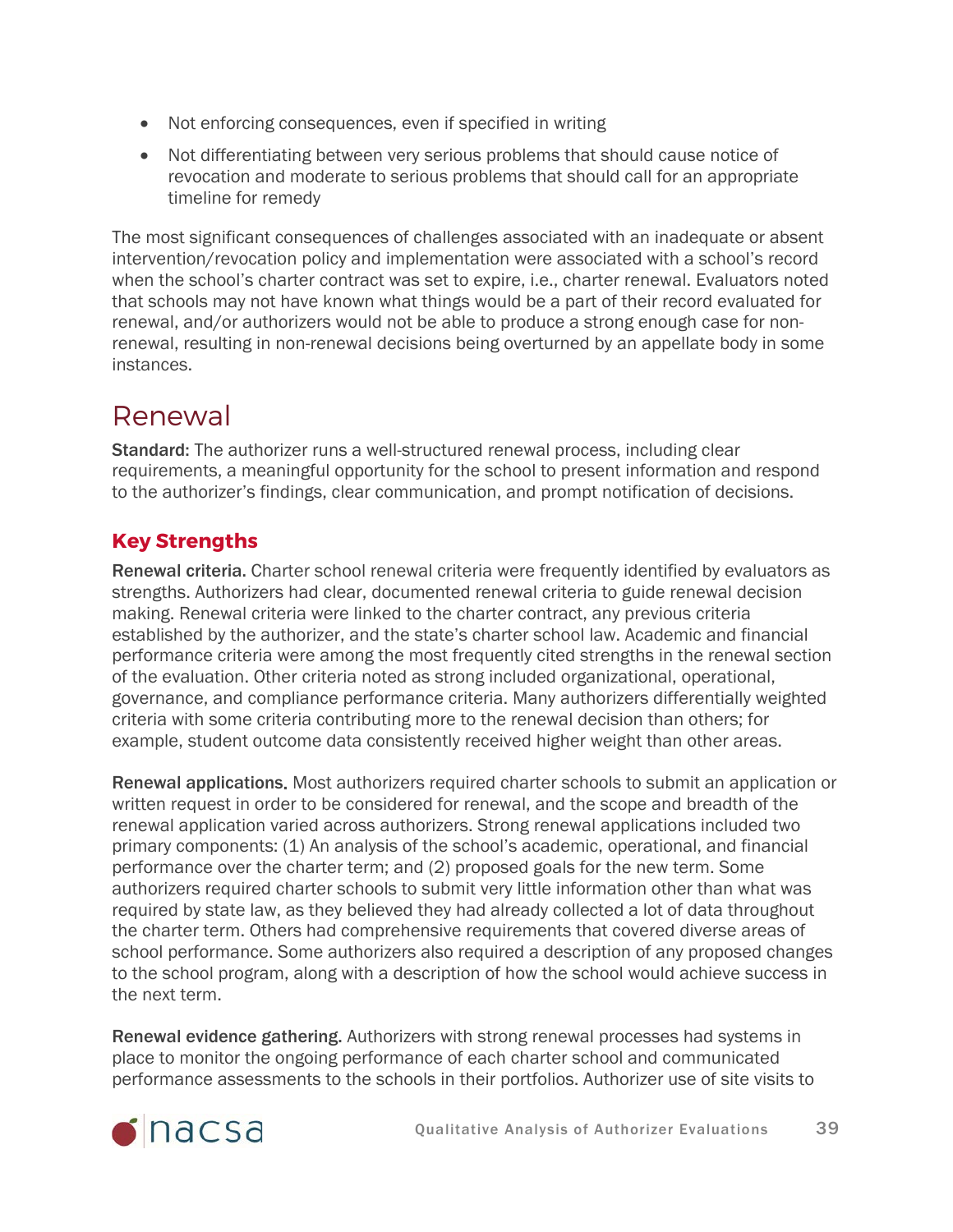evaluate school performance and educate schools about the renewal process was frequently cited as a renewal strength. The scope of site visits tended to vary, depending on the ongoing performance and size of the school. Some authorizers also conducted renewal applicant interviews and sought community input regarding the charter renewal.

Renewal timeliness. Evaluators noted as strengths renewal processes that were conducted in a reliable and timely manner. Strong charter school renewal processes began early in the final school year of the charter contract. Authorizers made initial renewal decisions and informed schools in a timely manner, typically near the mid-point of the school year. Schools were given sufficient time to respond to the renewal recommendation or decision, aligned with the authorizer or state appeal process (if applicable). The authorizer made final renewal decisions well before the expiration of the charter term, especially if the decision was to nonrenew so that parents and families had sufficient time to access another school option.

Renewal performance analysis and report. As the end of a charter school's term approached, authorizers typically conducted a renewal performance analysis. For some authorizers, this consisted of an evaluation and scoring of the renewal application by authorizing staff and/or the authorizing board. Other authorizers conducted a school performance framework review. External reviewers—either in other parts of the authorizing organization (e.g., other district staff) or external to the authorizer altogether—contributed to components of the review. Authorizers produced a cumulative renewal report that summarized the performance of the school over the term, provided a written explanation of the grounds for renewal or non-renewal, and included a renewal recommendation to the authorizer's board. Renewal reports were shared with schools during the renewal process. Strong renewal reports and recommendations were focused on school outcomes rather than school efforts/input.

School response performance analysis. Authorizer policies that provided schools an opportunity to respond to or appeal the renewal recommendation or decision were cited as a strength. Authorizers varied in how they provided this opportunity. Some authorizers used mandatory public hearings. Others scheduled hearings by school request. Some authorizers permitted schools to present their case at a community meeting before the board vote. Others allowed schools to submit a plan of correction and re-evaluated renewal decisions after reviewing the plan of correction.

Renewal decision making. Charter renewal decisions were linked to the charter contract, aligned with a school performance framework, and based on rigorous performance outcomes. Renewal decisions included an authorizing board vote, and board decisions consistently aligned with authorizing staff recommendations.

#### **Key Weaknesses**

Low standards or renewal for future promises. Among the more important themes emerging from the data were examples of authorizers and/or authorizing boards either (a) not following their own renewal standard criteria, or (b) renewing school contracts because of promises for future improvement. In some instances, community and/or political pressure

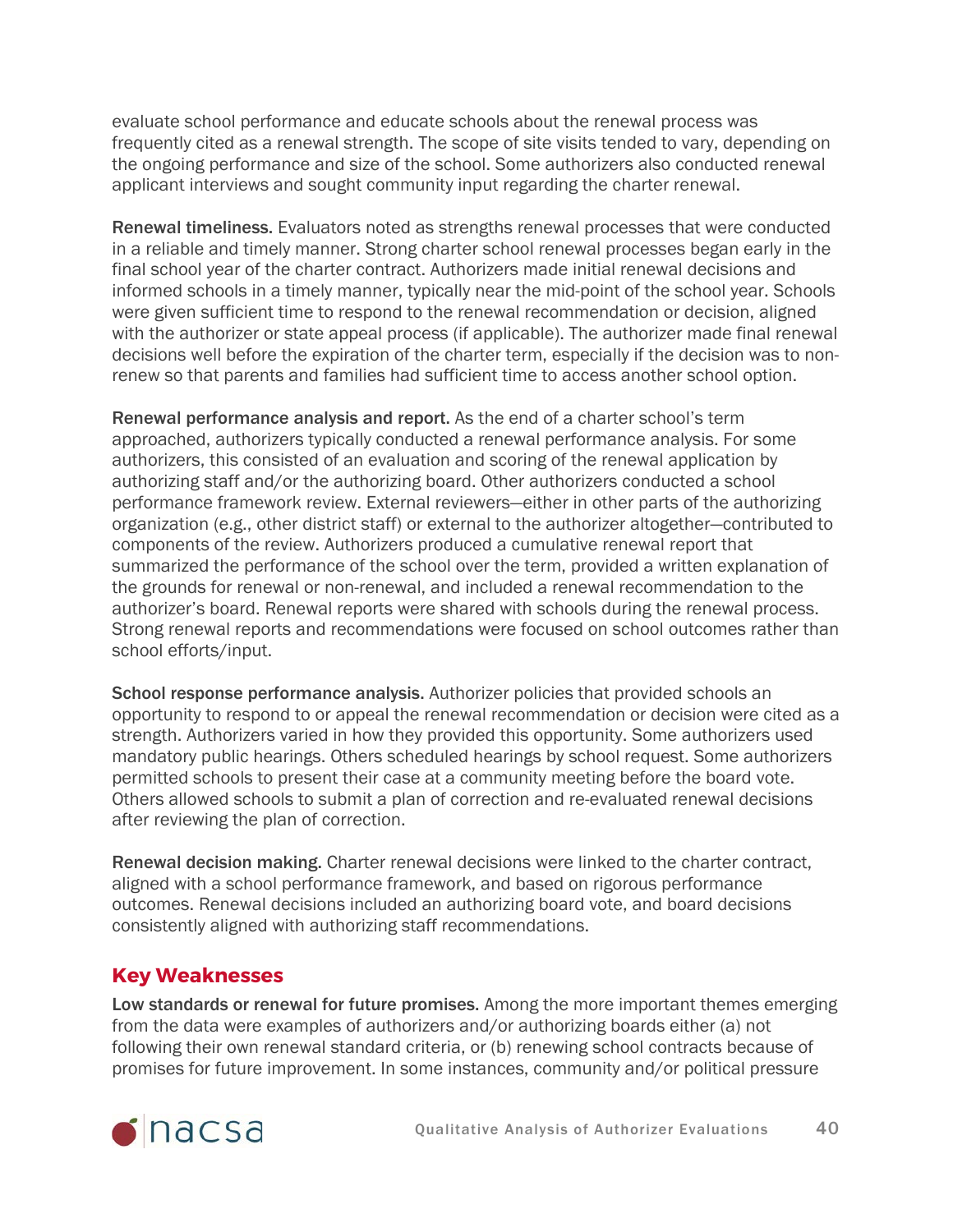caused authorizer recommendations and board approvals not to adhere to clearly defined renewal performance expectations. In addition, multiple cases were identified where a school with a consistently poor performance record—particularly in academics—was renewed because of either recent administrative change the year of or just prior to renewal (e.g., changes/declination of relationships with management companies, changes in school leadership) or promises for future academic success as a part of the renewal application.

Documented criteria absent or inadequate. Nearly every authorizer evaluated had established renewal criteria, but evaluators noted a diverse range of weaknesses related to those criteria. Among the more critical weaknesses noted were renewal criteria that differed from the criteria outlined in the charter contract or performance framework, or when school performance expectations changed over the course of a charter term without negotiation. A second critical weakness was renewal criteria focused too heavily on compliance or measures focused on school inputs instead of outcomes. Evaluators also consistently noted other weaknesses, including authorizers relying solely on state accountability system ratings for renewal decision making; a lack of clarity on criteria that would be used for accountability purposes (state criteria, authorizer criteria, or both); and in some cases, the absence of clear criteria led to renewal processes being implemented inconsistently across schools, with each school being held to different performance standards.

Renewal timelines. Evaluators frequently noted weaknesses related to renewal timelines. Noted challenges included renewal timelines too short for schools to respond to renewal findings, and renewal decisions announced too late in the school year, thus limiting student and family options if a school was not renewed.

Evidence-gathering challenges. Evaluators identified a variety of renewal weaknesses in the systems authorizers used to monitor school performance:

- The lack of systems to monitor and document school performance over the charter term
- Waiting until the end of the charter term to gather school performance information, oftentimes resulting in inaccurate or disputed information
- Gathering performance information unrelated to renewal criteria

Renewal performance analysis and report. Some authorizers lacked established protocols used to reach renewal decisions or had no method to translate performance information into renewal decisions. In some cases, renewal decision-making protocols allowed composite renewal scores to mask issues in particular performance domains. Some authorizers didn't provide cumulative renewal reports to schools, and some that did may not have provided either sufficient detail regarding school performance or a renewal recommendation in the report. In multiple evaluations, evaluators noted as a weakness authorizers that did not provide schools the opportunity to respond to the cumulative record presented by the authorizing staff or to appeal an authorizer decision.

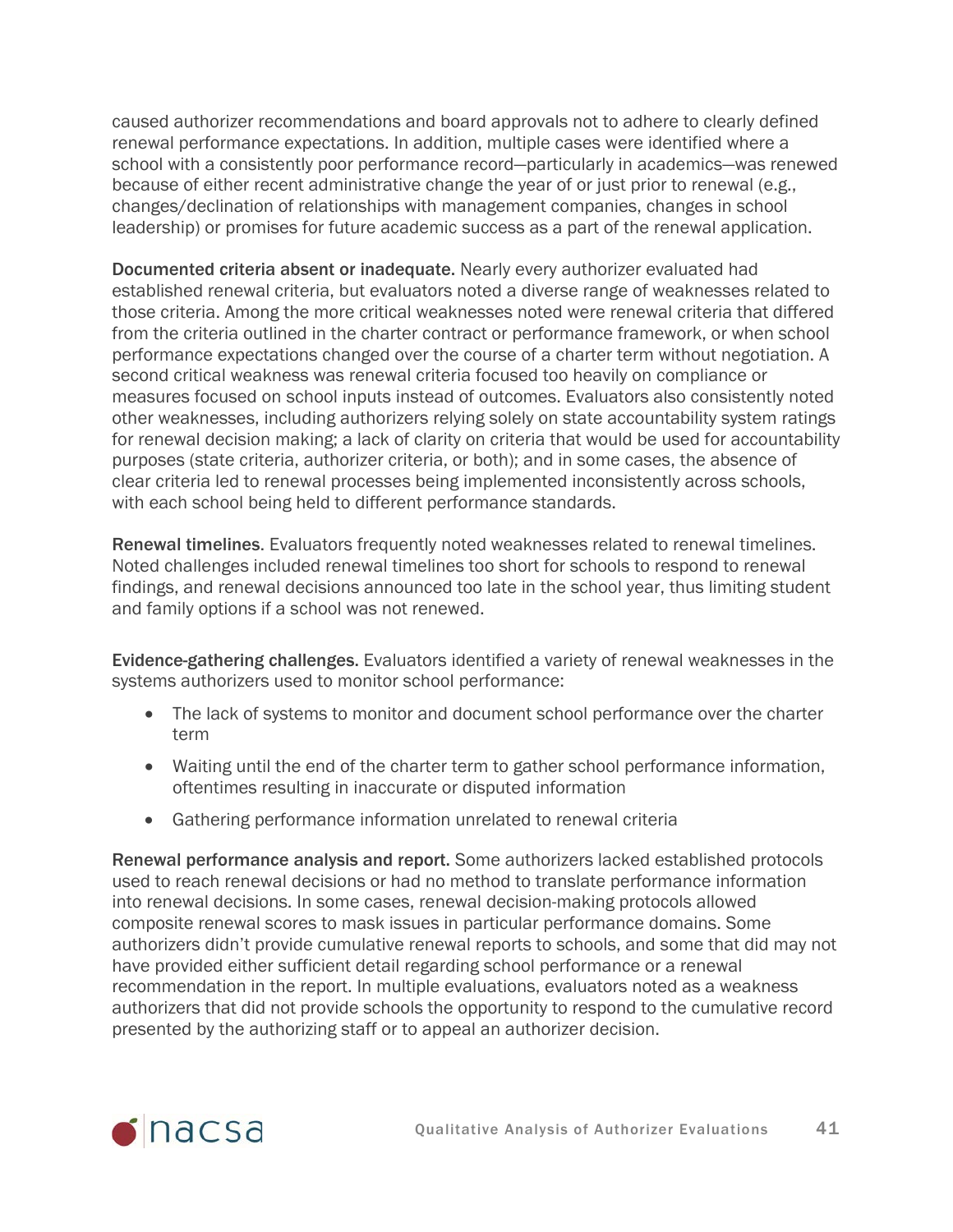## <span id="page-41-0"></span>Closure

Standard: Following non-renewal, revocation, or voluntary return of the charter, the authorizer has an effective plan for and ensures the orderly closure of a school.

### **Key Strengths**

Authorizer communication of closure to schools, parents, and other key stakeholders was noted as a critical strength. Before the decision, authorizers with strong practices regularly communicated expectations to schools. After the decision, authorizers provided timely notification of the decision, and had processes in place to communicate the closure decision and process to school leaders, staff, families, stakeholders, and the media.

Evaluators frequently noted strengths related to closure plans. Closure plans should be included in the charter contract and provide schools a list of closure tasks, along with a timeline for completion. Strong closure plans identify the roles of the authorizer and the school. Plans should be specific and describe the orderly wind-up of school operations and finances. Ensuring that the disposition of public property and funds and attending to assets post-closure decision were also noted as critical for either the authorizer to address directly or ensure that other regulatory bodies successfully executed those functions. Strong plans provided for the securing of school and student records and transfer of those records to other schools for a number of years beyond the school's closing. Authorizer processes working closely with families to ensure new school placement were also noted as important strengths.

Authorizer capacity and staffing were noted as critical in successful school closures, and the degree to which authorizers used internal versus external support varied. Some authorizers had staff that led the closure process and executed many closure functions with the school. Authorizers that lacked the staff and/or internal capacity to manage closure had dedicated resources to hire part-time staff or consultants to oversee the closure process. Some authorizers employed part-time staff or consultants in the role of "transition liaison" to streamline student placement and financial experts to oversee the financial dissolution of the school.

### **Key Weaknesses**

Evaluators frequently noted authorizers lacked a formal, comprehensive closure plan to ensure orderly closure of a school. Authorizers with weak closure practices may have no closure requirements beyond those required by state law/policy. Evaluators noted closure plans that were not specific enough to provide actionable guidance to schools, closure timelines that were incomplete, out of chronological order, or did not provide adequate time for stakeholder action.

Frequently, evaluators noted specific elements missing from school closure plans. Missing critical financial safeguards were noted, including processes for property disposition and asset liquidation and the requirement for an escrow account to cover closure costs. Evaluators also described closure plans that inadequately addressed community and family

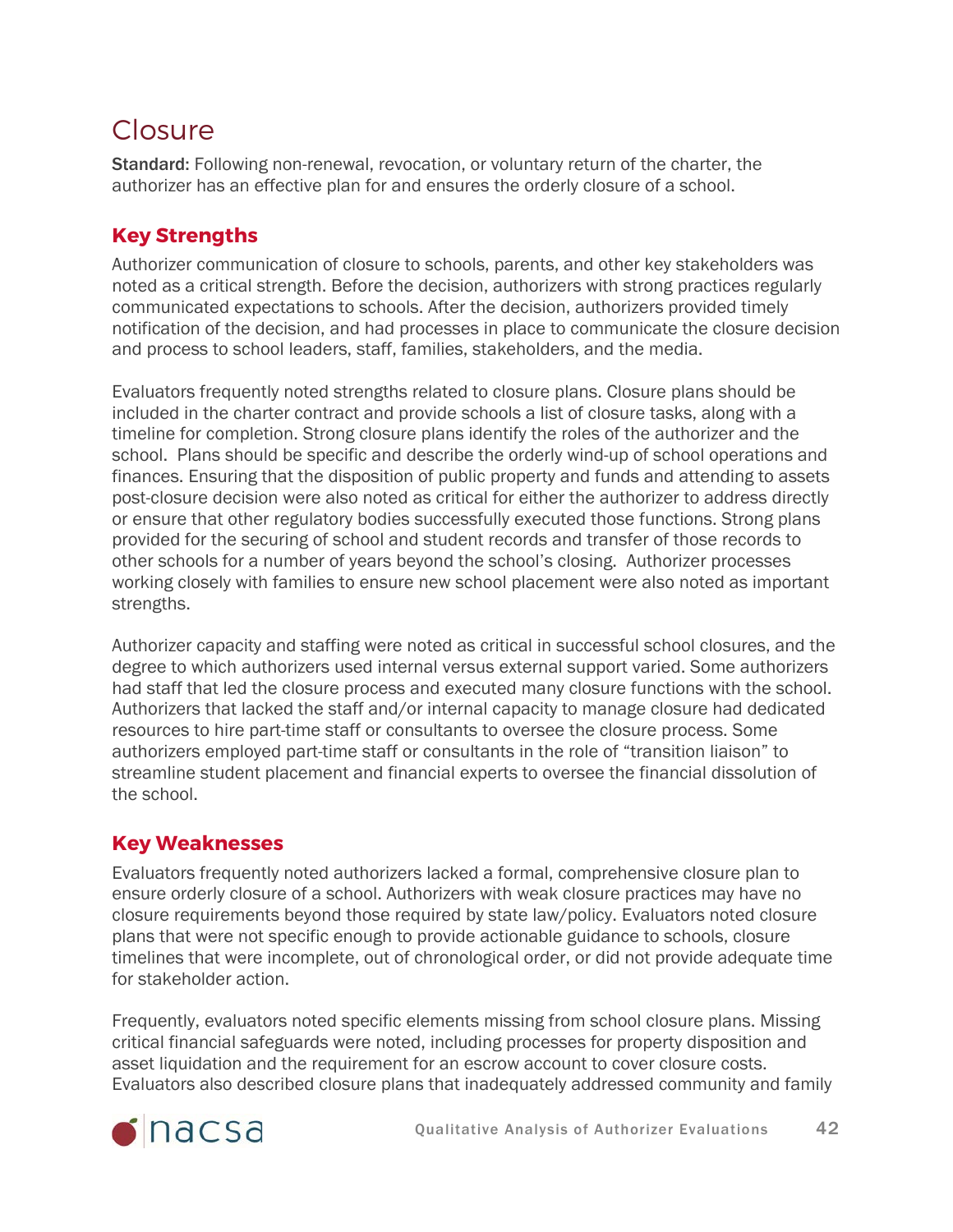needs during the closure process. For example, authorizers lacked guidance for communication of school closure to communities and families. Others lacked processes for the placement of students post-closure. Weak closure plans did not identify school versus authorizer responsibility for closure tasks and did not specify who within the authorizing office was responsible for closure oversight.

## <span id="page-42-0"></span>**Transparency**

Standard: The authorizer communicates to schools and the public clearly and consistently regarding expectations for and status of school performance, including formal reporting on school performance at least annually.

### **Key Strengths**

Both having a school performance framework and clearly communicating that framework were noted as transparency strengths. Authorizing staff made efforts to educate boards, schools, and the public on performance frameworks proactively and continuously.

Annual authorizer reports to the public and individually to schools were identified as critical tools supporting transparency in charter school authorizing. Authorizers reported both on individual school performance and on the performance of its entire portfolio. Reports described both expected outcomes and progress toward those outcomes. Elements described by evaluators as strengths included student academic outcomes, financial performance, enrollment, attendance, mobility, and attrition rates.

While specific measures in annual reports appeared to be important, strong reports aligned with accountability and performance frameworks. For example, providing federal, state, and school-specific goals and progress was noted as important to the degree to which the school was being held accountable for all of those indicators. Including performance information not aligned with performance expectations ran the risk of confusing schools and other stakeholders as to what they were being held accountable for.

The distribution of school performance information by authorizers to the authorizing board, parents, and the public was cited as a strength. Authorizers varied in distribution method. Some authorizers distributed printed annual reports, while others posted annual reports and performance framework results on a website or included school-level performance information in online dashboards.

Authorizers have also developed practices to support transparency at the authorizer board level. For example, strong authorizers posted board agendas and supporting documents online and streamed and archived board meetings. Other authorizers made efforts to support transparency via more traditional means by providing public hearings as part of their renewal process and announcing renewal decisions in a public venue.

### **Key Weaknesses**

A lack of clarity around school performance expectations was a common theme among the transparency weaknesses. What produced lack of clarity varied. Authorizers might not have

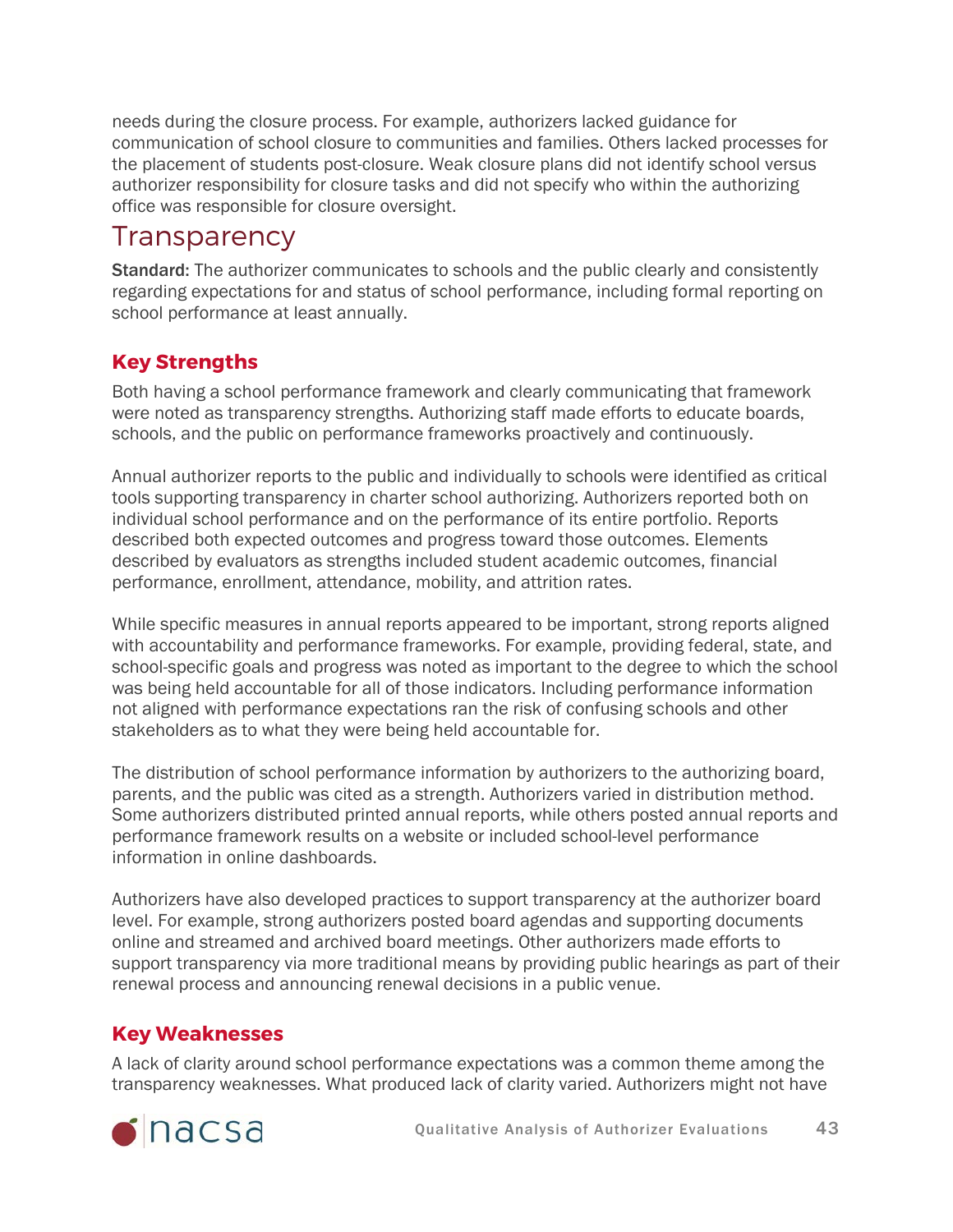aligned their performance reporting with performance expectations or renewal criteria. Reported charter office, district, and state performance standards may have conflicted. School evaluation methods may not have been described or, in some cases, the authorizer may have lacked detailed school accountability procedures.

Evaluators frequently identified authorizers that did not produce a regular comprehensive report of school and portfolio performance or did not report any school performance information outside of renewal or intervention systems. As a consequence, authorizer board members and charter school board members reported that they did not know where schools stood in relation to authorizer expectations outside of the renewal process.

Weaknesses were also noted relative to the methods authorizers used to distribute performance information to schools and the public, as well as the completeness of reports. Some authorizers lacked a consolidated, centralized system to distribute school performance reports. Evaluators frequently noted authorizers that had limited information about charter schools on the authorizer's website. Evaluators also noted problems with missing information related to compliance, organizational/operational performance, financial performance, and mission-specific goal performance.

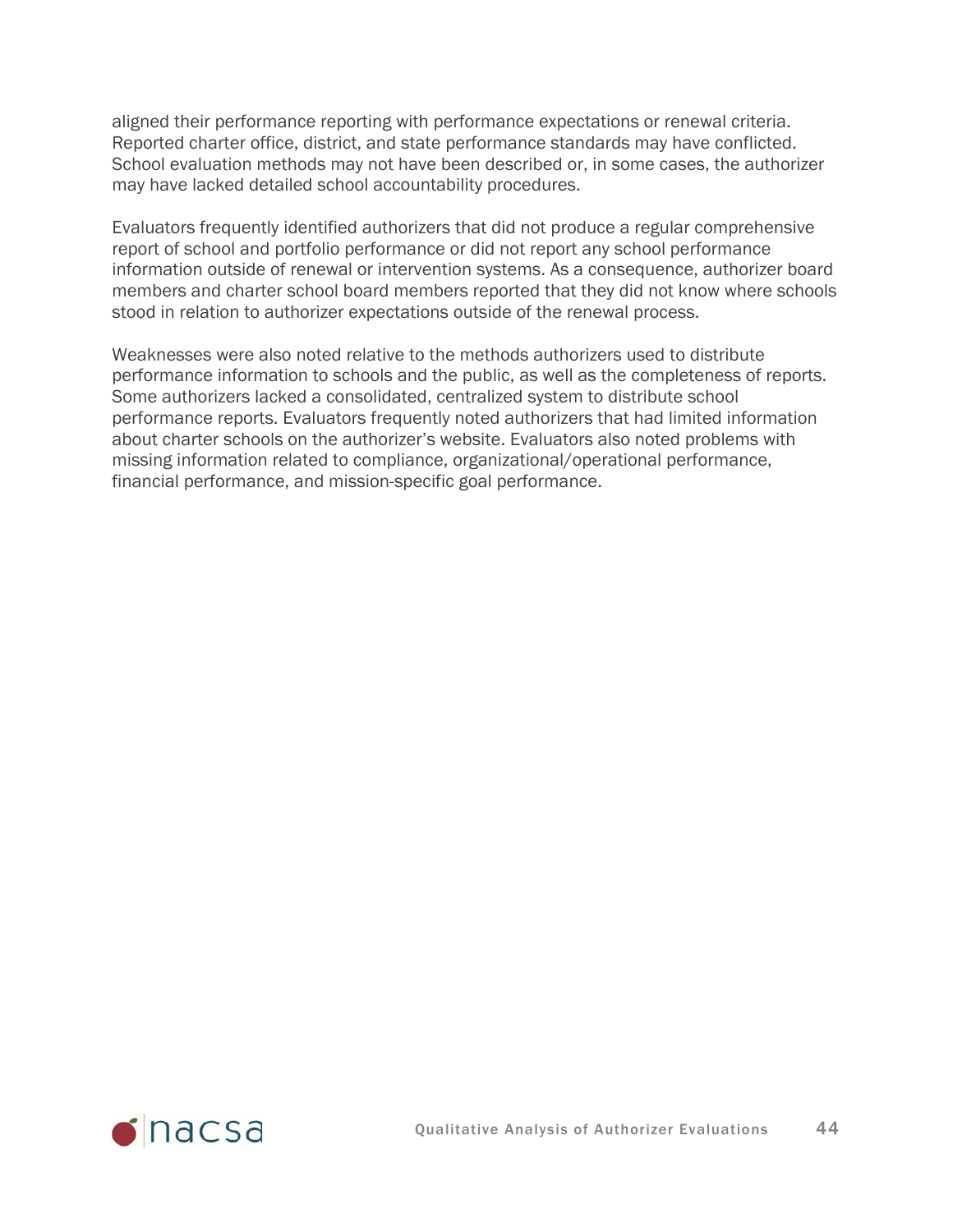# <span id="page-44-0"></span>ORGANIZATIONAL CAPACITY

The Organizational Capacity domain is organized to assess the degree to which *the organizational structure and systems support quality authorizing practices and forward the authorizer's mission.* Six sub-domains comprise this domain:

- Strategic Plan
- Organizational Structure
- Human Capital Processes and Systems
- Conflicts of Interest
- Organizational Budget
- Leadership and Decision-Making Body

A number of strengths and weaknesses were found in each sub-domain, and those are described following a description of overall key findings on organizational capacity.[10](#page-44-1)

# Key Findings

Lack of Organizational Development Systems: Among the more significant and clearest weaknesses was the recurring lack of organizational capacity systems. That included the absence of strategic plans and associated goals, strategies, activities, and monitoring systems, and the absence of staff development systems, including hiring, onboarding, professional development, retention, promotion, dismissal, and staff performance feedback systems. Moreover, the lack of intentional planning was associated with a lack of long-term and strategic financial planning, resulting in authorizers reflexively spending resources on short-term activities instead of intentionally on strategic aims and plans.

Diversity of Purposes: There was tremendous diversity in the mission statements of authorizers. From chartering schools to meet only specific community needs to authorizing innovative educational options to fostering choice and competition, there appeared to be vast differences in why authorizers were involved in charter school authorization. While it is beyond the scope of this analysis to assess the degree to which those mission statements relate to such things as the kind of schools authorized or the appetite for rapid versus slow growth, it could be that the widely diverse population of charter school sectors across the country could be related to different intents and purposes of authorizers.

Sufficient Staffing and Longevity: An insufficient number and quality of staff resulted in authorizers missing important indicators and events happening in their portfolios. Most

<span id="page-44-1"></span><sup>&</sup>lt;sup>10</sup> The Organizational Capacity domain and its six sub-domains were added to NACSA's evaluation process in 2014. Thus, excerpts and findings from the Organizational Capacity domain are from 48 percent of the sample.

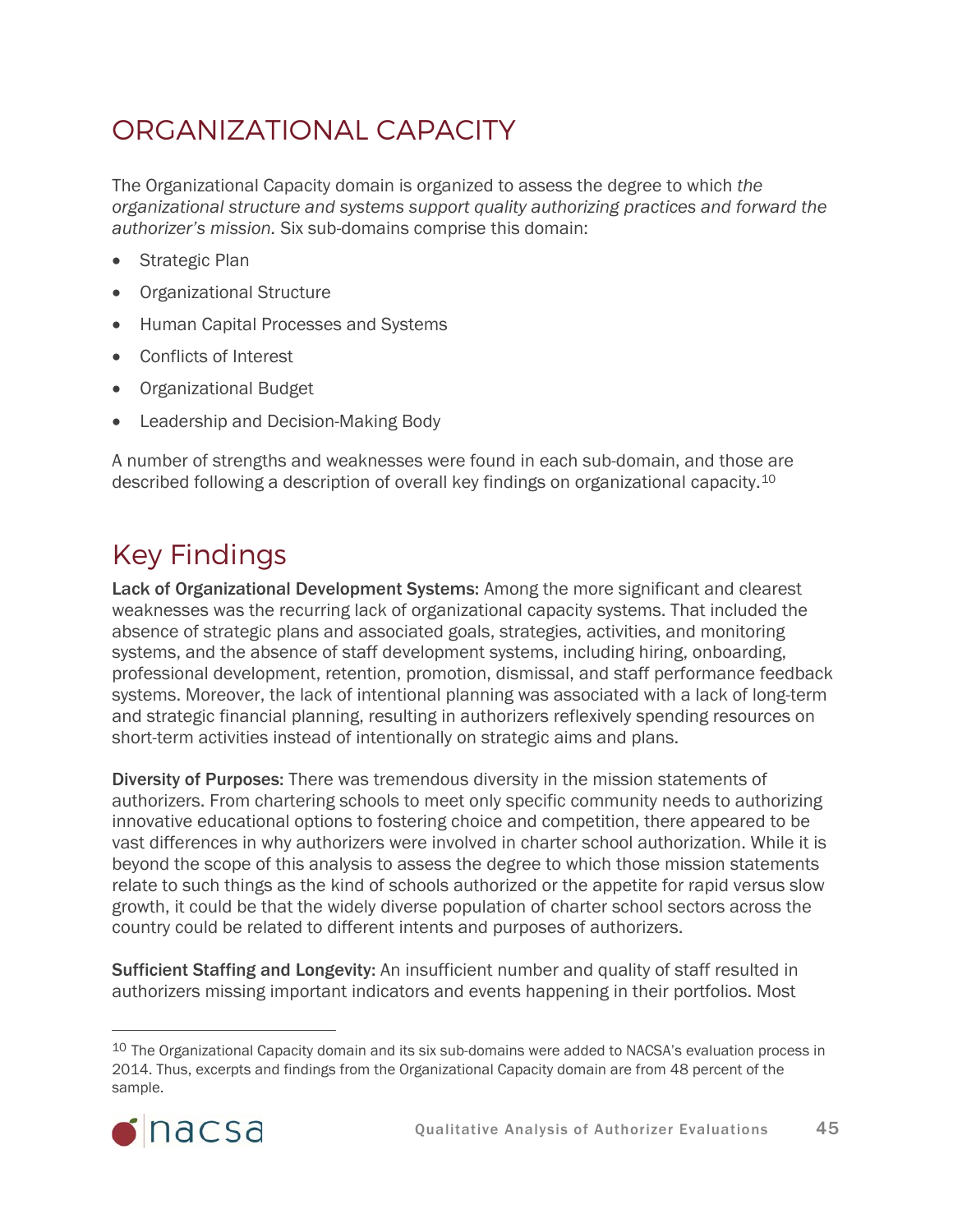authorizers mixed full-time, part-time, and external consultants as part of their organizational structure, and there was no consensus on the number of staff needed to successfully execute authorizing functions. Findings suggested that, rather than a precise staffing number, an adequate combination of staff and external consultants, and enough full-time staff capacity to effectively oversee external consultants, appeared to be critical. Staff longevity also appeared to be a significant asset. While the evaluations did not indicate that longevity should be more important than the quality of work executed by staff, they did note that having a core staff in place—typically for five to seven years or more—tended to produce strong working relationships and provide schools with consistent leadership and engagement.

Leadership Culture of Rigor: Authorizers' pride in exacting a high level of rigor in authorizing systems was noted as a strength by evaluators. Authorizers did not want to be viewed as "anti-charter" by having systems that rendered it impossible (or nearly impossible) for quality schools to exist, grow, and thrive, but did express a desire to be known for being difficult to get a charter from and not wavering to close schools they deemed not meeting their expectations, even when under political pressure to make a different decision.

The remainder of the Organizational Capacity domain describes specific strengths and weaknesses emerging from the thematic analysis for each sub-domain. It is of note that some practices could be considered both a strength and a weakness. In those instances, it is likely that some authorizers were quite strong in those practices while others were quite weak.

## <span id="page-45-0"></span>Strategic Plan

Standard: The authorizer plans well for the future in a way that aligns with NACSA's *Principles & Standards.* The authorizer uses quality authorizing to forward its mission.

### **Key Strengths**

The most consistently noted strength was how authorizers used their strategic plan. Some specific activities mentioned included the following:

- The strategic plan had measurable goals to which staff and board members continuously referred.
- The strategic plan was not static but rather one that staff and board members modified as conditions changed.
- The strategic plan was used to self-evaluate progress on a consistent basis.

Evaluators also noted that the stronger strategic plans had a vision statement, a mission, core values and/or guiding principles, measurable goals, and specific detailed activities aligned with achieving goals.

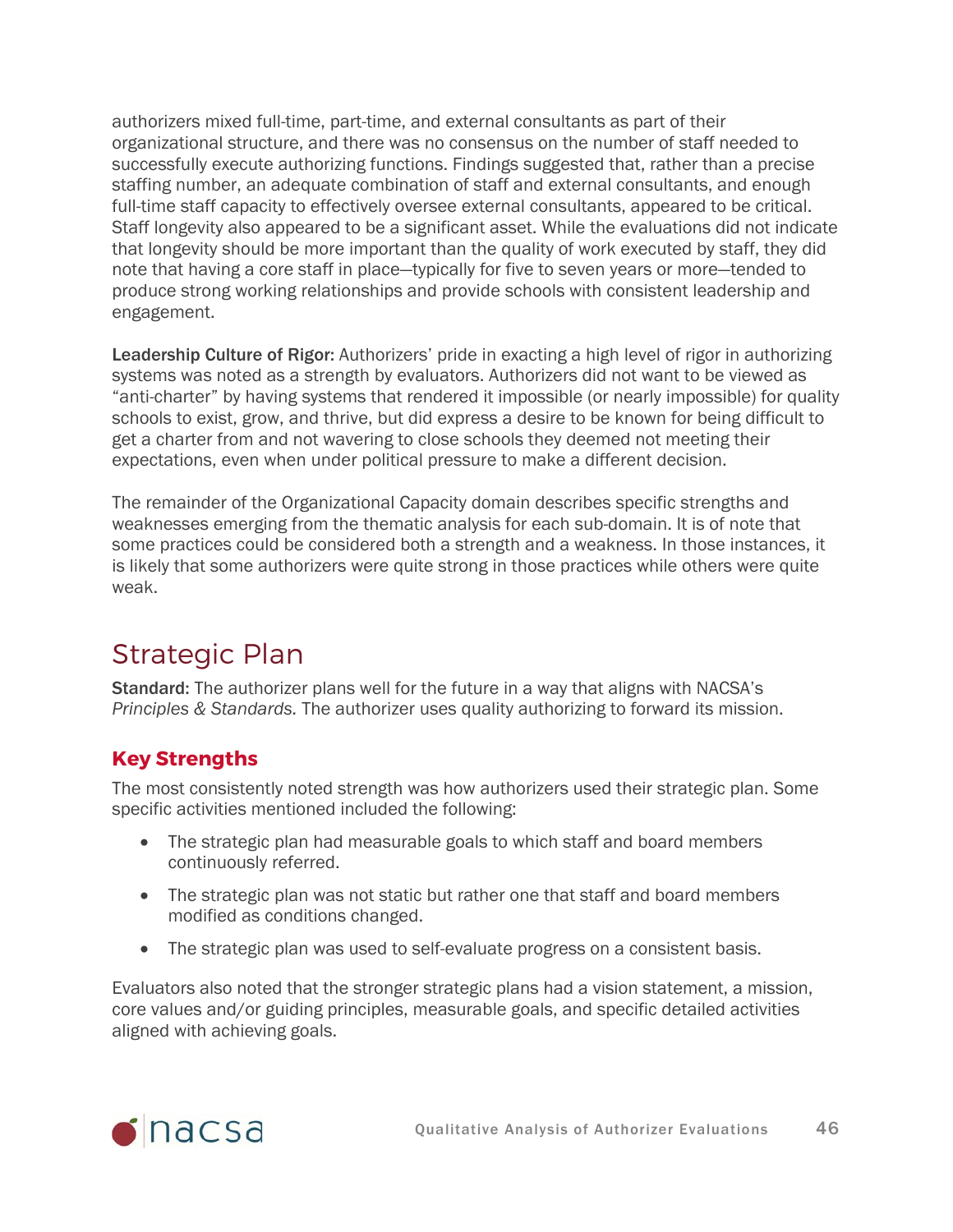While evaluators did not examine the quality of the mission statement, most authorizers did have a mission statement, and evaluators listed that mission statement in most evaluation reports. It is noteworthy that mission statements among authorizers varied quite a bit. Some mission statements made note of authorizing schools designed to serve underserved populations; others mentioned authorizing distinct, innovative educational programs; some spoke to filling gaps in educational opportunity; some noted a focus on providing resources and guidance to schools; and others made explicit mention of having a portfolio of schools that outperformed other public schools.

#### **Key Weaknesses**

The most consistent theme—by far—was authorizers not having a strategic plan, as well as having no elements of a strategic plan. Evaluators consistently noted the following:

- Some authorizers had no specific strategic goals.
- Some authorizers had no strategies, activities, or timelines, nor were any of these aligned with a strategic plan.
- Even among some authorizers that did have a form of a strategic plan, it was incomplete, had no method to measure progress or make modifications toward plan goals, or had no measurable goals aligned with the authorizer's mission.

## <span id="page-46-0"></span>Organizational Structure

Standard: The authorizer purposefully and economically staffs its office to effectively carry out its authorizing duties. Staff positions are clearly defined both in policy and in practice.

### **Key Strengths**

Evaluators noted vast differences in the number of full- and part-time staff authorizers had in carrying out their authorizing duties. From one- to two-person authorizing organizations (notable in that the vast number of evaluations comprise authorizing organizations of 10 schools or more), to authorizers that were very well resourced, strengths were identified across staffing systems. While it is beyond the scope of this report to identify the most effective number of staff necessary to carry out authorizing duties, it is noteworthy that evaluators concluded that core authorizing duties could be carried out via a number of different organizational structure arrangements.

Evaluators noted that most authorizers carried out their authorizing duties via a combination of full-time staff, part-time staff, and external consultants. Within this staffing arrangement, evaluators noted that having a very clear set of responsibilities among staff and consultants was important. More specifically, clearly defining the role of external consultants—and differentiating that from the work of full-time staff—was consistently noted as critical for effective staffing operations.

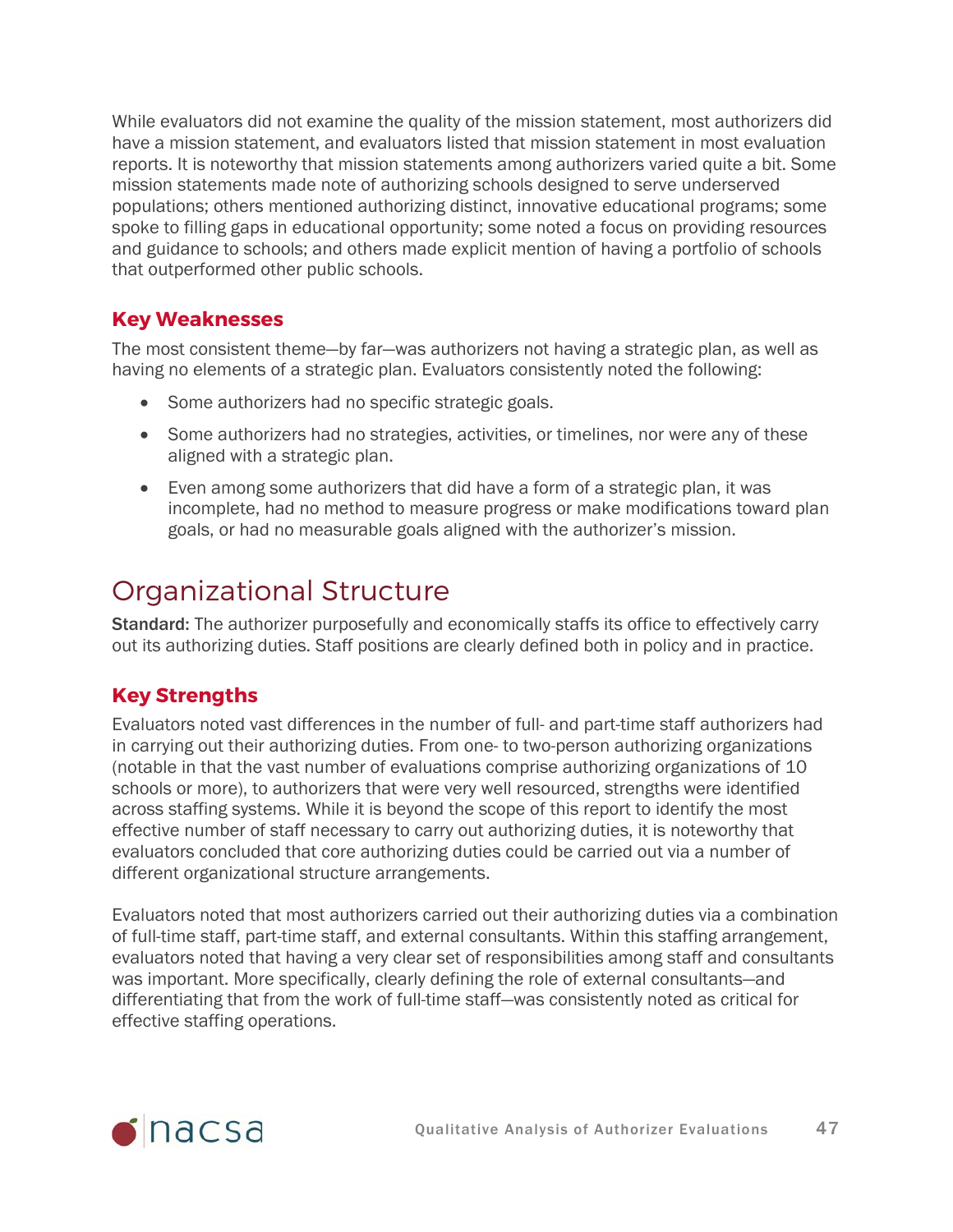#### **Key Weaknesses**

The only consistently noted weakness was the lack of staff to carry out even basic authorizing duties. As previously noted, authorizers with even small full-time staffs—coupled with strong and well-managed external consultants—can effectively carry out authorizing duties. Yet, evaluators consistently noted instances of authorizers having an inadequate combination of staff and external consultants, and inadequate people/systems to effectively oversee external consultants.

In some instances, evaluators noted the consequences of not having enough staff to carry out authorizing duties or to oversee external consultants. They noted that authorizers were either (a) missing important things happening in schools such as financial insolvency, and (b) paying external consultants with little oversight, which resulted in authorizers receiving inadequate or inaccurate information used in high-stakes decision making.

## <span id="page-47-0"></span>Human Capital Processes and Systems

Standard: The authorizer has systems necessary for building and maintaining a strong workforce and implements them with fidelity.

#### **Key Strengths**

Three specific themes emerged related to authorizing strengths in human capital processes and systems:

Staff consistency and development. The most consistently mentioned human capital processes and systems strength was the benefit of having many staff members in place for a relatively long period of time and a focus on professional development opportunities. Evaluators noted that staff longevity—which typically was five to seven years or more appeared to produce strong working relationships among staff and provided consistency in oversight and relationships with schools. Evaluations did not indicate that longevity should be valued at the expense of quality but did consistently note that longevity was an asset. One reason for effective staff consistency was a focus on staff professional development. Evaluators noted that strong professional development plans were aligned with both professional and personal interests. Moreover, professional development systems were explicitly designed to build staff internal capacity to improve and advance the organization, resulting in staff retention and promotion in a number of instances.

Alignment with mission. Staff having knowledge of the authorizer's mission and their specific role in achieving it also emerged as an important theme. Even within the context of a wide range of missions adopted by authorizers, evaluators noted that a significant strength was having staff who knew and could articulate their organization's mission and importantly—could describe their specific set of activities and responsibilities in achieving it.

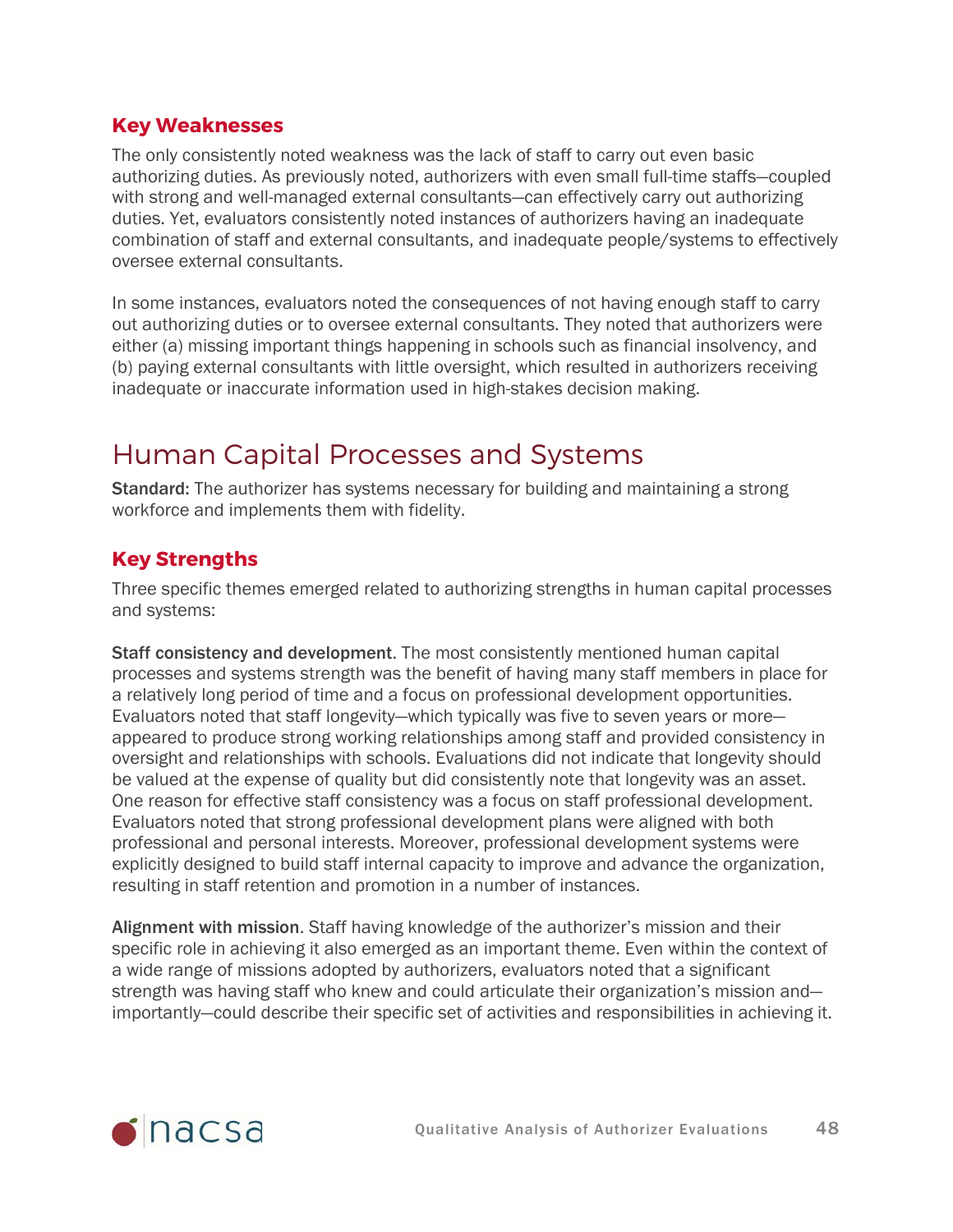Working relationships with the executive director. Evaluators noted that executive directors<sup>[11](#page-48-1)</sup> appear to come from many different prior professions, including higher education, state policy, charter school support/advocacy organizations, philanthropic organizations, and traditional K-12 education (teacher, principal). They noted that among the most important strengths was the strong relationships they developed and maintained with board members, other superiors (e.g., superintendent), and staff. Weekly meetings, orientation sessions, creating and supporting professional development opportunities, and having "tough" conversations—especially with board members—were all noted as specific activities executive directors engaged in to cultivate positive working relationships.

#### **Key Weaknesses**

The most consistent weakness was the lack of any human capital processes and systems. More specifically, evaluators consistently noted that authorizers lacked the following:

- Systems for retention, promotion, or dismissal
- Formal hiring or onboarding processes
- Feedback on professional performance
- Formal professional development systems aligned with organizational priorities
- Plans for new board member identification and/or development

In authorizing organizations that are not designed solely for authorizing, evaluators also noted authorizing was a low organizational priority. Consequences for such included (a) bureaucratic processes that delayed or dramatically extended the time to hire key staff positions, including the executive director; (b) agency hiring rules—such as limits on salaries and requiring internal candidate seniority—that limited the organization's ability to attract talent; and (c) approval processes for functions such as attending professional development activities that were cumbersome and lengthy, resulting in staff not seeking out or attending such opportunities, or paying for them on their own.

### <span id="page-48-0"></span>Conflicts of Interest

Standard: The authorizer operates free from conflicts of interest.

### **Key Strengths**

Evaluators noted four specific practice strengths of authorizers designed to operate free from conflicts of interest:

Formal conflict of interest policy. Having a formal conflict of interest policy that (a) was written and made public; (b) applied to all people involved in any way with the authorizing endeavor, including board, staff, all external reviewers/consultants, and other staff internal

<span id="page-48-1"></span><sup>&</sup>lt;sup>11</sup> The term executive director encompasses other titles of day-to-day authorizing leaders including charter school director.

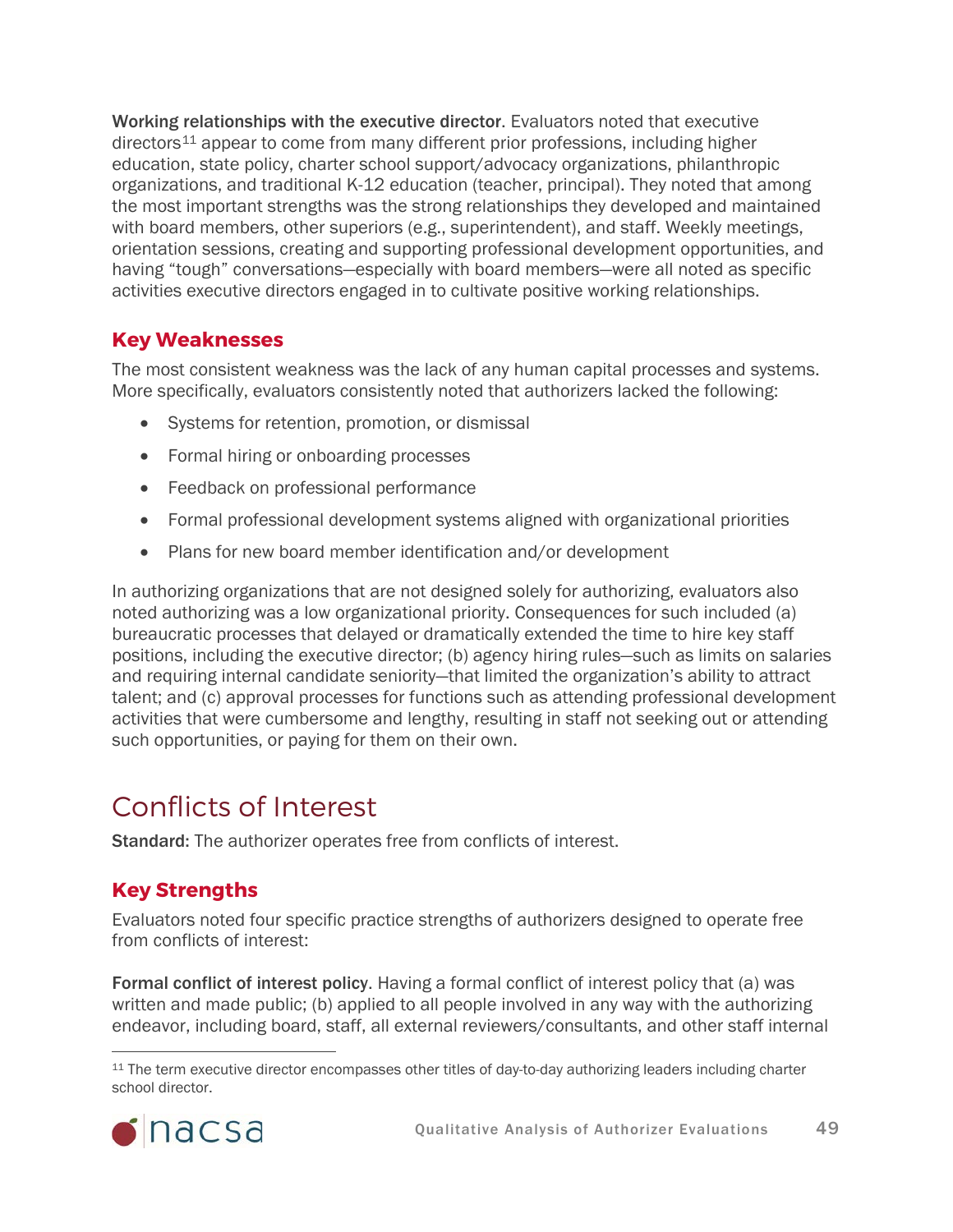to the organization (e.g., other district office staff); (c) was signed by all parties and, (d) was reviewed and updated on a semi-regular basis was viewed as critical for success.

Decision to have no contractual relationships with schools where money or influence was exchanged. Even in places where authorizers could, by law, engage in fee-based services to schools or play a role in school governance, evaluators noted as strengths that authorizers had intentionally not provided fee-based services or engaged in practices such as taking a voting seat on a school's governing board and/or appointing school governing boards.

Clear, transparent contacts when resources are exchanged. Evaluators noted that some authorizers might not have been able to avoid financial relationships with schools, such as a district authorizer that owned school facilities and made those spaces available to charter schools they oversaw. In those cases, evaluators noted that authorizers had detailed contracts that were very public and transparent, even if not required by law.

Reduce per-student revenue fees. The majority of authorizers were funded via a per-student fee from the schools they oversaw (typically three percent). Evaluators noted that authorizers had reduced this fee to avoid the appearance of a conflict of interest, particularly to avoid the perception that they opened schools for additional resources and failed to close schools due to revenue loss (instead of based on merit in both cases).

Politically appointed and/or elected board members. In many cases, the governing board members of authorizing organizations were elected officials or appointees of elected officials. Evaluators noted that strong conflict of interest policies—that required a board member to recuse her/himself from any discussion or vote for any applicant or school that member had a connection with—could help mitigate conflicts of interest among "politically connected" applicants or schools.

#### **Key Weaknesses**

Having a missing, limited, or incomplete conflict of interest policy was the strongest theme that emerged from the data. Policies that (a) applied only to some staff and/or consultants, (b) were informal and not written, and (c) required only disclosure of potential conflicts (e.g., allowing consultants to have school service/improvement roles with schools they are also contracted to evaluate, as long as they disclosed such) were noted as examples of problematic conflict of interest policies.

Evaluators also noted the inherent conflicts of interest that arose when authorizers had direct control over school governing boards. Examples included authorizers that appointed charter school governing boards and had the authority to change board members at any time, and instances where charter schools had no autonomy from the authorizer governing board (e.g., the school district's governing board was also the governing board of the charter school).

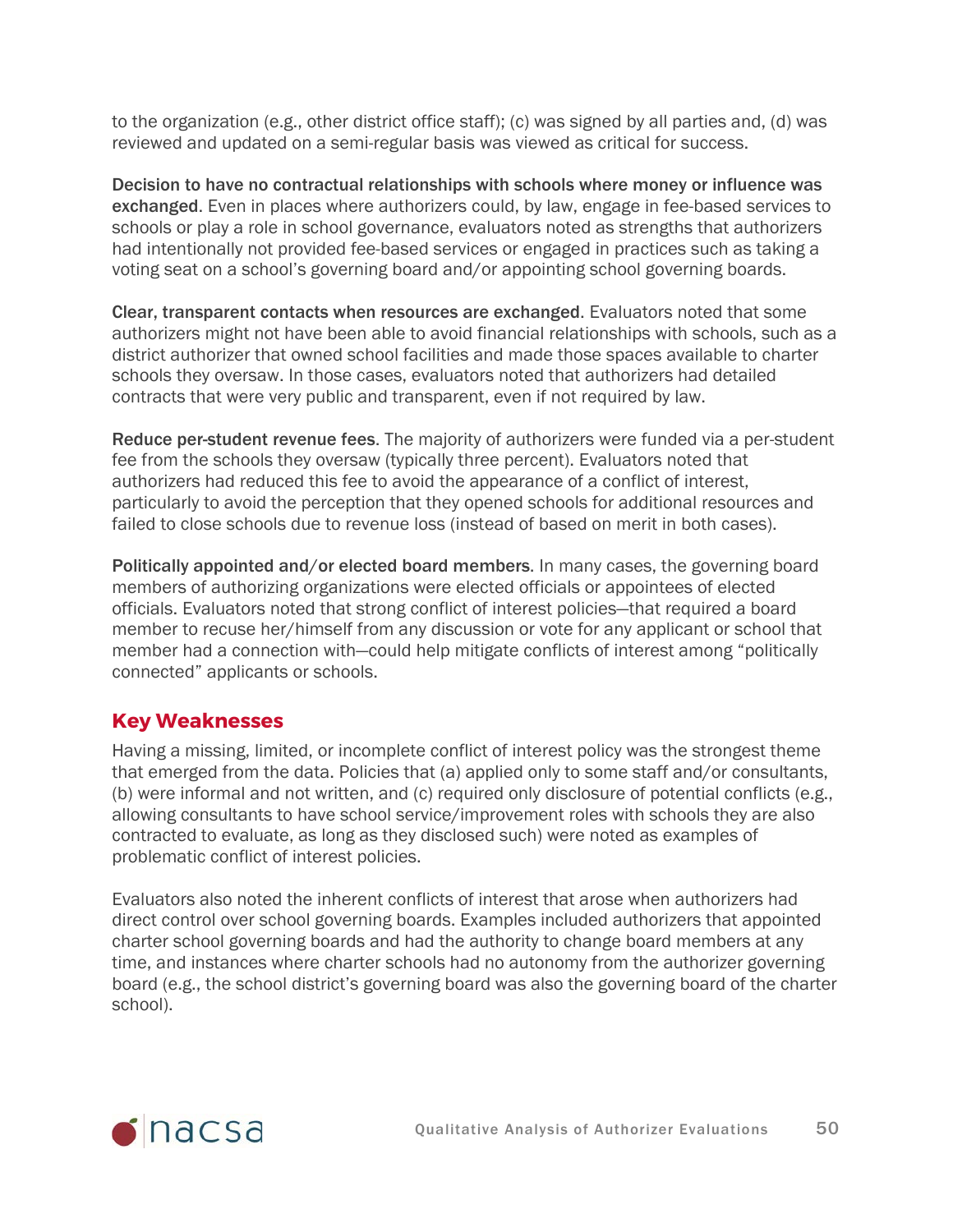## <span id="page-50-0"></span>Organizational Budget

Standard: The authorizer's budget allows for organizational effectiveness and stability. The budget is aligned with the strategic goals and supports quality authorizing practice.

### **Key Strengths**

Having a budget that provided sufficient resources for such things as adequate staffing, implementation of the organization's strategic plan, application reviews (especially external reviews), ongoing monitoring, and a closure process emerged as a strength from the data. When budgets were not fully sufficient, evaluators noted how authorizers sought to fulfill core authorizing responsibilities creatively. That included such things as contracting out certain functions rather than making the long-term commitment of hiring new staff members and seeking in-kind contributions for some authorizing responsibilities, such as having other authorizers or internal organizational staff help with application reviews.

Appropriate oversight and effective execution of the budget also emerged as strengths. Specifically, evaluators noted that having a board approve the budget annually was a strength, as was staff executing the budget within approved parameters and making significant budget adjustments with board approval only.

#### **Key Weaknesses**

Authorizers who lacked an annual budget or long-term financial plan emerged as one of the more consistent thematic weaknesses. Evaluators noted this could also be related to a lack of an organizational strategic plan. As a consequence of not having a budget or financial plan, authorizers spent resources as needed and/or on whatever came up rather than in pursuit of strategic goals.

A second weakness was having financial resources that were wholly inadequate. Evaluators consistently noted that when financial resources were not adequate to execute core authorizing activities, authorizers tended to cut back on/not execute ongoing monitoring responsibilities and academic oversight functions.

Particularly when authorizing responsibilities were paid by per-student funding, evaluators noted the significant budgetary risk of very large schools. A large disincentive existed to close schools when that closure would have had a large impact on the stability of an authorizer's budget.

# <span id="page-50-1"></span>Leadership and Decision-Making Body

Standard: The authorizer leadership and decision-making body understand their roles and responsibilities; are invested in the mission, vision, and strategic plan of authorizing; and have the expertise necessary to make well-informed decisions that support the tenets of a high-quality authorizer.

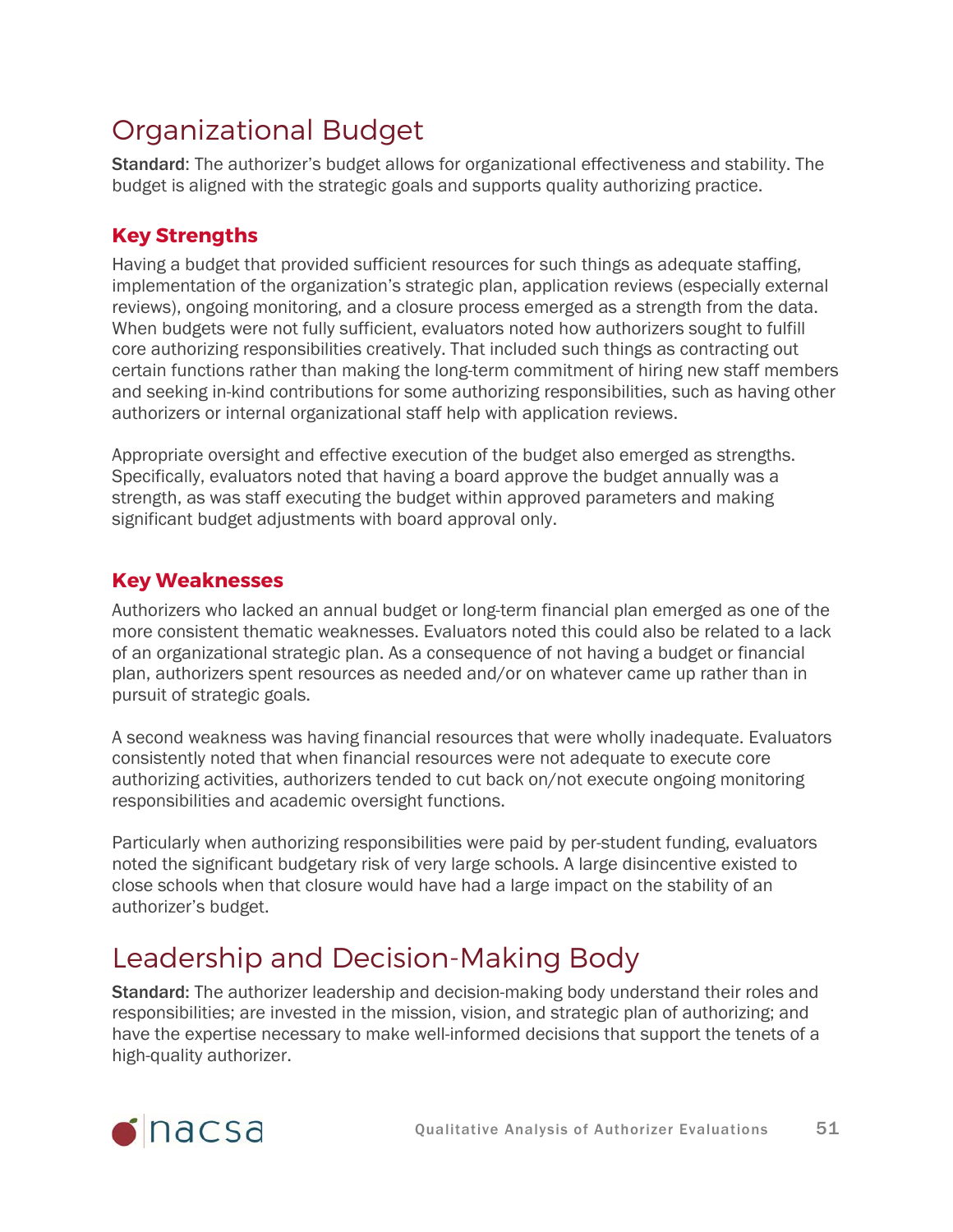### **Key Strengths**

Mission-driven authorizer leadership was among the clearest documented strengths, in that leadership had a very clear understanding of the kind of authorizer they wanted to be and a clear description of the organizational decision-making structure they wanted to deploy aligned with their mission. Evaluators cited the following examples:

- Frequent reference to the authorizer's mission in decision making and the alignment of authorizing structures and systems with that mission
- Periodic review—typically as a part of the strategic planning process—of the authorizer's mission and purpose
- Mission-aligned policies created by the board working with staff
- The centering of the organization on its mission by the board and monitoring progress on outcomes, but not trying to manage other organizational functions
- Expectation that staff would continuously develop expertise in leading or managing core authorizing functions.

Leadership's vocal commitment to being a rigorous authorizer was also noted as a strength. There was a level of pride and cultural commitment among senior leadership and board members in being a quality authorizer. Leadership described such things as (a) touting the rigor of their authorizing processes, (b) wanting to be known not as anti-charter but rather as pro-quality and being unflinching in rejecting any application or closing a school not deemed of quality, and (c) holding firm in their high-stakes decisions even when faced with political pressure to approve or renew applications and schools they deemed not meeting their quality bar.

Expertise areas among senior leadership and board members were wide and varied. The most prevalent expertise areas appeared to be K-12 education experience, but expertise in business, fundraising, finance, and organizational development were also frequently mentioned areas.

#### **Key Weaknesses**

The most consistently mentioned weakness in leadership and decision making was the lack of onboarding, training, or development processes for authorizing board members. Board members appeared to be selected (or elected) without a formal process of orienting them to the board, and learning about authorizing and the authorizer's systems was ad hoc and done exclusively by participating in high-stakes decision making. As evaluators noted, a lack of development for board members resulted in board members not having a full grasp of what authorizers do and subsequently advocating for things outside of an authorizer's purview (e.g., wanting to provide resources and inappropriate technical assistance to schools or advocating for schools to adopt board member personal perspectives of effective schooling).

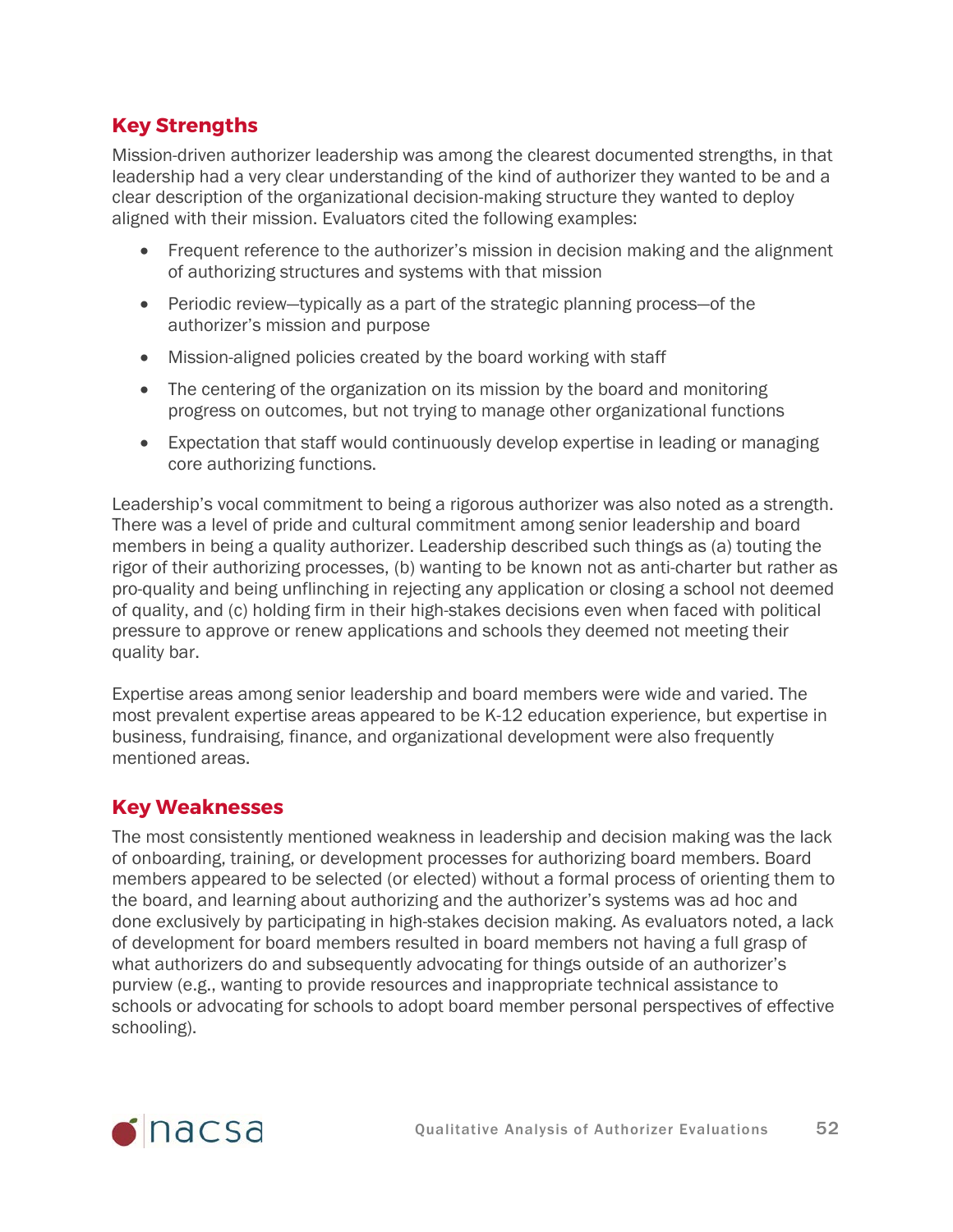A lack of policies governing leadership and decision making or lack of documentation of such policies was also a weakness. Evaluators noted that a lack of formal processes and procedures for governance and decision making resulted in questions about the degree to which decisions were based on merit versus "politics" or emotional pleas from school officials.

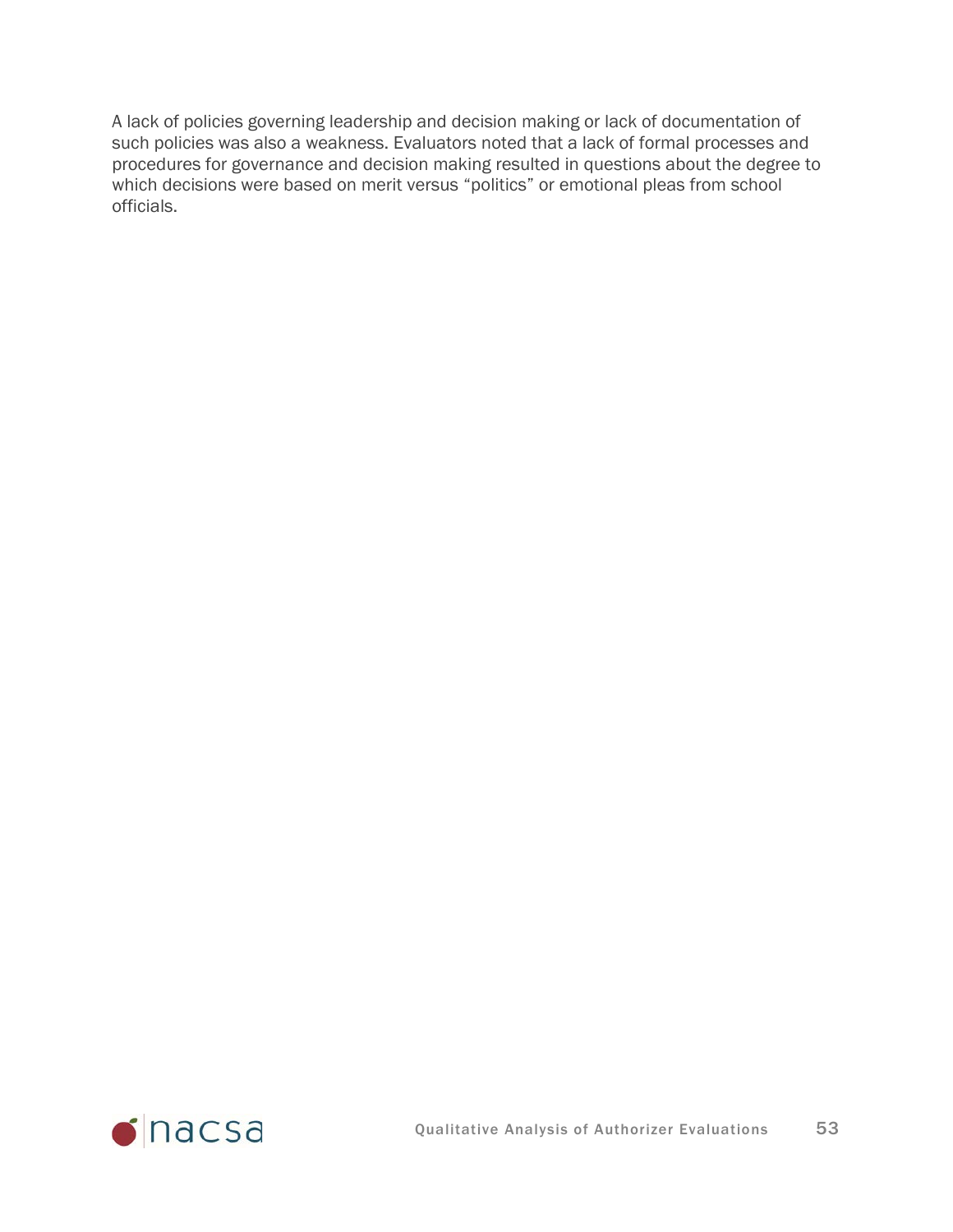# <span id="page-53-0"></span>Appendix A: Authorizer Evaluation Coded Domains, Sub-Domains, and Standards

#### Application Decision Making

- Application Materials and Processes: The authorizer provides clear guidance and requirements regarding application materials and submission requirements and runs a clear and well-structured application process with realistic timelines.
- Educational Program: The authorizer has thorough requirements and rigorous evaluation criteria for the proposed educational program, including vision and mission statements, educational philosophy, curriculum and instruction, teaching skills and experience, calendar and daily schedule, target population, enrollment, and plans for educating students with special needs.
- Organizational Plan: The authorizer has thorough requirements and rigorous evaluation criteria for the proposed organizational plan including effective governance and management structures and systems (including staffing); the demonstration by founding team members of diverse and necessary capabilities; and the understanding of legal requirements related to opening and operating a charter school.
- Business and Financial Plan: The authorizer has thorough requirements and rigorous evaluation criteria for the proposed business plan, including financial viability of the plan demonstrated through budget projections that are aligned with the proposed educational program.
- Capacity: The authorizer has thorough requirements and rigorous criteria for evaluating the applicant's capacity to implement the school plan effectively, including but not limited to a substantive in-person capacity interview with all qualified applicants.
- Priorities and Application Adaptation: The authorizer's application includes requirements that specialized applicant types (i.e., charter network applicants, virtual school applicants, or applicants planning to contract with an educational service provider) provide additional relevant information, and to the extent applicable, the authorizer adapts its application to address identified needs or attract desired program types.
- Decision Alignment: The authorizer makes application decisions that are informed by and align with documented evidence and analysis of the extent to which the plan satisfies approval criteria and the extent to which applicants demonstrate strong preparation and capacity to establish and operate a quality charter school.
- Transparency: The authorizer has transparent processes for both application evaluation and application decision making.

#### Performance-Based Accountability

• Educational Performance: The authorizer holds schools accountable for academic performance using objective and verifiable measures established in the charter

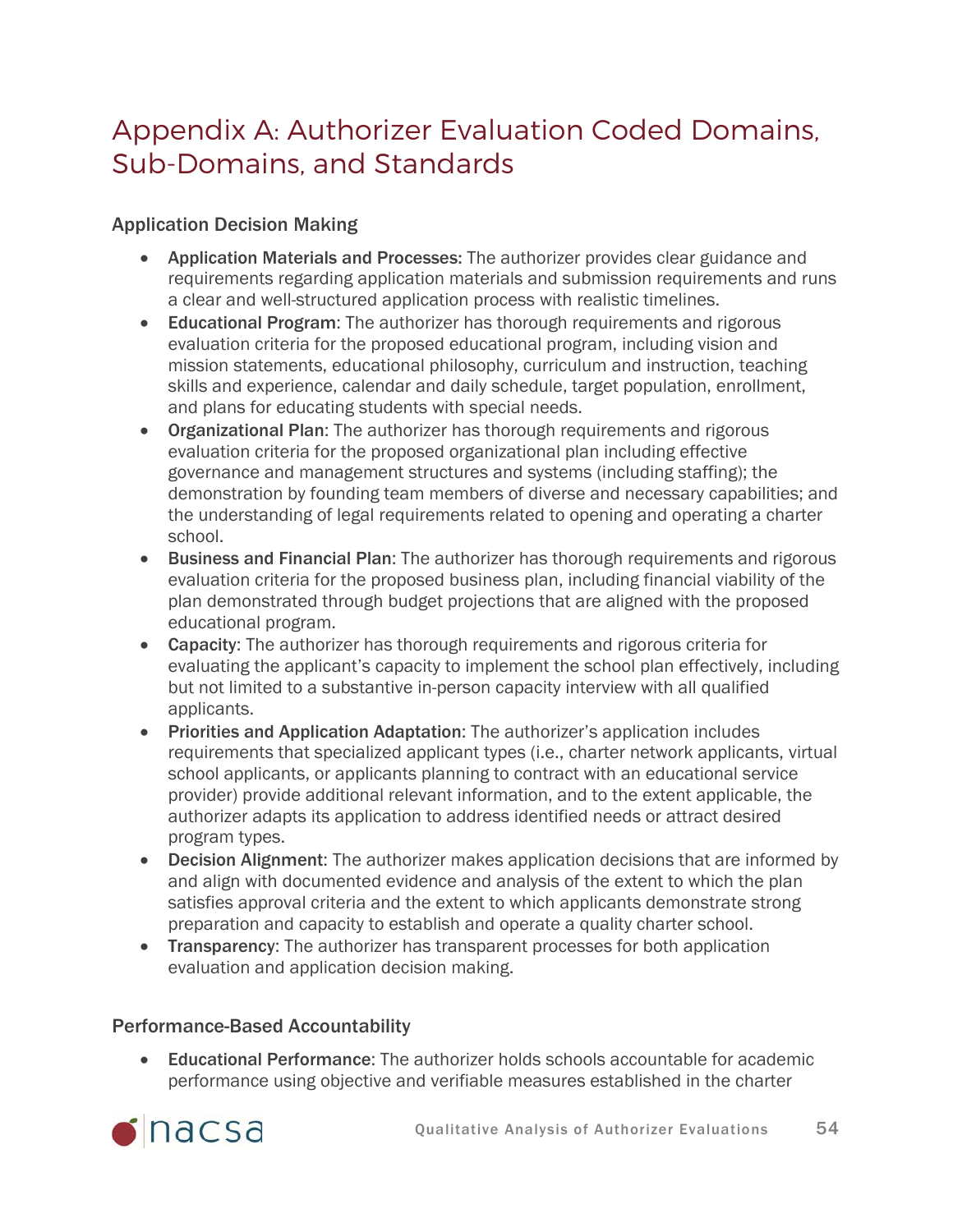contract or performance framework that address, at a minimum, student achievement, student growth, and post-secondary success as the primary measures of school quality.

- Financial Performance: The authorizer holds schools accountable for financial performance using appropriate near-term and sustainability measures established in the charter contract or performance framework as the primary indicators of a school's financial viability.
- Organizational Performance: The authorizer holds schools accountable for compliance with organizational performance requirements established in the charter contract or the performance framework, including educational program requirements, governance and reporting, financial management and oversight, and operational requirements related to students, employees, and the school environment.
- Decision Alignment: The authorizer makes accountability decisions that are informed by and align with documented evidence and analysis of the extent to which the school satisfies performance expectations. The analysis presented to decision makers is of high quality and the merits of the decisions themselves show decision making is based on thoughtful analysis ensuring that only the charter schools that meet or exceed expectations are in operation.

#### Performance Management Systems

- Contracting: The authorizer executes a charter contract for each school that clearly articulates the rights and responsibilities of each party.
- School Openings: The authorizer ensures that approved schools are prepared adequately for opening.
- Ongoing Monitoring: The authorizer has an effective process for monitoring education, financial, and organizational performance of the schools it authorizes.
- School Intervention/Revocation: The authorizer has effective policies and practices for school intervention and revocation and conducts merit-based interventions, including revocation where appropriate, in response to clearly identified deficiencies in the school's record of educational, organizational, and/or financial performance.
- Renewal: The authorizer runs a well-structured renewal process, including clear requirements, a meaningful opportunity for the school to present information and respond to the authorizer's findings, clear communication, and prompt notification of decisions.
- Closure: Following non-renewal, revocation, or voluntary return of the charter, the authorizer has an effective plan for and ensures the orderly closure of a school.
- Transparency: The authorizer communicates to schools and the public clearly and consistently regarding expectations for and status of school performance, including formal reporting on school performance at least annually.

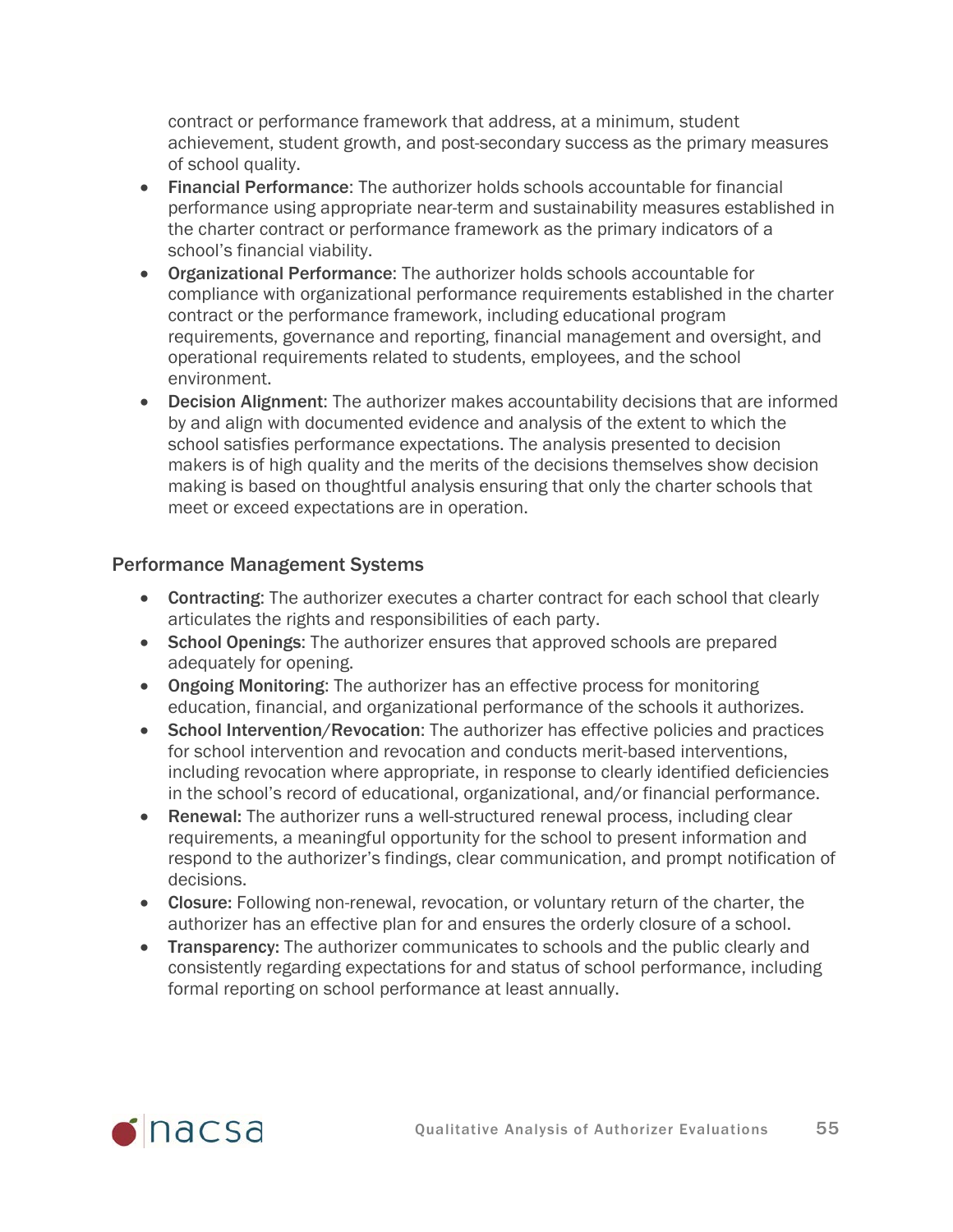#### Autonomy

- Autonomy: The authorizer defines and respects the autonomies to which the schools are entitled based on statute, waiver, or authorizer policy. The authorizer does not reduce school autonomy unless there is a compelling reason to do so.
- Educational Program: The authorizer defines and respects school autonomy over the educational program.
- Financial Management: The authorizer defines and respects school autonomy over financial operations.
- Differentiated Oversight: The authorizer periodically reviews compliance requirements and evaluates the potential to differentiate school oversight based on flexibility in the law, demonstrated school performance, and other considerations.

#### Organizational Capacity

- Strategic Plan: The authorizer plans well for the future in a way that aligns with NACSA's *Principles & Standards.* The authorizer uses quality authorizing to forward its mission.
- Organizational Structure: The authorizer purposefully and economically staffs its office to effectively carry out its authorizing duties. Staff positions are clearly defined both in policy and in practice.
- Human Capital Processes and Systems: The authorizer has systems necessary for building and maintaining a strong workforce and implements them with fidelity.
- Conflicts of Interest: The authorizer operates free from conflicts of interest.
- Organizational Budget: The authorizer's budget allows for organizational effectiveness and stability. The budget is aligned with the strategic goals and supports quality authorizing practice.
- Leadership and Decision-Making Body: The authorizer leadership and decisionmaking body understand their roles and responsibilities; are invested in the mission, vision, and strategic plan of authorizing; and have the expertise necessary to make well-informed decisions that support the tenets of a high-quality authorizer.